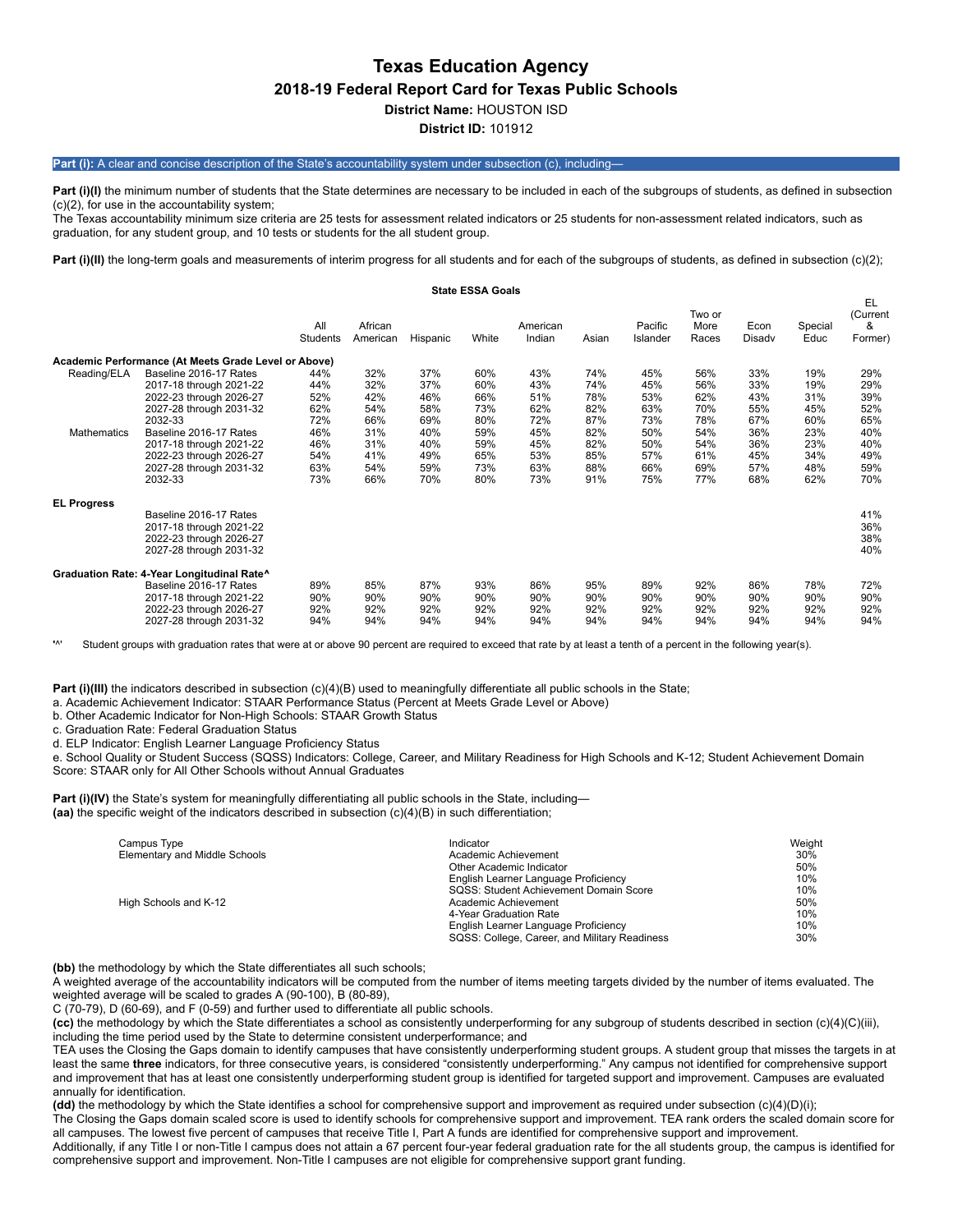Any Title I campus identified for targeted support and improvement for three consecutive years for the same student group(s) is identified for comprehensive support and improvement the following school year.

**Part (i)(V)** the number and names of all public schools in the State identified by the State for comprehensive support and improvement under subsection (c)(4)(D) (i) or implementing targeted support and improvement plans under subsection  $(d)(2)$ ; and

[Comprehensive](https://tea.texas.gov/sites/default/files/comprehensive_support_2019.xlsx) Support and [Improvement](https://tea.texas.gov/sites/default/files/target_support_2019.xlsx) Schools , Targeted Support and Improvement Schools and [Additional](https://tea.texas.gov/sites/default/files/additional_targeted_support_2019.xlsx) Targeted Support Schools list those campuses that have been identified for comprehensive support and improvement, targeted support and improvement and additional targeted support based on performance in the Closing the Gaps domain (Excel file).

Part (i)(VI) the exit criteria established by the State as required under clause (i) of subsection (d)(3)(A), including the length of years established under clause (i) (II) of such subsection.

Campuses that do not rank in the bottom five percent of the Closing the Gaps domain for two consecutive years and have increased a letter grade (for example, from F to D or from D to C) on the Closing the Gaps domain are considered as having successfully exited comprehensive support and improvement status.Campuses identified as comprehensive support and improvement based solely on a graduation rate below 67 percent must have a four-year federal graduation rate of at least 67 percent for two consecutive years to exit comprehensive support and improvement status. To exit additional targeted support status, the student group(s) that triggered the additional targeted support status must meet the targets for the Academic

Achievement component in both reading and mathematics.

### **Part (ii):** Student Achievement by Proficiency Level

This section provides information on student achievement on the STAAR (State of Texas Assessments of Academic Readiness) performance for mathematics, reading/ELA, and science by grade level and proficiency level for the 2018-19 school year. These results include all students tested, regardless of whether they were in the accountability subset. (CWD: children with disability; CWOD: children without disability; EL: English learner)

|                                                         |                        | <b>State</b> | Region<br>04 |            | Afr        | District Amer Hispanic White Ind Asian Isl |            | Amer        |            | Pac                       | Two<br>or<br>More | Econ       | Non<br>Econ |                          |            |     |                                     |                                 |            | Races Disady Disady CWD CWOD EL Male Female Migrant Homeless Care Military | Foster     |                          |
|---------------------------------------------------------|------------------------|--------------|--------------|------------|------------|--------------------------------------------|------------|-------------|------------|---------------------------|-------------------|------------|-------------|--------------------------|------------|-----|-------------------------------------|---------------------------------|------------|----------------------------------------------------------------------------|------------|--------------------------|
| <b>STAAR Percent at Approaches Grade Level or Above</b> |                        |              |              |            |            |                                            |            |             |            |                           |                   |            |             |                          |            |     |                                     |                                 |            |                                                                            |            |                          |
| Grade 3                                                 |                        |              |              |            |            |                                            |            |             |            |                           |                   |            |             |                          |            |     |                                     |                                 |            |                                                                            |            |                          |
| Reading                                                 | All<br>Students        | 75%          | 75%          | 69%        | 59%        | 69%                                        | 88%        | 81%         | 88%        | 80%                       | 84%               | 65%        | 88%         | 41%                      | 72%        |     | 67% 66%                             | 73%                             | 48%        | 55%                                                                        | 70%        | 71%                      |
|                                                         | CWD                    | 49%          | 47%          | 41%        | 42%        | 38%                                        | 68%        |             | 60%        | $\star$                   | 40%               | 39%        | 60%         | 41%                      |            |     | 34% 42%                             | 41%                             | $\star$    | 57%                                                                        | 67%        |                          |
|                                                         | <b>CWOD</b>            | 79%          | 78%          | 72%        | 61%        | 71%                                        | 89%        | 81%         | 88%        | 88%                       | 87%               | 67%        | 89%         |                          | 72%        |     | 69% 69%                             | 74%                             | 50%        | 54%                                                                        | 71%        | 71%                      |
|                                                         | EL                     | 69%          | 68%          | 67%        | 56%        | 67%                                        | 59%        | 89%         | 67%        |                           |                   | 66%        | 72%         | 34%                      | 69%        |     | 67% 63%                             | 70%                             | 58%        | 60%                                                                        | $\star$    | $\star$                  |
|                                                         | Male<br>Female 78%     | 73%          | 72%<br>78%   | 66%<br>73% | 56%<br>62% | 65%<br>73%                                 | 86%<br>89% | 85%<br>75%  | 85%<br>91% | 83%                       | 85%<br>84%        | 61%<br>69% | 86%<br>90%  | 42%<br>41%               | 69%<br>74% | 70% | 63% 66%                             | $\overline{\phantom{a}}$<br>73% | 38%<br>55% | 48%<br>61%                                                                 | 70%<br>70% |                          |
|                                                         |                        |              |              |            |            |                                            |            |             |            |                           |                   |            |             |                          |            |     |                                     |                                 |            |                                                                            |            |                          |
| Mathematics                                             | All<br><b>Students</b> | 78%          | 78%          | 74%        | 62%        | 74%                                        | 89%        | 71%         | 92%        | 80%                       | 87%               | 70%        | 88%         | 44%                      | 76%        |     | 73% 73%                             | 74%                             | 57%        | 59%                                                                        | 80%        | 57%                      |
|                                                         | <b>CWD</b>             | 52%          | 50%          | 44%        | 40%        | 43%                                        | 72%        |             | 67%        | $\star$                   | 40%               | 42%        | 63%         | 44%                      |            |     | 42% 44%                             | 44%                             | $\star$    | 39%                                                                        | 67%        |                          |
|                                                         | CWOD 81%               |              | 81%          | 76%        | 65%        | 77%                                        | 90%        | 71%         | 92%        | 88%                       | 90%               | 73%        | 89%         | $\overline{a}$           | 76%        |     | 75% 76%                             | 76%                             | 59%        | 61%                                                                        | 86%        | 57%                      |
|                                                         | EL                     | 75%          | 74%          | 73%        | 63%        | 73%                                        | 73%        | 78%         | 77%        |                           |                   | 73%        | 74%         | 42%                      | 75%        |     | 73% 73%                             | 73%                             | 68%        | 62%                                                                        | $\star$    | $\star$                  |
|                                                         | Male                   | 78%          | 77%          | 73%        | 61%        | 74%                                        | 90%        | 77%         | 91%        | 83%                       | 85%               | 69%        | 88%         | 44%                      | 76%        |     | 73% 73%<br>$\overline{\phantom{a}}$ |                                 | 46%        | 54%                                                                        | 90%        | $\star$                  |
|                                                         | Female 78%             |              | 78%          | 74%        | 64%        | 75%                                        | 89%        | 63%         | 92%        |                           | 89%               | 71%        | 88%         | 44%                      | 76%        | 73% |                                     | 74%                             | 64%        | 63%                                                                        | 70%        |                          |
| Grade 4                                                 |                        |              |              |            |            |                                            |            |             |            |                           |                   |            |             |                          |            |     |                                     |                                 |            |                                                                            |            |                          |
| Reading                                                 | All                    | 74%          | 74%          | 67%        | 58%        | 66%                                        | 86%        | 71%         | 85%        |                           | 83%               | 62%        | 86%         | 36%                      | 69%        |     | 58% 63%                             | 70%                             | 12%        | 55%                                                                        | 28%        | 44%                      |
|                                                         | Students<br><b>CWD</b> | 44%          | 44%          | 36%        | 36%        | 34%                                        | 49%        |             | 53%        |                           | 44%               | 35%        | 51%         | 36%                      |            |     | 27% 35%                             | 40%                             | $\star$    | 42%                                                                        | 29%        | $\star$                  |
|                                                         | <b>CWOD</b>            | 78%          | 77%          | 69%        | 60%        | 69%                                        | 89%        | 74%         | 86%        | $\star$                   | 87%               | 65%        | 89%         | $\overline{a}$           | 69%        |     | 60% 67%                             | 72%                             | 13%        | 57%                                                                        | 27%        | 54%                      |
|                                                         | EL                     | 64%          | 62%          | 58%        | 46%        | 59%                                        | 52%        | 62%         | 56%        |                           | 50%               | 58%        | 62%         | 27%                      | 60%        |     | 58% 55%                             | 62%                             | 9%         | 48%                                                                        |            |                          |
|                                                         | Male                   | 71%          | 71%          | 63%        | 53%        | 62%                                        | 85%        | 62%         | 84%        | $\star$<br>$\star$        | 80%               | 59%        | 85%         | 35%                      | 67%        |     | 55% 63%                             | $\overline{a}$                  | 14%        | 47%                                                                        | 27%        | 43%                      |
|                                                         | Female 77%             |              | 77%          | 70%        | 62%        | 70%                                        | 87%        | 80%         | 85%        |                           | 87%               | 66%        | 88%         | 40%                      | 72%        | 62% | $\overline{a}$                      | 70%                             | 8%         | 62%                                                                        | 29%        | 44%                      |
| Mathematics                                             | All<br><b>Students</b> | 74%          | 75%          | 70%        | 58%        | 71%                                        | 85%        | 64%         | 90%        |                           | 87%               | 67%        | 85%         | 41%                      | 73%        |     | 67% 69%                             | 71%                             | 37%        | 59%                                                                        | 38%        | 56%                      |
|                                                         | <b>CWD</b>             | 46%          | 46%          | 41%        | 37%        | 42%                                        | 48%        | $\star$     | 58%        |                           | 39%               | 41%        | 48%         | 41%                      |            |     | 39% 42%                             | 41%                             | $\star$    | 44%                                                                        | 43%        | $\star$                  |
|                                                         | <b>CWOD</b>            | 78%          | 78%          | 73%        | 60%        | 73%                                        | 88%        | 67%         | 91%        | $\star$                   | 92%               | 69%        | 87%         |                          | 73%        |     | 69% 73%                             | 73%                             | 32%        | 61%                                                                        | 36%        | 62%                      |
|                                                         | EL                     | 69%          | 69%          | 67%        | 49%        | 68%                                        | 67%        | 62%         | 69%        | $\overline{a}$<br>$\star$ | 80%               | 67%        | 70%         | 39%                      | 69%        |     | 67% 67%                             | 68%                             | 38%        | 61%                                                                        |            | $\overline{\phantom{a}}$ |
|                                                         | Male<br>Female 74%     | 74%          | 74%<br>75%   | 69%<br>71% | 56%<br>60% | 70%<br>72%                                 | 85%<br>84% | 69%<br>60%  | 89%<br>90% | $\star$                   | 83%<br>91%        | 66%<br>68% | 84%<br>86%  | 42%<br>41%               | 73%<br>73% | 68% | 67% 69%                             | $\overline{\phantom{a}}$<br>71% | 40%<br>31% | 57%<br>62%                                                                 | 40%<br>36% | 57%<br>56%               |
|                                                         |                        |              |              |            |            |                                            |            |             |            |                           |                   |            |             |                          |            |     |                                     |                                 |            |                                                                            |            |                          |
| Grade 5                                                 |                        |              |              |            |            |                                            |            |             |            |                           |                   |            |             |                          |            |     |                                     |                                 |            |                                                                            |            |                          |
| Reading                                                 | All<br><b>Students</b> | 86%          | 85%          | 80%        | 75%        | 79%                                        | 93%        | 83%         |            | 91% 100%                  | 94%               | 77%        | 93%         | 45%                      | 83%        |     | 68% 77%                             | 82%                             | 49%        | 73%                                                                        | 63%        | 100%                     |
|                                                         | <b>CWD</b>             | 55%          | 54%          | 45%        | 44%        | 43%                                        | 71%        |             | 40%        |                           | 92%               | 43%        | 62%         | 45%                      |            |     | 30% 46%                             | 44%                             | $\star$    | 43%                                                                        | 17%        |                          |
|                                                         | CWOD                   | 89%          | 88%          | 83%        | 79%        | 82%                                        | 95%        | 90%         | 92%        | 100%                      | 94%               | 80%        | 95%         |                          | 83%        |     | 72% 81%                             | 85%                             | 47%        | 77%                                                                        | 78%        | 100%                     |
|                                                         | EL                     | 77%          | 72%          | 68%        | 66%        | 69%                                        | 63%        | 67%         | 63%        | $\star$                   |                   | 68%        | 74%         | 30%                      | 72%        |     | 68% 67%                             | 70%                             | 47%        | 62%                                                                        | 60%        |                          |
|                                                         | Male<br>Female 88%     | 83%          | 82%<br>87%   | 77%<br>82% | 71%<br>80% | 76%<br>81%                                 | 92%<br>94% | 75%<br>100% | 89%<br>93% | $\star$                   | 94%<br>94%        | 74%<br>80% | 91%<br>94%  | 46%<br>44%               | 81%<br>85% | 70% | 67% 77%<br>$\overline{a}$           | $\overline{a}$<br>82%           | 50%<br>47% | 71%<br>75%                                                                 | 46%<br>82% | 100%<br>100%             |
|                                                         |                        |              |              |            |            |                                            |            |             |            |                           |                   |            |             |                          |            |     |                                     |                                 |            |                                                                            |            |                          |
| Mathematics                                             | All<br><b>Students</b> | 89%          | 88%          | 84%        | 77%        | 84%                                        | 93%        | 78%         |            | 94% 100%                  | 92%               | 82%        | 93%         | 58%                      | 86%        |     | 79% 83%                             | 85%                             | 38%        | 77%                                                                        | 70%        | 93%                      |
|                                                         | <b>CWD</b>             | 68%          | 66%          | 58%        | 51%        | 59%                                        | 75%        |             | 68%        |                           | 69%               | 57%        | 67%         | 58%                      |            |     | 53% 59%                             | 57%                             | $\star$    | 63%                                                                        | 40%        | $\star$                  |
|                                                         | <b>CWOD</b>            | 92%          | 91%          | 86%        | 80%        | 87%                                        | 94%        | 80%         | 95%        | 100%                      | 94%               | 84%        | 95%         | $\overline{\phantom{a}}$ | 86%        |     | 81% 86%                             | 87%                             | 39%        | 78%                                                                        | 78%        | 92%                      |
|                                                         | EL                     | 85%          | 82%          | 79%        | 69%        | 79%                                        | 67%        | 83%         | 80%        | $\star$                   |                   | 79%        | 82%         | 53%                      | 81%        |     | 79% 79%                             | 80%                             | 34%        | 68%                                                                        | 80%        |                          |
|                                                         | Male<br>Female 90%     | 88%          | 87%<br>89%   | 83%        | 74%<br>79% | 84%                                        | 93%        | 81%<br>71%  | 95%<br>94% | ź                         | 94%               | 81%<br>83% | 93%<br>94%  | 59%                      | 86%<br>87% | 80% | 79% 83%<br>$\overline{a}$           | 85%                             | 30%        | 79%                                                                        | 58%        | 88%                      |
|                                                         |                        |              |              | 85%        |            | 85%                                        | 93%        |             |            |                           | 91%               |            |             | 57%                      |            |     |                                     |                                 | 47%        | 74%                                                                        | 82%        | 100%                     |
| Science                                                 | All                    | 74%          | 74%          | 66%        | 58%        | 65%                                        | 86%        | 70%         | 87%        | 60%                       | 84%               | 62%        | 84%         | 35%                      | 69%        |     | 52% 67%                             | 66%                             | 21%        | 56%                                                                        | 42%        | 80%                      |
|                                                         | Students<br><b>CWD</b> | 45%          | 45%          | 35%        | 31%        | 34%                                        | 54%        |             | 44%        | $\overline{\phantom{a}}$  | 77%               | 33%        | 49%         | 35%                      |            |     | 25% 39%                             | 28%                             | $\star$    | 34%                                                                        | 17%        | $\star$                  |
|                                                         | <b>CWOD</b>            | 77%          | 77%          | 69%        | 61%        | 68%                                        | 89%        | 70%         | 88%        | 60%                       | 84%               | 65%        | 87%         |                          | 69%        |     | 55% 70%                             | 68%                             | 22%        | 59%                                                                        | 50%        | 79%                      |
|                                                         | EL                     | 60%          | 56%          | 52%        | 49%        | 53%                                        | 49%        | 67%         | 53%        |                           |                   | 52%        | 57%         | 25%                      | 55%        |     | 52% 55%                             | 50%                             | 18%        | 45%                                                                        | 40%        |                          |
|                                                         | Male                   | 74%          | 74%          | 67%        | 56%        | 66%                                        | 87%        | 69%         | 88%        |                           | 83%               | 63%        | 85%         | 39%                      | 70%        |     | 55% 67%                             |                                 | 20%        | 63%                                                                        | 31%        | 67%                      |
|                                                         | Female 73%             |              | 73%          | 66%        | 59%        | 64%                                        | 86%        | 71%         | 86%        |                           | 85%               | 62%        | 84%         | 28%                      | 68%        | 50% |                                     | 66%                             | 22%        | 50%                                                                        | 55%        | 100%                     |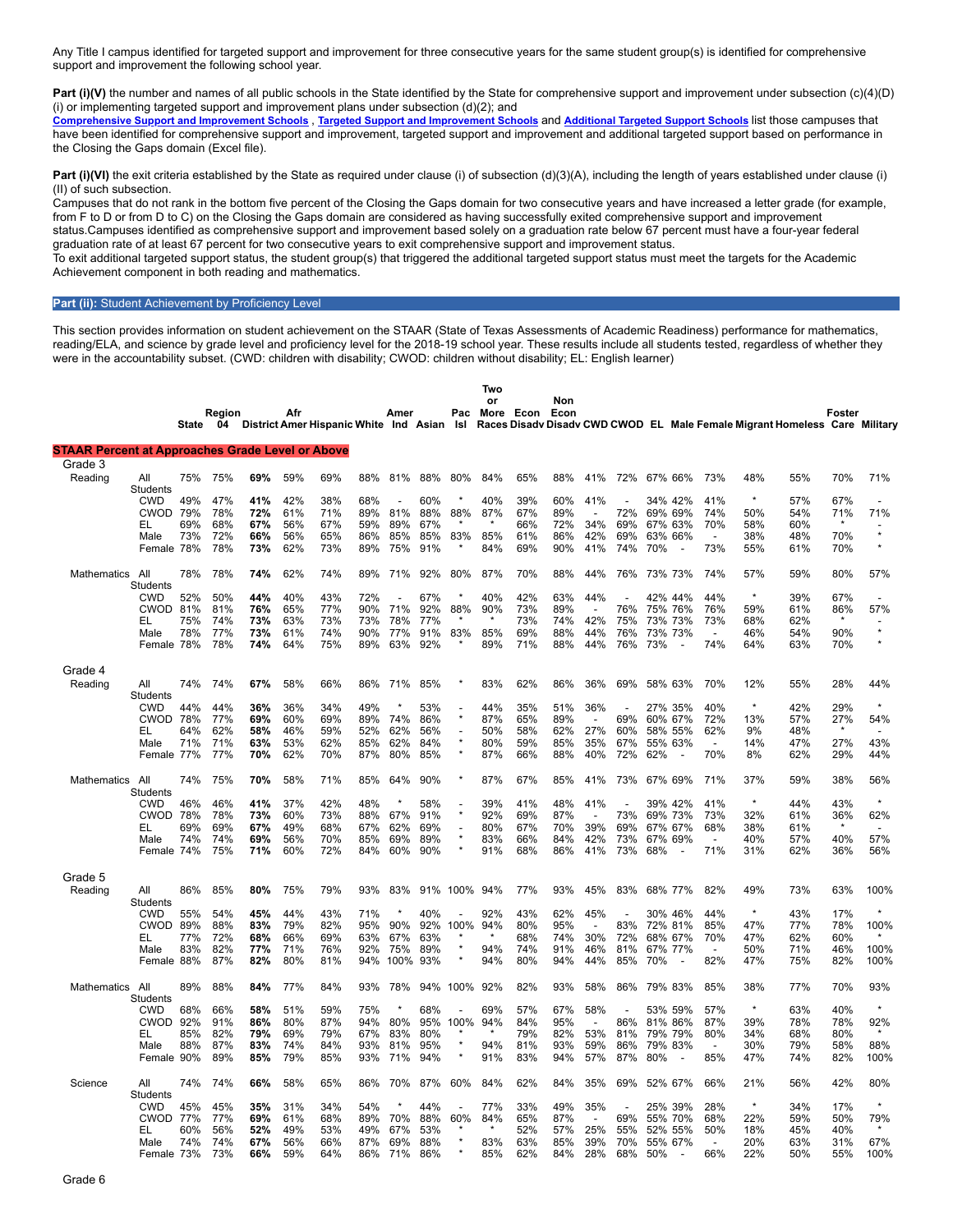| Reading              |                                                           | State<br>67%      | Region<br>04<br>68%             | 60%                             | Afr<br>53%                      | District Amer Hispanic White Ind Asian<br>57% | 86% 61%                         | Amer                                   | 86% 77%                         | Pac<br>Isl                           | Two<br>or<br>More Econ<br>77%              | 54%                             | Non<br>Econ<br>81%              |                                                      | 30% 63% 32% 55%                 |     |                                                                      | 65%                                                  | 39%                                     | Races Disady Disady CWD CWOD EL Male Female Migrant Homeless Care Military<br>53% | Foster<br>25%                                       | 71%                                                       |
|----------------------|-----------------------------------------------------------|-------------------|---------------------------------|---------------------------------|---------------------------------|-----------------------------------------------|---------------------------------|----------------------------------------|---------------------------------|--------------------------------------|--------------------------------------------|---------------------------------|---------------------------------|------------------------------------------------------|---------------------------------|-----|----------------------------------------------------------------------|------------------------------------------------------|-----------------------------------------|-----------------------------------------------------------------------------------|-----------------------------------------------------|-----------------------------------------------------------|
|                      | All<br>Students<br><b>CWD</b><br><b>CWOD 71%</b><br>EL    | 33%<br>42%        | 34%<br>71%<br>37%               | 30%<br>63%<br>32%               | 30%<br>57%<br>27%               | 27%<br>59%<br>32%                             | 52%<br>89%<br>38%               | $\ast$<br>64%<br>22%                   | 50%<br>87%<br>29%               | 75%                                  | 7%<br>84%                                  | 28%<br>57%<br>32%               | 44%<br>84%<br>30%               | 30%<br>14%                                           | 63%<br>34%                      |     | 14% 29%<br>34% 58%<br>32% 29%                                        | 31%<br>67%<br>36%                                    | $^{\ast}$<br>41%<br>23%                 | 41%<br>54%<br>37%                                                                 | 21%<br>30%<br>$\overline{a}$                        | 71%<br>$\overline{\phantom{a}}$                           |
|                      | Male<br>Female 71%                                        | 62%               | 63%<br>72%                      | 55%<br>65%                      | 47%<br>60%                      | 52%<br>61%                                    | 83%<br>89%                      | 38%<br>80%                             | 83%<br>88%                      | 71%<br>83%                           | 73%<br>83%                                 | 49%<br>59%                      | 79%<br>84%                      | 29%<br>31%                                           | 58%<br>67%                      | 36% | 29% 55%<br>$\overline{\phantom{a}}$                                  | $\overline{\phantom{a}}$<br>65%                      | 55%<br>25%                              | 50%<br>55%                                                                        | 14%<br>40%                                          | 55%<br>100%                                               |
| <b>Mathematics</b>   | All<br>Students<br><b>CWD</b>                             | 80%<br>50%        | 79%<br>51%                      | 73%<br>46%                      | 64%<br>43%                      | 72%<br>44%                                    | 91%<br>67%                      | 75%                                    | 91%<br>75%                      | 85%                                  | 85%<br>27%                                 | 69%<br>44%                      | 86%<br>58%                      | 46%<br>46%                                           | 75%                             |     | 57% 71%<br>35% 46%                                                   | 74%<br>45%                                           | 65%<br>$\star$                          | 69%<br>50%                                                                        | 38%<br>43%                                          | 71%<br>$\overline{\phantom{a}}$                           |
|                      | <b>CWOD 83%</b><br>EL<br>Male<br>Female 81%               | 67%<br>78%        | 83%<br>63%<br>78%<br>81%        | 75%<br>57%<br>71%<br>74%        | 67%<br>45%<br>61%<br>68%        | 74%<br>57%<br>71%<br>73%                      | 93%<br>69%<br>91%<br>91%        | 72%<br>67%<br>85%<br>67%               | 91%<br>55%<br>90%<br>92%        | 83%<br>$\star$<br>86%<br>83%         | 90%<br>$\star$<br>80%<br>91%               | 72%<br>57%<br>68%<br>71%        | 88%<br>51%<br>87%<br>86%        | 35%<br>46%<br>45%                                    | 75%<br>59%<br>75%<br>76%        | 56% | 59% 75%<br>57% 57%<br>57% 71%                                        | 76%<br>56%<br>$\overline{a}$<br>74%                  | 68%<br>54%<br>73%<br>58%                | 71%<br>56%<br>72%<br>66%                                                          | 30%<br>$\overline{\phantom{a}}$<br>29%<br>50%       | 71%<br>$\overline{\phantom{0}}$<br>64%<br>83%             |
| Grade 7<br>Reading   | All                                                       | 74%               | 75%                             | 69%                             | 64%                             | 66%                                           | 89%                             | 70%                                    | 87%                             | 79%                                  | 92%                                        | 64%                             | 86%                             | 38%                                                  | 72%                             |     | 42% 64%                                                              | 74%                                                  | 62%                                     | 55%                                                                               | 60%                                                 | 93%                                                       |
|                      | Students<br><b>CWD</b><br>CWOD 78%                        | 37%               | 39%<br>79%                      | 38%<br>72%                      | 33%<br>68%                      | 38%<br>69%                                    | 57%<br>91%                      | $\ast$<br>73%                          | 50%<br>88%                      | 79%                                  | 50%<br>93%                                 | 36%<br>67%                      | 53%<br>88%                      | 38%<br>$\overline{a}$                                | 72%                             |     | 22% 35%<br>44% 68%                                                   | 46%<br>76%                                           | $\star$<br>67%                          | 43%<br>56%                                                                        | 40%<br>70%                                          | $\star$<br>92%                                            |
|                      | EL<br>Male<br>Female 79%                                  | 49%<br>70%        | 44%<br>71%<br>80%               | 42%<br>64%<br>74%               | 31%<br>57%<br>72%               | 43%<br>61%<br>71%                             | 40%<br>85%<br>93%               | 17%<br>67%<br>75%                      | 34%<br>86%<br>88%               | 73%                                  | 90%<br>94%                                 | 43%<br>58%<br>70%               | 38%<br>84%<br>89%               | 22%<br>35%<br>46%                                    | 44%<br>68%<br>76%               | 47% | 42% 38%<br>38% 64%<br>$\overline{\phantom{a}}$                       | 47%<br>$\overline{\phantom{a}}$<br>74%               | 50%<br>64%<br>$\ast$                    | 44%<br>49%<br>59%                                                                 | 43%<br>75%                                          | 100%<br>83%                                               |
| Mathematics All      | Students                                                  | 73%               | 75%                             | 69%                             | 62%                             | 69%                                           | 85%                             | 70%                                    | 91%                             | 75%                                  | 87%                                        | 66%                             | 83%                             | 44%                                                  | 72%                             |     | 51% 68%                                                              | 71%                                                  | 62%                                     | 57%                                                                               | 40%                                                 | 75%                                                       |
|                      | <b>CWD</b><br><b>CWOD 77%</b><br>EL<br>Male<br>Female 75% | 43%<br>57%<br>72% | 44%<br>79%<br>54%<br>74%<br>77% | 44%<br>72%<br>51%<br>68%<br>71% | 36%<br>65%<br>37%<br>57%<br>66% | 46%<br>71%<br>51%<br>68%<br>70%               | 56%<br>88%<br>62%<br>85%<br>85% | 77%<br>50%<br>72%<br>67%               | 67%<br>91%<br>61%<br>89%<br>92% | 75%<br>80%                           | 33%<br>89%<br>88%<br>85%                   | 42%<br>69%<br>52%<br>64%<br>68% | 57%<br>85%<br>49%<br>83%<br>83% | 44%<br>$\overline{\phantom{a}}$<br>36%<br>43%<br>45% | 72%<br>53%<br>71%<br>73%        | 51% | 36% 43%<br>53% 71%<br>51% 51%<br>51% 68%                             | 45%<br>73%<br>51%<br>$\blacksquare$<br>71%           | $\star$<br>67%<br>50%<br>64%<br>$\star$ | 38%<br>59%<br>50%<br>55%<br>58%                                                   | 0%<br>60%<br>$\overline{\phantom{a}}$<br>43%<br>38% | $\star$<br>80%<br>$\overline{\phantom{a}}$<br>100%<br>50% |
| Grade 8<br>Reading   | All                                                       | 84%               | 85%                             | 78%                             | 74%                             | 75%                                           | 94%                             | 80%                                    | 91%                             | 85%                                  | 94%                                        | 74%                             | 89%                             | 42%                                                  | 81%                             |     | 49% 73%                                                              | 82%                                                  | 67%                                     | 68%                                                                               | 47%                                                 | 89%                                                       |
|                      | Students<br><b>CWD</b><br>CWOD 88%                        | 47%               | 49%<br>88%                      | 42%<br>81%                      | 38%<br>79%                      | 41%<br>78%                                    | 64%<br>96%                      | 80%                                    | 31%<br>92%                      | 92%                                  | 54%<br>97%                                 | 39%<br>78%                      | 59%<br>91%                      | 42%                                                  | 81%                             |     | 29% 40%<br>52% 78%                                                   | 44%<br>84%                                           | $\star$<br>70%                          | 36%<br>73%                                                                        | 42%<br>60%                                          | 89%                                                       |
|                      | EL<br>Male<br>Female 88%                                  | 62%<br>81%        | 56%<br>82%<br>88%               | 49%<br>73%<br>82%               | 35%<br>69%<br>79%               | 50%<br>71%<br>80%                             | 54%<br>91%<br>96%               | 57%<br>73%<br>90%                      | 46%<br>88%<br>94%               | $\overline{\phantom{a}}$<br>89%      | $\overline{\phantom{a}}$<br>93%<br>95%     | 50%<br>69%<br>79%               | 40%<br>87%<br>92%               | 29%<br>40%<br>44%                                    | 52%<br>78%<br>84%               | 53% | 49% 46%<br>46% 73%                                                   | 53%<br>$\overline{\phantom{a}}$<br>82%               | 64%<br>70%<br>64%                       | 48%<br>64%<br>72%                                                                 | $\overline{\phantom{a}}$<br>45%<br>50%              | 80%<br>100%                                               |
| Mathematics All      | Students                                                  | 87%               | 86%                             | 78%                             | 74%                             | 77%                                           | 87%                             | 86%                                    | 90%                             | 80%                                  | 91%                                        | 76%                             | 86%                             | 51%                                                  | 81%                             |     | 63% 74%                                                              | 82%                                                  | 70%                                     | 71%                                                                               | 65%                                                 | 88%                                                       |
|                      | CWD<br>CWOD 90%<br>EL                                     | 58%<br>77%        | 58%<br>90%<br>72%               | 51%<br>81%<br>63%               | 44%<br>80%<br>48%               | 53%<br>80%<br>64%                             | 61%<br>90%<br>59%               | $\overline{\phantom{a}}$<br>86%<br>57% | 54%<br>92%<br>61%               | $\star$<br>$\star$<br>$\overline{a}$ | 67%<br>94%                                 | 50%<br>79%<br>64%               | 58%<br>88%<br>52%               | 51%<br>$\overline{a}$<br>45%                         | 81%<br>65%                      |     | 45% 51%<br>65% 78%<br>63% 59%                                        | 51%<br>85%<br>68%                                    | $\star$<br>68%<br>73%                   | 47%<br>75%<br>66%                                                                 | 45%<br>100%<br>$\overline{\phantom{a}}$             | $\overline{\phantom{a}}$<br>88%<br>$\star$                |
|                      | Male<br>Female 89%                                        | 84%               | 84%<br>89%                      | 74%<br>82%                      | 70%<br>79%                      | 73%<br>82%                                    | 85%<br>89%                      | 77%<br>100%                            | 90%<br>91%                      |                                      | 93%<br>89%                                 | 72%<br>80%                      | 82%<br>89%                      | 51%<br>51%                                           | 78%<br>85%                      | 68% | 59% 74%<br>$\overline{\phantom{a}}$                                  | $\overline{a}$<br>82%                                | 70%<br>70%                              | 70%<br>72%                                                                        | 70%<br>57%                                          | 90%<br>83%                                                |
| Science              | All<br><b>Students</b>                                    | 79%               | 79%                             | 70%                             | 65%                             | 68%                                           | 90%                             | 79%                                    | 90%                             | 92%                                  | 92%                                        | 66%                             | 84%                             | 38%                                                  | 73%                             |     | 43% 68%                                                              | 73%                                                  | 52%                                     | 67%                                                                               | 41%                                                 | 67%                                                       |
|                      | <b>CWD</b><br>CWOD 83%<br>EL<br>Male<br>Female 81%        | 46%<br>55%<br>78% | 47%<br>83%<br>49%<br>78%<br>81% | 38%<br>73%<br>43%<br>68%<br>73% | 34%<br>69%<br>31%<br>61%<br>68% | 36%<br>71%<br>44%<br>65%<br>71%               | 64%<br>92%<br>50%<br>88%<br>91% | 79%<br>57%<br>87%<br>67%               | 50%<br>91%<br>45%<br>89%<br>90% | $\star$<br>92%<br>89%<br>$\star$     | 54%<br>95%<br>$\overline{a}$<br>92%<br>92% | 36%<br>69%<br>44%<br>63%<br>69% | 52%<br>86%<br>35%<br>82%<br>86% | 38%<br>24%<br>40%<br>35%                             | 73%<br>45%<br>71%<br>75%        | 44% | 24% 40%<br>45% 71%<br>43% 43%<br>43% 68%<br>$\overline{\phantom{a}}$ | 35%<br>75%<br>44%<br>$\overline{\phantom{a}}$<br>73% | $\star$<br>55%<br>42%<br>55%<br>45%     | 36%<br>72%<br>52%<br>68%<br>66%                                                   | 27%<br>67%<br>$\blacksquare$<br>45%<br>33%          | 67%<br>70%<br>63%                                         |
| <b>End of Course</b> |                                                           |                   |                                 |                                 |                                 |                                               |                                 |                                        |                                 |                                      |                                            |                                 |                                 |                                                      |                                 |     |                                                                      |                                                      |                                         |                                                                                   |                                                     |                                                           |
| English I            | All<br>Students<br><b>CWD</b>                             | 66%<br>27%        | 65%<br>28%                      | 56%<br>23%                      | 51%<br>21%                      | 53%<br>22%                                    | 82%<br>44%                      | 52%<br>$\ast$                          | 83%<br>43%                      | 94%<br>$\overline{\phantom{a}}$      | 78%<br>23%                                 | 51%<br>22%                      | 76%<br>33%                      | 23%<br>23%                                           | 60%<br>$\overline{\phantom{a}}$ |     | 24% 50%<br>11% 23%                                                   | 63%<br>23%                                           | 52%<br>$\star$                          | 45%<br>26%                                                                        | 26%<br>10%                                          | 60%<br>$\star$                                            |
|                      | <b>CWOD 71%</b><br>EL.<br>Male                            | 34%<br>60%        | 70%<br>28%<br>60%               | 60%<br>24%<br>50%               | 57%<br>22%<br>44%               | 57%<br>24%<br>47%                             | 86%<br>23%<br>76%               | 53%<br>19%<br>48%                      | 84%<br>29%<br>82%               | 94%<br>86%                           | 86%<br>73%                                 | 55%<br>24%<br>45%               | 80%<br>24%<br>70%               | $\overline{\phantom{a}}$<br>11%<br>23%               | 60%<br>25%<br>54%               |     | 25% 54%<br>24% 22%<br>22% 50%                                        | 67%<br>26%<br>$\overline{\phantom{a}}$               | 53%<br>20%<br>40%                       | 47%<br>15%<br>38%                                                                 | 35%<br>$\overline{\phantom{a}}$<br>20%              | 61%<br>63%                                                |
| English II           | Female 73%<br>All                                         | 67%               | 72%<br>67%                      | 63%<br>58%                      | 59%<br>56%                      | 60%<br>55%                                    | 87%<br>81%                      | 58%<br>49%                             | 83%<br>76%                      | 100%<br>60%                          | 82%<br>82%                                 | 58%<br>53%                      | 82%<br>76%                      | 23%<br>27%                                           | 67%<br>61%                      | 26% | $\overline{\phantom{a}}$<br>20% 51%                                  | 63%<br>65%                                           | 61%<br>38%                              | 53%<br>46%                                                                        | 33%<br>45%                                          | 58%<br>62%                                                |
|                      | Students<br><b>CWD</b>                                    | 27%               | 29%                             | 27%                             | 28%                             | 24%                                           | 48%                             | 60%                                    | 45%                             | $\star$                              | 50%                                        | 25%                             | 37%                             | 27%                                                  |                                 |     | 13% 26%                                                              | 30%                                                  | $\star$                                 | 21%                                                                               | 22%                                                 | $^{\star}$                                                |
|                      | CWOD 72%<br>EL<br>Male<br>Female 73%                      | 30%<br>62%        | 71%<br>25%<br>62%<br>73%        | 61%<br>20%<br>51%<br>65%        | 61%<br>17%<br>49%<br>63%        | 58%<br>20%<br>48%<br>61%                      | 83%<br>19%<br>76%<br>84%        | 48%<br>13%<br>40%<br>59%               | 77%<br>19%<br>74%<br>78%        | 67%<br>50%<br>$\star$                | 85%<br>20%<br>79%<br>84%                   | 57%<br>20%<br>47%<br>60%        | 79%<br>20%<br>70%<br>82%        | 13%<br>26%<br>30%                                    | 61%<br>21%<br>55%<br>67%        | 22% | 21% 55%<br>20% 19%<br>19% 51%<br>$\overline{\phantom{a}}$            | 67%<br>22%<br>$\overline{\phantom{a}}$<br>65%        | 37%<br>22%<br>31%<br>46%                | 49%<br>18%<br>39%<br>53%                                                          | 58%<br>$\blacksquare$<br>33%<br>56%                 | 66%<br>33%<br>65%<br>60%                                  |
| Algebra I            | All<br>Students                                           | 83%               | 83%                             | 74%                             | 71%                             | 72%                                           | 82%                             | 71%                                    | 93%                             | 70%                                  | 80%                                        | 71%                             | 82%                             | 42%                                                  | 78%                             |     | 58% 68%                                                              | 79%                                                  | 69%                                     | 66%                                                                               | 43%                                                 | 68%                                                       |
|                      | <b>CWD</b><br><b>CWOD 87%</b>                             | 52%<br>73%        | 51%<br>86%<br>66%               | 42%<br>78%                      | 40%<br>77%<br>49%               | 43%<br>76%                                    | 42%<br>86%                      | 69%                                    | 75%<br>93%<br>66%               | 74%<br>$\overline{\phantom{a}}$      | 35%<br>86%                                 | 41%<br>76%<br>58%               | 47%<br>85%<br>53%               | 42%<br>39%                                           | 78%                             |     | 39% 41%<br>60% 73%                                                   | 44%<br>83%<br>64%                                    | $\overline{\phantom{a}}$<br>69%         | 37%<br>70%                                                                        | 0%<br>64%                                           | 74%                                                       |
|                      | EL<br>Male<br>Female 88%                                  | 79%               | 78%<br>87%                      | 58%<br>68%<br>79%               | 64%<br>78%                      | 58%<br>67%<br>78%                             | 62%<br>79%<br>86%               | 55%<br>59%<br>92%                      | 91%<br>95%                      | 70%<br>70%                           | 76%<br>84%                                 | 65%<br>78%                      | 78%<br>86%                      | 41%<br>44%                                           | 60%<br>73%<br>83%               | 64% | 58% 54%<br>54% 68%<br>$\overline{\phantom{a}}$                       | $\overline{\phantom{a}}$<br>79%                      | 25%<br>67%<br>71%                       | 47%<br>58%<br>75%                                                                 | 36%<br>50%                                          | 73%<br>58%                                                |
| Biology              | All<br>Students<br><b>CWD</b>                             | 87%<br>60%        | 86%<br>60%                      | 78%<br>51%                      | 77%<br>50%                      | 76%<br>51%                                    | 90%<br>64%                      | 73%                                    | 91%<br>75%                      | 85%                                  | 93%<br>56%                                 | 75%<br>50%                      | 89%<br>60%                      | 51%<br>51%                                           | 81%                             |     | 54% 74%<br>43% 50%                                                   | 82%<br>54%                                           | 73%<br>$\ast$                           | 69%<br>54%                                                                        | 55%<br>13%                                          | 76%<br>$\star$                                            |
|                      |                                                           |                   |                                 |                                 |                                 |                                               |                                 |                                        |                                 |                                      |                                            |                                 |                                 |                                                      |                                 |     |                                                                      |                                                      |                                         |                                                                                   |                                                     |                                                           |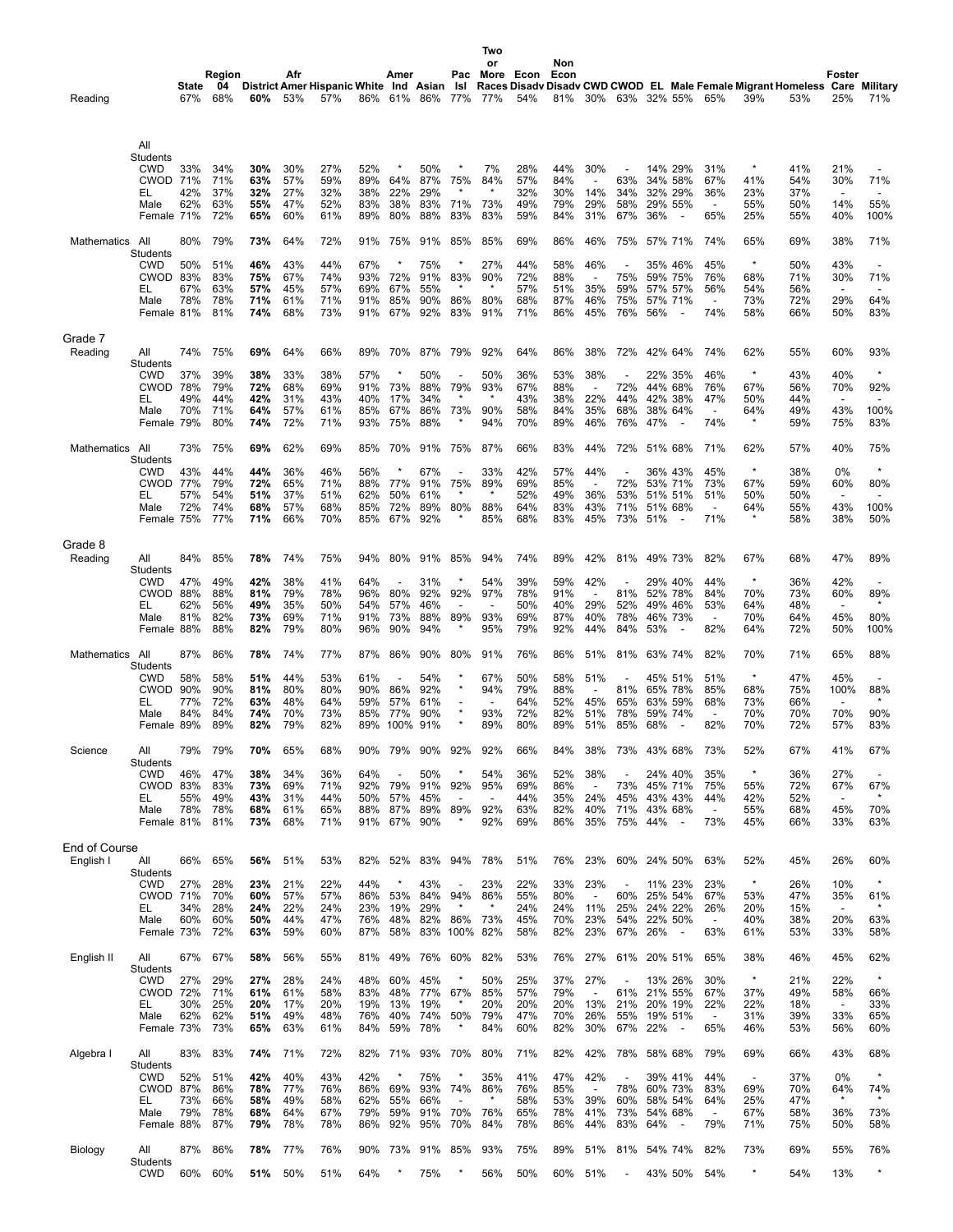State 04 District Amer Hispanic White Ind Asian Isl Races Disadv Disadv CWD CWOD EL Male Female Migrant Homeless Care Military<br>CWOD 90% 89% 81% 83% 78% 93% 77% 91% 89% 97% 78% 91% - 81% 55% 78% 85% 76% 71% 77% 72%<br>\* **Region Afr Amer Pac More Econ Econ or Non Foster** Male 84% 83% **74%** 71% 72% 88% 68% 92% 78% 87% 71% 86% 50% 78% 53% 74% - 80% 63% 33% 64% Female 90% 89% **82%** 83% 80% 93% 81% 89% 91% 97% 80% 92% 54% 85% 57% - 82% 67% 76% 67% 82%

**Two**

## **STAAR Percent at Meets Grade Level or Above**

| Reading<br>44%<br>44%<br>40%<br>28%<br>38%<br>50%<br>34%<br>26%<br>35% 37%<br>43%<br>26%<br>27%<br>40%<br>All<br>66%<br>52%<br>74%<br>67%<br>67%<br>41%<br>Students<br>$\star$<br><b>CWD</b><br>26%<br>47%<br>60%<br>39%<br>38%<br>50%<br>26%<br>26%<br>26%<br>24%<br>40%<br>25%<br>26%<br>19% 26%<br>28%<br>27%<br>CWOD 46%<br>46%<br>41%<br>28%<br>39%<br>63%<br>69%<br>34%<br>68%<br>44%<br>26%<br>36%<br>67%<br>52%<br>74%<br>41%<br>36% 38%<br>$\overline{\phantom{a}}$<br>35%<br>35%<br>35%<br>25%<br>36%<br>28%<br>44%<br>38%<br>$\star$<br>35%<br>43%<br>19%<br>36%<br>35% 33%<br>38%<br>32%<br>32%<br>$\star$<br>EL<br>$\star$<br>41%<br>41%<br>37%<br>25%<br>35%<br>63%<br>54%<br>70%<br>33%<br>67%<br>30%<br>63%<br>26%<br>38%<br>33% 37%<br>23%<br>26%<br>50%<br>Male<br>$\overline{\phantom{a}}$<br>$\star$<br>Female 47%<br>48%<br>43%<br>31%<br>41%<br>69%<br>50%<br>78%<br>$\star$<br>68%<br>37%<br>71%<br>28%<br>44%<br>38%<br>43%<br>27%<br>28%<br>30%<br>48%<br>47%<br>44%<br>30%<br>42%<br>81%<br>80%<br>68%<br>38%<br>69%<br>28%<br>45%<br>40% 45%<br>43%<br>13%<br>29%<br>25%<br>Mathematics<br>All<br>69%<br>57%<br>Students<br>28%<br>$\star$<br><b>CWD</b><br>30%<br>29%<br>28%<br>26%<br>26%<br>51%<br>53%<br>×<br>30%<br>26%<br>45%<br>24% 29%<br>27%<br>34%<br>50%<br><b>CWOD 50%</b><br>49%<br>45%<br>31%<br>44%<br>70%<br>57%<br>81%<br>88%<br>70%<br>39%<br>70%<br>45%<br>41% 47%<br>44%<br>14%<br>28%<br>14%<br>$\overline{\phantom{a}}$<br>$\star$<br>41%<br>41%<br>40%<br>40%<br>40%<br>41%<br>67%<br>57%<br>39%<br>49%<br>24%<br>41%<br>40% 42%<br>38%<br>16%<br>29%<br>EL<br>$\star$<br>82%<br>83%<br>67%<br>49%<br>48%<br>45%<br>30%<br>44%<br>70%<br>39%<br>70%<br>29%<br>42% 45%<br>15%<br>29%<br>20%<br>Male<br>62%<br>47%<br>$\overline{\phantom{a}}$<br>$\star$<br>80%<br>Female 46%<br>46%<br>30%<br>41%<br>68%<br>50%<br>69%<br>37%<br>68%<br>27%<br>44%<br>38%<br>43%<br>9%<br>28%<br>30%<br>43%<br>$\overline{\phantom{a}}$<br>Grade 4<br>Reading<br>43%<br>43%<br>37%<br>28%<br>34%<br>21%<br>70%<br>66%<br>31%<br>65%<br>24%<br>38%<br>26% 36%<br>39%<br>4%<br>23%<br>10%<br>All<br>65%<br><b>Students</b><br>24%<br>24%<br>23%<br>22%<br>34%<br>47%<br>22%<br>22%<br>34%<br>24%<br>$\star$<br>19%<br>14%<br>$\star$<br>24%<br>15% 23%<br>25%<br>CWD<br>$\overline{\phantom{a}}$<br>$\star$<br>29%<br>35%<br>70%<br>32%<br><b>CWOD</b><br>46%<br>46%<br>38%<br>67%<br>22%<br>70%<br>67%<br>38%<br>26% 37%<br>40%<br>4%<br>23%<br>9%<br>$\overline{\phantom{a}}$<br>27%<br>32%<br>25%<br>30%<br>26%<br>24%<br>26%<br>18%<br>15%<br>33%<br>35%<br>15%<br>26%<br>26% 25%<br>27%<br>5%<br>17%<br>EL<br>$\star$<br>29%<br>23%<br>25% 36%<br>20%<br>0%<br>41%<br>41%<br>36%<br>26%<br>33%<br>8%<br>70%<br>60%<br>62%<br>37%<br>7%<br>21%<br>Male<br>63%<br>$\blacksquare$<br>$\star$<br>39%<br>29%<br>36%<br>33%<br>69%<br>33%<br>25%<br>39%<br>0%<br>25%<br>0%<br>Female 46%<br>46%<br>67%<br>72%<br>68%<br>40%<br>27%<br>$\overline{\phantom{a}}$<br>48%<br>43%<br>28%<br>43%<br>79%<br>68%<br>38%<br>67%<br>42%<br>7%<br>28%<br>46%<br>68%<br>25%<br>26%<br>45%<br>38% 45%<br>21%<br>Mathematics<br>All<br>Students<br>$\star$<br>$\star$<br>22%<br>14%<br><b>CWD</b><br>28%<br>26%<br>25%<br>26%<br>35%<br>$\ast$<br>47%<br>22%<br>26%<br>30%<br>26%<br>26%<br>27%<br>21% 27%<br>$\overline{\phantom{a}}$<br>$\star$<br><b>CWOD 49%</b><br>50%<br>45%<br>29%<br>44%<br>70%<br>80%<br>40%<br>4%<br>28%<br>23%<br>26%<br>72%<br>69%<br>45%<br>39% 47%<br>43%<br>32%<br>$\star$<br>39%<br>38%<br>38%<br>32%<br>37%<br>44%<br>31%<br>0%<br>38%<br>43%<br>21%<br>39%<br>38% 40%<br>8%<br>EL<br>51%<br>36%<br>$\overline{a}$<br>$\blacksquare$<br>48%<br>49%<br>29%<br>44%<br>81%<br>61%<br>40%<br>27%<br>40% 45%<br>7%<br>25%<br>27%<br>Male<br>45%<br>72%<br>31%<br>69%<br>47%<br>$\overline{\phantom{a}}$<br>$\star$<br>Female 45%<br>46%<br>42%<br>28%<br>42%<br>77%<br>76%<br>37%<br>26%<br>43%<br>36%<br>42%<br>8%<br>29%<br>14%<br>63%<br>20%<br>65%<br>Grade 5<br>39%<br>42%<br>40%<br>40%<br>25%<br>26% 43%<br>14%<br>37%<br>38%<br>Reading<br>All<br>53%<br>53%<br>46%<br>78%<br>39%<br>80%<br>75%<br>74%<br>48%<br>49%<br>Students<br>$\star$<br>$\star$<br><b>CWD</b><br>27%<br>27%<br>25%<br>23%<br>23%<br>45%<br>28%<br>69%<br>23%<br>34%<br>25%<br>12% 27%<br>20%<br>20%<br>17%<br>$\overline{\phantom{a}}$<br><b>CWOD 56%</b><br>56%<br>48%<br>41%<br>43%<br>80%<br>40%<br>82%<br>40%<br>76%<br>41%<br>76%<br>48%<br>28% 46%<br>50%<br>14%<br>39%<br>44%<br>$\overline{\phantom{a}}$<br>36%<br>28%<br>26%<br>26%<br>26%<br>32%<br>0%<br>36%<br>26%<br>36%<br>12%<br>28%<br>26% 25%<br>28%<br>13%<br>23%<br>40%<br>EL<br>$\star$<br>50%<br>50%<br>43%<br>35%<br>40%<br>76%<br>31%<br>78%<br>67%<br>37%<br>71%<br>27%<br>46%<br>25% 43%<br>10%<br>36%<br>23%<br>Male<br>$\overline{\phantom{a}}$<br>82%<br>$\star$<br>Female 56%<br>55%<br>49%<br>43%<br>44%<br>80%<br>57%<br>82%<br>42%<br>77%<br>20%<br>50%<br>28%<br>49%<br>18%<br>37%<br>55%<br>$\overline{\phantom{a}}$<br>All<br>57%<br>57%<br>53%<br>38%<br>53%<br>74%<br>57%<br>85%<br>40%<br>70%<br>48%<br>74%<br>28%<br>55%<br>43% 53%<br>53%<br>16%<br>35%<br>48%<br>Mathematics<br>Students<br>$\star$<br>$\star$<br>31%<br>31%<br>28%<br>24%<br>27%<br>48%<br>$\star$<br>40%<br>46%<br>26%<br>39%<br>28%<br>19% 31%<br>23%<br>23%<br>20%<br>CWD<br>$\overline{\phantom{a}}$<br>CWOD 60%<br>60%<br>55%<br>40%<br>55%<br>76%<br>55%<br>87%<br>40%<br>72%<br>50%<br>77%<br>55%<br>45% 55%<br>55%<br>17%<br>36%<br>56%<br>42%<br>39%<br>43%<br>39%<br>58%<br>43%<br>47%<br>19%<br>46%<br>43%<br>33%<br>45%<br>43% 43%<br>43%<br>13%<br>28%<br>60%<br>EL<br>$\star$<br>86%<br>66%<br>56%<br>57%<br>37%<br>53%<br>56%<br>48%<br>75%<br>31%<br>43% 53%<br>15%<br>35%<br>33%<br>Male<br>53%<br>76%<br>55%<br>$\blacksquare$<br>85%<br>$\star$<br>49%<br>53%<br>83%<br>57%<br>53%<br>40%<br>53%<br>72%<br>57%<br>73%<br>74%<br>23%<br>43%<br>18%<br>35%<br>64%<br>Female 57%<br>55%<br>49%<br>38%<br>17%<br>All<br>40%<br>28%<br>68%<br>73%<br>40%<br>60%<br>35%<br>64%<br>24%<br>42%<br>25% 42%<br>38%<br>13%<br>26%<br>Science<br>48%<br>26%<br>Students<br>$\ast$<br><b>CWD</b><br>23%<br>43%<br>28%<br>17%<br>17%<br>27%<br>28%<br>24%<br>20%<br>46%<br>22%<br>32%<br>24%<br>14% 27%<br>17%<br>$\overline{\phantom{a}}$<br>40%<br>50%<br>51%<br>42%<br>29%<br>40%<br>70%<br>20%<br>75%<br>61%<br>36%<br>67%<br>42%<br>26% 44%<br>40%<br>14%<br>27%<br>17%<br>43%<br>CWOD<br>27%<br>25%<br>19%<br>25%<br>34%<br>25%<br>28%<br>14%<br>25% 27%<br>23%<br>9%<br>17%<br>20%<br>$\star$<br>EL<br>31%<br>16%<br>0%<br>26%<br>$\star$<br>42%<br>28%<br>25%<br>75%<br>59%<br>36%<br>27%<br>15%<br>28%<br>8%<br>33%<br>50%<br>51%<br>41%<br>70%<br>66%<br>44%<br>27% 42%<br>Male<br>46%<br>38%<br>27%<br>36%<br>66%<br>29%<br>71%<br>62%<br>33%<br>62%<br>17%<br>40%<br>23%<br>38%<br>11%<br>24%<br>27%<br>50%<br>Female 45%<br>Grade 6<br>Reading<br>All<br>36%<br>37%<br>32%<br>26%<br>27%<br>65% 14%<br>70% 77%<br>62%<br>25%<br>61%<br>22%<br>33% 10% 29%<br>36%<br>17%<br>26%<br>17%<br><b>Students</b><br>$\star$<br>20%<br>33%<br>32%<br><b>CWD</b><br>19%<br>20%<br>22%<br>24%<br>31%<br>0%<br>21%<br>28%<br>22%<br>10% 21%<br>24%<br>21%<br>CWOD 38%<br>39%<br>33%<br>26%<br>27%<br>68%<br>12%<br>71%<br>75%<br>68%<br>25%<br>62%<br>33%<br>10% 30%<br>37%<br>18%<br>25%<br>10%<br>$\overline{\phantom{a}}$<br>14%<br>10%<br>11%<br>16%<br>0%<br>7%<br>10%<br>12%<br>10%<br>10% 8%<br>8%<br>16%<br>EL<br>11%<br>10%<br>10%<br>12%<br>$\overline{\phantom{a}}$<br>33%<br>34%<br>29%<br>22%<br>24%<br>15%<br>66%<br>71%<br>22%<br>57%<br>21%<br>30%<br>8% 29%<br>26%<br>7%<br>36%<br>61%<br>55%<br>18%<br>Male<br>$\overline{\phantom{a}}$<br>Female 40%<br>41%<br>36%<br>30%<br>30%<br>70%<br>13%<br>74%<br>83%<br>71%<br>28%<br>64%<br>24%<br>37%<br>12%<br>36%<br>17%<br>26%<br>30%<br>50%<br>$\overline{\phantom{a}}$<br>46%<br>40%<br>28%<br>38%<br>82%<br>62%<br>65%<br>34%<br>26%<br>41%<br>23% 40%<br>41%<br>30%<br>34%<br>17%<br>47%<br>Mathematics All<br>46%<br>67%<br>18%<br>63%<br><b>Students</b><br>$\star$<br><b>CWD</b><br>23%<br>24%<br>26%<br>27%<br>23%<br>38%<br>56%<br>13%<br>25%<br>31%<br>26%<br>15% 27%<br>25%<br>36%<br>21%<br>$\ast$<br>$\blacksquare$<br>CWOD 48%<br>48%<br>41%<br>29%<br>39%<br>69%<br>20%<br>82%<br>58%<br>69%<br>35%<br>65%<br>41%<br>23% 41%<br>42%<br>32%<br>33%<br>10%<br>47%<br>$\overline{\phantom{a}}$<br>27%<br>24%<br>23%<br>17%<br>22%<br>38%<br>0%<br>37%<br>23%<br>20%<br>15%<br>23%<br>23% 23%<br>22%<br>30%<br>15%<br>EL,<br>$\overline{\phantom{a}}$<br>$\overline{\phantom{a}}$<br>27%<br>7%<br>36%<br>45%<br>46%<br>40%<br>27%<br>38%<br>67%<br>8%<br>80%<br>71%<br>62%<br>34%<br>64%<br>41%<br>23% 40%<br>18%<br>35%<br>Male<br>$\overline{\phantom{a}}$<br>41%<br>47%<br>30%<br>38%<br>84%<br>50%<br>34%<br>42%<br>30%<br>67%<br>Female 46%<br>41%<br>67%<br>27%<br>68%<br>63%<br>25%<br>42%<br>22%<br>33%<br>$\overline{\phantom{a}}$<br>Grade 7<br>40%<br>82%<br>38%<br>17% 41%<br>31%<br>30%<br>33%<br>Reading<br>All<br>48%<br>50%<br>44%<br>37%<br>74%<br>47%<br>75%<br>64%<br>69%<br>26%<br>46%<br>48%<br>Students<br>$\star$<br><b>CWD</b><br>21%<br>26%<br>23%<br>25%<br>37%<br>40%<br>25%<br>32%<br>26%<br>24%<br>0%<br>24%<br>50%<br>13% 24%<br>29%<br>$\overline{\phantom{a}}$<br>46%<br>64%<br>39%<br>92%<br><b>CWOD 51%</b><br>52%<br>39%<br>42%<br>76%<br>50%<br>76%<br>83%<br>72%<br>46%<br>49%<br>33%<br>31%<br>50%<br>17% 43%<br>$\overline{\phantom{a}}$<br>14%<br>$\star$<br>17%<br>13%<br>17% 15%<br>19%<br>17%<br>14%<br>16%<br>22%<br>17%<br>*<br>15%<br>17%<br>33%<br>17%<br>EL.<br>16%<br>18%<br>$\blacksquare$<br>32%<br>73% 73%<br>34%<br>24%<br>29%<br>100%<br>Male<br>44%<br>46%<br>41%<br>37%<br>70%<br>50%<br>80%<br>66%<br>43%<br>15% 41%<br>36%<br>28% | Grade 3 |  |  |  |  |  |  |  |  |  |  |     |
|--------------------------------------------------------------------------------------------------------------------------------------------------------------------------------------------------------------------------------------------------------------------------------------------------------------------------------------------------------------------------------------------------------------------------------------------------------------------------------------------------------------------------------------------------------------------------------------------------------------------------------------------------------------------------------------------------------------------------------------------------------------------------------------------------------------------------------------------------------------------------------------------------------------------------------------------------------------------------------------------------------------------------------------------------------------------------------------------------------------------------------------------------------------------------------------------------------------------------------------------------------------------------------------------------------------------------------------------------------------------------------------------------------------------------------------------------------------------------------------------------------------------------------------------------------------------------------------------------------------------------------------------------------------------------------------------------------------------------------------------------------------------------------------------------------------------------------------------------------------------------------------------------------------------------------------------------------------------------------------------------------------------------------------------------------------------------------------------------------------------------------------------------------------------------------------------------------------------------------------------------------------------------------------------------------------------------------------------------------------------------------------------------------------------------------------------------------------------------------------------------------------------------------------------------------------------------------------------------------------------------------------------------------------------------------------------------------------------------------------------------------------------------------------------------------------------------------------------------------------------------------------------------------------------------------------------------------------------------------------------------------------------------------------------------------------------------------------------------------------------------------------------------------------------------------------------------------------------------------------------------------------------------------------------------------------------------------------------------------------------------------------------------------------------------------------------------------------------------------------------------------------------------------------------------------------------------------------------------------------------------------------------------------------------------------------------------------------------------------------------------------------------------------------------------------------------------------------------------------------------------------------------------------------------------------------------------------------------------------------------------------------------------------------------------------------------------------------------------------------------------------------------------------------------------------------------------------------------------------------------------------------------------------------------------------------------------------------------------------------------------------------------------------------------------------------------------------------------------------------------------------------------------------------------------------------------------------------------------------------------------------------------------------------------------------------------------------------------------------------------------------------------------------------------------------------------------------------------------------------------------------------------------------------------------------------------------------------------------------------------------------------------------------------------------------------------------------------------------------------------------------------------------------------------------------------------------------------------------------------------------------------------------------------------------------------------------------------------------------------------------------------------------------------------------------------------------------------------------------------------------------------------------------------------------------------------------------------------------------------------------------------------------------------------------------------------------------------------------------------------------------------------------------------------------------------------------------------------------------------------------------------------------------------------------------------------------------------------------------------------------------------------------------------------------------------------------------------------------------------------------------------------------------------------------------------------------------------------------------------------------------------------------------------------------------------------------------------------------------------------------------------------------------------------------------------------------------------------------------------------------------------------------------------------------------------------------------------------------------------------------------------------------------------------------------------------------------------------------------------------------------------------------------------------------------------------------------------------------------------------------------------------------------------------------------------------------------------------------------------------------------------------------------------------------------------------------------------------------------------------------------------------------------------------------------------------------------------------------------------------------------------------------------------------------------------------------------------------------------------------------------------------------------------------------------------------------------------------------------------------------------------------------------------------------------------------------------------------------------------------------------------------------------------------------------------------------------------------------------------------------------------------------------------------------------------------------------------------------------------------------------------------------------------------------------------------------------------------------------------------------------------------------------------------------------------------------------------------------------------------------------------------------------------------------------------------------------------------------------------------------------------------------------------------------------------------------------------------------------------------------------------------------------------------------------------------------------------------------------------------------------------------------------------------------------------------------------------------------------------------------------------------------------------------------------------------------------------------------------------------------------------------------------------------------------------------------------------------------------------------------------------------------------------------------------------------------------------------------------------------------------------------------------------------------------------------------------------------------------------------------------------------------------------------------------------------------------------------------------------------------------------------------------------------------------------------------------------------------------------------------------------------------------------------------------------------------------------------------------------------------------------------------------------------------------------------------------------------------------------------------------------------------------------------------------------------------------------------------------------------------------------------------------------------------------------------------------------------------------------------|---------|--|--|--|--|--|--|--|--|--|--|-----|
|                                                                                                                                                                                                                                                                                                                                                                                                                                                                                                                                                                                                                                                                                                                                                                                                                                                                                                                                                                                                                                                                                                                                                                                                                                                                                                                                                                                                                                                                                                                                                                                                                                                                                                                                                                                                                                                                                                                                                                                                                                                                                                                                                                                                                                                                                                                                                                                                                                                                                                                                                                                                                                                                                                                                                                                                                                                                                                                                                                                                                                                                                                                                                                                                                                                                                                                                                                                                                                                                                                                                                                                                                                                                                                                                                                                                                                                                                                                                                                                                                                                                                                                                                                                                                                                                                                                                                                                                                                                                                                                                                                                                                                                                                                                                                                                                                                                                                                                                                                                                                                                                                                                                                                                                                                                                                                                                                                                                                                                                                                                                                                                                                                                                                                                                                                                                                                                                                                                                                                                                                                                                                                                                                                                                                                                                                                                                                                                                                                                                                                                                                                                                                                                                                                                                                                                                                                                                                                                                                                                                                                                                                                                                                                                                                                                                                                                                                                                                                                                                                                                                                                                                                                                                                                                                                                                                                                                                                                                                                                                                                                                                                                                                                                                                                                                                                                                                                                                                                                                                                                                                                                                                                                                                                                                                                                                                                                                                                                                                                                                                                                                                                                                                                                                                                                                                                                                                                                                                                                                                                                                                                                                                                                                                                                                                                                                                                                                                    |         |  |  |  |  |  |  |  |  |  |  | 29% |
|                                                                                                                                                                                                                                                                                                                                                                                                                                                                                                                                                                                                                                                                                                                                                                                                                                                                                                                                                                                                                                                                                                                                                                                                                                                                                                                                                                                                                                                                                                                                                                                                                                                                                                                                                                                                                                                                                                                                                                                                                                                                                                                                                                                                                                                                                                                                                                                                                                                                                                                                                                                                                                                                                                                                                                                                                                                                                                                                                                                                                                                                                                                                                                                                                                                                                                                                                                                                                                                                                                                                                                                                                                                                                                                                                                                                                                                                                                                                                                                                                                                                                                                                                                                                                                                                                                                                                                                                                                                                                                                                                                                                                                                                                                                                                                                                                                                                                                                                                                                                                                                                                                                                                                                                                                                                                                                                                                                                                                                                                                                                                                                                                                                                                                                                                                                                                                                                                                                                                                                                                                                                                                                                                                                                                                                                                                                                                                                                                                                                                                                                                                                                                                                                                                                                                                                                                                                                                                                                                                                                                                                                                                                                                                                                                                                                                                                                                                                                                                                                                                                                                                                                                                                                                                                                                                                                                                                                                                                                                                                                                                                                                                                                                                                                                                                                                                                                                                                                                                                                                                                                                                                                                                                                                                                                                                                                                                                                                                                                                                                                                                                                                                                                                                                                                                                                                                                                                                                                                                                                                                                                                                                                                                                                                                                                                                                                                                                                    |         |  |  |  |  |  |  |  |  |  |  |     |
|                                                                                                                                                                                                                                                                                                                                                                                                                                                                                                                                                                                                                                                                                                                                                                                                                                                                                                                                                                                                                                                                                                                                                                                                                                                                                                                                                                                                                                                                                                                                                                                                                                                                                                                                                                                                                                                                                                                                                                                                                                                                                                                                                                                                                                                                                                                                                                                                                                                                                                                                                                                                                                                                                                                                                                                                                                                                                                                                                                                                                                                                                                                                                                                                                                                                                                                                                                                                                                                                                                                                                                                                                                                                                                                                                                                                                                                                                                                                                                                                                                                                                                                                                                                                                                                                                                                                                                                                                                                                                                                                                                                                                                                                                                                                                                                                                                                                                                                                                                                                                                                                                                                                                                                                                                                                                                                                                                                                                                                                                                                                                                                                                                                                                                                                                                                                                                                                                                                                                                                                                                                                                                                                                                                                                                                                                                                                                                                                                                                                                                                                                                                                                                                                                                                                                                                                                                                                                                                                                                                                                                                                                                                                                                                                                                                                                                                                                                                                                                                                                                                                                                                                                                                                                                                                                                                                                                                                                                                                                                                                                                                                                                                                                                                                                                                                                                                                                                                                                                                                                                                                                                                                                                                                                                                                                                                                                                                                                                                                                                                                                                                                                                                                                                                                                                                                                                                                                                                                                                                                                                                                                                                                                                                                                                                                                                                                                                                                    |         |  |  |  |  |  |  |  |  |  |  |     |
|                                                                                                                                                                                                                                                                                                                                                                                                                                                                                                                                                                                                                                                                                                                                                                                                                                                                                                                                                                                                                                                                                                                                                                                                                                                                                                                                                                                                                                                                                                                                                                                                                                                                                                                                                                                                                                                                                                                                                                                                                                                                                                                                                                                                                                                                                                                                                                                                                                                                                                                                                                                                                                                                                                                                                                                                                                                                                                                                                                                                                                                                                                                                                                                                                                                                                                                                                                                                                                                                                                                                                                                                                                                                                                                                                                                                                                                                                                                                                                                                                                                                                                                                                                                                                                                                                                                                                                                                                                                                                                                                                                                                                                                                                                                                                                                                                                                                                                                                                                                                                                                                                                                                                                                                                                                                                                                                                                                                                                                                                                                                                                                                                                                                                                                                                                                                                                                                                                                                                                                                                                                                                                                                                                                                                                                                                                                                                                                                                                                                                                                                                                                                                                                                                                                                                                                                                                                                                                                                                                                                                                                                                                                                                                                                                                                                                                                                                                                                                                                                                                                                                                                                                                                                                                                                                                                                                                                                                                                                                                                                                                                                                                                                                                                                                                                                                                                                                                                                                                                                                                                                                                                                                                                                                                                                                                                                                                                                                                                                                                                                                                                                                                                                                                                                                                                                                                                                                                                                                                                                                                                                                                                                                                                                                                                                                                                                                                                                    |         |  |  |  |  |  |  |  |  |  |  | 29% |
|                                                                                                                                                                                                                                                                                                                                                                                                                                                                                                                                                                                                                                                                                                                                                                                                                                                                                                                                                                                                                                                                                                                                                                                                                                                                                                                                                                                                                                                                                                                                                                                                                                                                                                                                                                                                                                                                                                                                                                                                                                                                                                                                                                                                                                                                                                                                                                                                                                                                                                                                                                                                                                                                                                                                                                                                                                                                                                                                                                                                                                                                                                                                                                                                                                                                                                                                                                                                                                                                                                                                                                                                                                                                                                                                                                                                                                                                                                                                                                                                                                                                                                                                                                                                                                                                                                                                                                                                                                                                                                                                                                                                                                                                                                                                                                                                                                                                                                                                                                                                                                                                                                                                                                                                                                                                                                                                                                                                                                                                                                                                                                                                                                                                                                                                                                                                                                                                                                                                                                                                                                                                                                                                                                                                                                                                                                                                                                                                                                                                                                                                                                                                                                                                                                                                                                                                                                                                                                                                                                                                                                                                                                                                                                                                                                                                                                                                                                                                                                                                                                                                                                                                                                                                                                                                                                                                                                                                                                                                                                                                                                                                                                                                                                                                                                                                                                                                                                                                                                                                                                                                                                                                                                                                                                                                                                                                                                                                                                                                                                                                                                                                                                                                                                                                                                                                                                                                                                                                                                                                                                                                                                                                                                                                                                                                                                                                                                                                    |         |  |  |  |  |  |  |  |  |  |  |     |
|                                                                                                                                                                                                                                                                                                                                                                                                                                                                                                                                                                                                                                                                                                                                                                                                                                                                                                                                                                                                                                                                                                                                                                                                                                                                                                                                                                                                                                                                                                                                                                                                                                                                                                                                                                                                                                                                                                                                                                                                                                                                                                                                                                                                                                                                                                                                                                                                                                                                                                                                                                                                                                                                                                                                                                                                                                                                                                                                                                                                                                                                                                                                                                                                                                                                                                                                                                                                                                                                                                                                                                                                                                                                                                                                                                                                                                                                                                                                                                                                                                                                                                                                                                                                                                                                                                                                                                                                                                                                                                                                                                                                                                                                                                                                                                                                                                                                                                                                                                                                                                                                                                                                                                                                                                                                                                                                                                                                                                                                                                                                                                                                                                                                                                                                                                                                                                                                                                                                                                                                                                                                                                                                                                                                                                                                                                                                                                                                                                                                                                                                                                                                                                                                                                                                                                                                                                                                                                                                                                                                                                                                                                                                                                                                                                                                                                                                                                                                                                                                                                                                                                                                                                                                                                                                                                                                                                                                                                                                                                                                                                                                                                                                                                                                                                                                                                                                                                                                                                                                                                                                                                                                                                                                                                                                                                                                                                                                                                                                                                                                                                                                                                                                                                                                                                                                                                                                                                                                                                                                                                                                                                                                                                                                                                                                                                                                                                                                    |         |  |  |  |  |  |  |  |  |  |  |     |
|                                                                                                                                                                                                                                                                                                                                                                                                                                                                                                                                                                                                                                                                                                                                                                                                                                                                                                                                                                                                                                                                                                                                                                                                                                                                                                                                                                                                                                                                                                                                                                                                                                                                                                                                                                                                                                                                                                                                                                                                                                                                                                                                                                                                                                                                                                                                                                                                                                                                                                                                                                                                                                                                                                                                                                                                                                                                                                                                                                                                                                                                                                                                                                                                                                                                                                                                                                                                                                                                                                                                                                                                                                                                                                                                                                                                                                                                                                                                                                                                                                                                                                                                                                                                                                                                                                                                                                                                                                                                                                                                                                                                                                                                                                                                                                                                                                                                                                                                                                                                                                                                                                                                                                                                                                                                                                                                                                                                                                                                                                                                                                                                                                                                                                                                                                                                                                                                                                                                                                                                                                                                                                                                                                                                                                                                                                                                                                                                                                                                                                                                                                                                                                                                                                                                                                                                                                                                                                                                                                                                                                                                                                                                                                                                                                                                                                                                                                                                                                                                                                                                                                                                                                                                                                                                                                                                                                                                                                                                                                                                                                                                                                                                                                                                                                                                                                                                                                                                                                                                                                                                                                                                                                                                                                                                                                                                                                                                                                                                                                                                                                                                                                                                                                                                                                                                                                                                                                                                                                                                                                                                                                                                                                                                                                                                                                                                                                                                    |         |  |  |  |  |  |  |  |  |  |  |     |
|                                                                                                                                                                                                                                                                                                                                                                                                                                                                                                                                                                                                                                                                                                                                                                                                                                                                                                                                                                                                                                                                                                                                                                                                                                                                                                                                                                                                                                                                                                                                                                                                                                                                                                                                                                                                                                                                                                                                                                                                                                                                                                                                                                                                                                                                                                                                                                                                                                                                                                                                                                                                                                                                                                                                                                                                                                                                                                                                                                                                                                                                                                                                                                                                                                                                                                                                                                                                                                                                                                                                                                                                                                                                                                                                                                                                                                                                                                                                                                                                                                                                                                                                                                                                                                                                                                                                                                                                                                                                                                                                                                                                                                                                                                                                                                                                                                                                                                                                                                                                                                                                                                                                                                                                                                                                                                                                                                                                                                                                                                                                                                                                                                                                                                                                                                                                                                                                                                                                                                                                                                                                                                                                                                                                                                                                                                                                                                                                                                                                                                                                                                                                                                                                                                                                                                                                                                                                                                                                                                                                                                                                                                                                                                                                                                                                                                                                                                                                                                                                                                                                                                                                                                                                                                                                                                                                                                                                                                                                                                                                                                                                                                                                                                                                                                                                                                                                                                                                                                                                                                                                                                                                                                                                                                                                                                                                                                                                                                                                                                                                                                                                                                                                                                                                                                                                                                                                                                                                                                                                                                                                                                                                                                                                                                                                                                                                                                                                    |         |  |  |  |  |  |  |  |  |  |  |     |
|                                                                                                                                                                                                                                                                                                                                                                                                                                                                                                                                                                                                                                                                                                                                                                                                                                                                                                                                                                                                                                                                                                                                                                                                                                                                                                                                                                                                                                                                                                                                                                                                                                                                                                                                                                                                                                                                                                                                                                                                                                                                                                                                                                                                                                                                                                                                                                                                                                                                                                                                                                                                                                                                                                                                                                                                                                                                                                                                                                                                                                                                                                                                                                                                                                                                                                                                                                                                                                                                                                                                                                                                                                                                                                                                                                                                                                                                                                                                                                                                                                                                                                                                                                                                                                                                                                                                                                                                                                                                                                                                                                                                                                                                                                                                                                                                                                                                                                                                                                                                                                                                                                                                                                                                                                                                                                                                                                                                                                                                                                                                                                                                                                                                                                                                                                                                                                                                                                                                                                                                                                                                                                                                                                                                                                                                                                                                                                                                                                                                                                                                                                                                                                                                                                                                                                                                                                                                                                                                                                                                                                                                                                                                                                                                                                                                                                                                                                                                                                                                                                                                                                                                                                                                                                                                                                                                                                                                                                                                                                                                                                                                                                                                                                                                                                                                                                                                                                                                                                                                                                                                                                                                                                                                                                                                                                                                                                                                                                                                                                                                                                                                                                                                                                                                                                                                                                                                                                                                                                                                                                                                                                                                                                                                                                                                                                                                                                                                    |         |  |  |  |  |  |  |  |  |  |  | 29% |
|                                                                                                                                                                                                                                                                                                                                                                                                                                                                                                                                                                                                                                                                                                                                                                                                                                                                                                                                                                                                                                                                                                                                                                                                                                                                                                                                                                                                                                                                                                                                                                                                                                                                                                                                                                                                                                                                                                                                                                                                                                                                                                                                                                                                                                                                                                                                                                                                                                                                                                                                                                                                                                                                                                                                                                                                                                                                                                                                                                                                                                                                                                                                                                                                                                                                                                                                                                                                                                                                                                                                                                                                                                                                                                                                                                                                                                                                                                                                                                                                                                                                                                                                                                                                                                                                                                                                                                                                                                                                                                                                                                                                                                                                                                                                                                                                                                                                                                                                                                                                                                                                                                                                                                                                                                                                                                                                                                                                                                                                                                                                                                                                                                                                                                                                                                                                                                                                                                                                                                                                                                                                                                                                                                                                                                                                                                                                                                                                                                                                                                                                                                                                                                                                                                                                                                                                                                                                                                                                                                                                                                                                                                                                                                                                                                                                                                                                                                                                                                                                                                                                                                                                                                                                                                                                                                                                                                                                                                                                                                                                                                                                                                                                                                                                                                                                                                                                                                                                                                                                                                                                                                                                                                                                                                                                                                                                                                                                                                                                                                                                                                                                                                                                                                                                                                                                                                                                                                                                                                                                                                                                                                                                                                                                                                                                                                                                                                                                    |         |  |  |  |  |  |  |  |  |  |  |     |
|                                                                                                                                                                                                                                                                                                                                                                                                                                                                                                                                                                                                                                                                                                                                                                                                                                                                                                                                                                                                                                                                                                                                                                                                                                                                                                                                                                                                                                                                                                                                                                                                                                                                                                                                                                                                                                                                                                                                                                                                                                                                                                                                                                                                                                                                                                                                                                                                                                                                                                                                                                                                                                                                                                                                                                                                                                                                                                                                                                                                                                                                                                                                                                                                                                                                                                                                                                                                                                                                                                                                                                                                                                                                                                                                                                                                                                                                                                                                                                                                                                                                                                                                                                                                                                                                                                                                                                                                                                                                                                                                                                                                                                                                                                                                                                                                                                                                                                                                                                                                                                                                                                                                                                                                                                                                                                                                                                                                                                                                                                                                                                                                                                                                                                                                                                                                                                                                                                                                                                                                                                                                                                                                                                                                                                                                                                                                                                                                                                                                                                                                                                                                                                                                                                                                                                                                                                                                                                                                                                                                                                                                                                                                                                                                                                                                                                                                                                                                                                                                                                                                                                                                                                                                                                                                                                                                                                                                                                                                                                                                                                                                                                                                                                                                                                                                                                                                                                                                                                                                                                                                                                                                                                                                                                                                                                                                                                                                                                                                                                                                                                                                                                                                                                                                                                                                                                                                                                                                                                                                                                                                                                                                                                                                                                                                                                                                                                                                    |         |  |  |  |  |  |  |  |  |  |  |     |
|                                                                                                                                                                                                                                                                                                                                                                                                                                                                                                                                                                                                                                                                                                                                                                                                                                                                                                                                                                                                                                                                                                                                                                                                                                                                                                                                                                                                                                                                                                                                                                                                                                                                                                                                                                                                                                                                                                                                                                                                                                                                                                                                                                                                                                                                                                                                                                                                                                                                                                                                                                                                                                                                                                                                                                                                                                                                                                                                                                                                                                                                                                                                                                                                                                                                                                                                                                                                                                                                                                                                                                                                                                                                                                                                                                                                                                                                                                                                                                                                                                                                                                                                                                                                                                                                                                                                                                                                                                                                                                                                                                                                                                                                                                                                                                                                                                                                                                                                                                                                                                                                                                                                                                                                                                                                                                                                                                                                                                                                                                                                                                                                                                                                                                                                                                                                                                                                                                                                                                                                                                                                                                                                                                                                                                                                                                                                                                                                                                                                                                                                                                                                                                                                                                                                                                                                                                                                                                                                                                                                                                                                                                                                                                                                                                                                                                                                                                                                                                                                                                                                                                                                                                                                                                                                                                                                                                                                                                                                                                                                                                                                                                                                                                                                                                                                                                                                                                                                                                                                                                                                                                                                                                                                                                                                                                                                                                                                                                                                                                                                                                                                                                                                                                                                                                                                                                                                                                                                                                                                                                                                                                                                                                                                                                                                                                                                                                                                    |         |  |  |  |  |  |  |  |  |  |  | 29% |
|                                                                                                                                                                                                                                                                                                                                                                                                                                                                                                                                                                                                                                                                                                                                                                                                                                                                                                                                                                                                                                                                                                                                                                                                                                                                                                                                                                                                                                                                                                                                                                                                                                                                                                                                                                                                                                                                                                                                                                                                                                                                                                                                                                                                                                                                                                                                                                                                                                                                                                                                                                                                                                                                                                                                                                                                                                                                                                                                                                                                                                                                                                                                                                                                                                                                                                                                                                                                                                                                                                                                                                                                                                                                                                                                                                                                                                                                                                                                                                                                                                                                                                                                                                                                                                                                                                                                                                                                                                                                                                                                                                                                                                                                                                                                                                                                                                                                                                                                                                                                                                                                                                                                                                                                                                                                                                                                                                                                                                                                                                                                                                                                                                                                                                                                                                                                                                                                                                                                                                                                                                                                                                                                                                                                                                                                                                                                                                                                                                                                                                                                                                                                                                                                                                                                                                                                                                                                                                                                                                                                                                                                                                                                                                                                                                                                                                                                                                                                                                                                                                                                                                                                                                                                                                                                                                                                                                                                                                                                                                                                                                                                                                                                                                                                                                                                                                                                                                                                                                                                                                                                                                                                                                                                                                                                                                                                                                                                                                                                                                                                                                                                                                                                                                                                                                                                                                                                                                                                                                                                                                                                                                                                                                                                                                                                                                                                                                                                    |         |  |  |  |  |  |  |  |  |  |  |     |
|                                                                                                                                                                                                                                                                                                                                                                                                                                                                                                                                                                                                                                                                                                                                                                                                                                                                                                                                                                                                                                                                                                                                                                                                                                                                                                                                                                                                                                                                                                                                                                                                                                                                                                                                                                                                                                                                                                                                                                                                                                                                                                                                                                                                                                                                                                                                                                                                                                                                                                                                                                                                                                                                                                                                                                                                                                                                                                                                                                                                                                                                                                                                                                                                                                                                                                                                                                                                                                                                                                                                                                                                                                                                                                                                                                                                                                                                                                                                                                                                                                                                                                                                                                                                                                                                                                                                                                                                                                                                                                                                                                                                                                                                                                                                                                                                                                                                                                                                                                                                                                                                                                                                                                                                                                                                                                                                                                                                                                                                                                                                                                                                                                                                                                                                                                                                                                                                                                                                                                                                                                                                                                                                                                                                                                                                                                                                                                                                                                                                                                                                                                                                                                                                                                                                                                                                                                                                                                                                                                                                                                                                                                                                                                                                                                                                                                                                                                                                                                                                                                                                                                                                                                                                                                                                                                                                                                                                                                                                                                                                                                                                                                                                                                                                                                                                                                                                                                                                                                                                                                                                                                                                                                                                                                                                                                                                                                                                                                                                                                                                                                                                                                                                                                                                                                                                                                                                                                                                                                                                                                                                                                                                                                                                                                                                                                                                                                                                    |         |  |  |  |  |  |  |  |  |  |  |     |
|                                                                                                                                                                                                                                                                                                                                                                                                                                                                                                                                                                                                                                                                                                                                                                                                                                                                                                                                                                                                                                                                                                                                                                                                                                                                                                                                                                                                                                                                                                                                                                                                                                                                                                                                                                                                                                                                                                                                                                                                                                                                                                                                                                                                                                                                                                                                                                                                                                                                                                                                                                                                                                                                                                                                                                                                                                                                                                                                                                                                                                                                                                                                                                                                                                                                                                                                                                                                                                                                                                                                                                                                                                                                                                                                                                                                                                                                                                                                                                                                                                                                                                                                                                                                                                                                                                                                                                                                                                                                                                                                                                                                                                                                                                                                                                                                                                                                                                                                                                                                                                                                                                                                                                                                                                                                                                                                                                                                                                                                                                                                                                                                                                                                                                                                                                                                                                                                                                                                                                                                                                                                                                                                                                                                                                                                                                                                                                                                                                                                                                                                                                                                                                                                                                                                                                                                                                                                                                                                                                                                                                                                                                                                                                                                                                                                                                                                                                                                                                                                                                                                                                                                                                                                                                                                                                                                                                                                                                                                                                                                                                                                                                                                                                                                                                                                                                                                                                                                                                                                                                                                                                                                                                                                                                                                                                                                                                                                                                                                                                                                                                                                                                                                                                                                                                                                                                                                                                                                                                                                                                                                                                                                                                                                                                                                                                                                                                                                    |         |  |  |  |  |  |  |  |  |  |  |     |
|                                                                                                                                                                                                                                                                                                                                                                                                                                                                                                                                                                                                                                                                                                                                                                                                                                                                                                                                                                                                                                                                                                                                                                                                                                                                                                                                                                                                                                                                                                                                                                                                                                                                                                                                                                                                                                                                                                                                                                                                                                                                                                                                                                                                                                                                                                                                                                                                                                                                                                                                                                                                                                                                                                                                                                                                                                                                                                                                                                                                                                                                                                                                                                                                                                                                                                                                                                                                                                                                                                                                                                                                                                                                                                                                                                                                                                                                                                                                                                                                                                                                                                                                                                                                                                                                                                                                                                                                                                                                                                                                                                                                                                                                                                                                                                                                                                                                                                                                                                                                                                                                                                                                                                                                                                                                                                                                                                                                                                                                                                                                                                                                                                                                                                                                                                                                                                                                                                                                                                                                                                                                                                                                                                                                                                                                                                                                                                                                                                                                                                                                                                                                                                                                                                                                                                                                                                                                                                                                                                                                                                                                                                                                                                                                                                                                                                                                                                                                                                                                                                                                                                                                                                                                                                                                                                                                                                                                                                                                                                                                                                                                                                                                                                                                                                                                                                                                                                                                                                                                                                                                                                                                                                                                                                                                                                                                                                                                                                                                                                                                                                                                                                                                                                                                                                                                                                                                                                                                                                                                                                                                                                                                                                                                                                                                                                                                                                                                    |         |  |  |  |  |  |  |  |  |  |  |     |
|                                                                                                                                                                                                                                                                                                                                                                                                                                                                                                                                                                                                                                                                                                                                                                                                                                                                                                                                                                                                                                                                                                                                                                                                                                                                                                                                                                                                                                                                                                                                                                                                                                                                                                                                                                                                                                                                                                                                                                                                                                                                                                                                                                                                                                                                                                                                                                                                                                                                                                                                                                                                                                                                                                                                                                                                                                                                                                                                                                                                                                                                                                                                                                                                                                                                                                                                                                                                                                                                                                                                                                                                                                                                                                                                                                                                                                                                                                                                                                                                                                                                                                                                                                                                                                                                                                                                                                                                                                                                                                                                                                                                                                                                                                                                                                                                                                                                                                                                                                                                                                                                                                                                                                                                                                                                                                                                                                                                                                                                                                                                                                                                                                                                                                                                                                                                                                                                                                                                                                                                                                                                                                                                                                                                                                                                                                                                                                                                                                                                                                                                                                                                                                                                                                                                                                                                                                                                                                                                                                                                                                                                                                                                                                                                                                                                                                                                                                                                                                                                                                                                                                                                                                                                                                                                                                                                                                                                                                                                                                                                                                                                                                                                                                                                                                                                                                                                                                                                                                                                                                                                                                                                                                                                                                                                                                                                                                                                                                                                                                                                                                                                                                                                                                                                                                                                                                                                                                                                                                                                                                                                                                                                                                                                                                                                                                                                                                                                    |         |  |  |  |  |  |  |  |  |  |  |     |
|                                                                                                                                                                                                                                                                                                                                                                                                                                                                                                                                                                                                                                                                                                                                                                                                                                                                                                                                                                                                                                                                                                                                                                                                                                                                                                                                                                                                                                                                                                                                                                                                                                                                                                                                                                                                                                                                                                                                                                                                                                                                                                                                                                                                                                                                                                                                                                                                                                                                                                                                                                                                                                                                                                                                                                                                                                                                                                                                                                                                                                                                                                                                                                                                                                                                                                                                                                                                                                                                                                                                                                                                                                                                                                                                                                                                                                                                                                                                                                                                                                                                                                                                                                                                                                                                                                                                                                                                                                                                                                                                                                                                                                                                                                                                                                                                                                                                                                                                                                                                                                                                                                                                                                                                                                                                                                                                                                                                                                                                                                                                                                                                                                                                                                                                                                                                                                                                                                                                                                                                                                                                                                                                                                                                                                                                                                                                                                                                                                                                                                                                                                                                                                                                                                                                                                                                                                                                                                                                                                                                                                                                                                                                                                                                                                                                                                                                                                                                                                                                                                                                                                                                                                                                                                                                                                                                                                                                                                                                                                                                                                                                                                                                                                                                                                                                                                                                                                                                                                                                                                                                                                                                                                                                                                                                                                                                                                                                                                                                                                                                                                                                                                                                                                                                                                                                                                                                                                                                                                                                                                                                                                                                                                                                                                                                                                                                                                                                    |         |  |  |  |  |  |  |  |  |  |  | 13% |
|                                                                                                                                                                                                                                                                                                                                                                                                                                                                                                                                                                                                                                                                                                                                                                                                                                                                                                                                                                                                                                                                                                                                                                                                                                                                                                                                                                                                                                                                                                                                                                                                                                                                                                                                                                                                                                                                                                                                                                                                                                                                                                                                                                                                                                                                                                                                                                                                                                                                                                                                                                                                                                                                                                                                                                                                                                                                                                                                                                                                                                                                                                                                                                                                                                                                                                                                                                                                                                                                                                                                                                                                                                                                                                                                                                                                                                                                                                                                                                                                                                                                                                                                                                                                                                                                                                                                                                                                                                                                                                                                                                                                                                                                                                                                                                                                                                                                                                                                                                                                                                                                                                                                                                                                                                                                                                                                                                                                                                                                                                                                                                                                                                                                                                                                                                                                                                                                                                                                                                                                                                                                                                                                                                                                                                                                                                                                                                                                                                                                                                                                                                                                                                                                                                                                                                                                                                                                                                                                                                                                                                                                                                                                                                                                                                                                                                                                                                                                                                                                                                                                                                                                                                                                                                                                                                                                                                                                                                                                                                                                                                                                                                                                                                                                                                                                                                                                                                                                                                                                                                                                                                                                                                                                                                                                                                                                                                                                                                                                                                                                                                                                                                                                                                                                                                                                                                                                                                                                                                                                                                                                                                                                                                                                                                                                                                                                                                                                    |         |  |  |  |  |  |  |  |  |  |  |     |
|                                                                                                                                                                                                                                                                                                                                                                                                                                                                                                                                                                                                                                                                                                                                                                                                                                                                                                                                                                                                                                                                                                                                                                                                                                                                                                                                                                                                                                                                                                                                                                                                                                                                                                                                                                                                                                                                                                                                                                                                                                                                                                                                                                                                                                                                                                                                                                                                                                                                                                                                                                                                                                                                                                                                                                                                                                                                                                                                                                                                                                                                                                                                                                                                                                                                                                                                                                                                                                                                                                                                                                                                                                                                                                                                                                                                                                                                                                                                                                                                                                                                                                                                                                                                                                                                                                                                                                                                                                                                                                                                                                                                                                                                                                                                                                                                                                                                                                                                                                                                                                                                                                                                                                                                                                                                                                                                                                                                                                                                                                                                                                                                                                                                                                                                                                                                                                                                                                                                                                                                                                                                                                                                                                                                                                                                                                                                                                                                                                                                                                                                                                                                                                                                                                                                                                                                                                                                                                                                                                                                                                                                                                                                                                                                                                                                                                                                                                                                                                                                                                                                                                                                                                                                                                                                                                                                                                                                                                                                                                                                                                                                                                                                                                                                                                                                                                                                                                                                                                                                                                                                                                                                                                                                                                                                                                                                                                                                                                                                                                                                                                                                                                                                                                                                                                                                                                                                                                                                                                                                                                                                                                                                                                                                                                                                                                                                                                                                    |         |  |  |  |  |  |  |  |  |  |  |     |
|                                                                                                                                                                                                                                                                                                                                                                                                                                                                                                                                                                                                                                                                                                                                                                                                                                                                                                                                                                                                                                                                                                                                                                                                                                                                                                                                                                                                                                                                                                                                                                                                                                                                                                                                                                                                                                                                                                                                                                                                                                                                                                                                                                                                                                                                                                                                                                                                                                                                                                                                                                                                                                                                                                                                                                                                                                                                                                                                                                                                                                                                                                                                                                                                                                                                                                                                                                                                                                                                                                                                                                                                                                                                                                                                                                                                                                                                                                                                                                                                                                                                                                                                                                                                                                                                                                                                                                                                                                                                                                                                                                                                                                                                                                                                                                                                                                                                                                                                                                                                                                                                                                                                                                                                                                                                                                                                                                                                                                                                                                                                                                                                                                                                                                                                                                                                                                                                                                                                                                                                                                                                                                                                                                                                                                                                                                                                                                                                                                                                                                                                                                                                                                                                                                                                                                                                                                                                                                                                                                                                                                                                                                                                                                                                                                                                                                                                                                                                                                                                                                                                                                                                                                                                                                                                                                                                                                                                                                                                                                                                                                                                                                                                                                                                                                                                                                                                                                                                                                                                                                                                                                                                                                                                                                                                                                                                                                                                                                                                                                                                                                                                                                                                                                                                                                                                                                                                                                                                                                                                                                                                                                                                                                                                                                                                                                                                                                                                    |         |  |  |  |  |  |  |  |  |  |  | 15% |
|                                                                                                                                                                                                                                                                                                                                                                                                                                                                                                                                                                                                                                                                                                                                                                                                                                                                                                                                                                                                                                                                                                                                                                                                                                                                                                                                                                                                                                                                                                                                                                                                                                                                                                                                                                                                                                                                                                                                                                                                                                                                                                                                                                                                                                                                                                                                                                                                                                                                                                                                                                                                                                                                                                                                                                                                                                                                                                                                                                                                                                                                                                                                                                                                                                                                                                                                                                                                                                                                                                                                                                                                                                                                                                                                                                                                                                                                                                                                                                                                                                                                                                                                                                                                                                                                                                                                                                                                                                                                                                                                                                                                                                                                                                                                                                                                                                                                                                                                                                                                                                                                                                                                                                                                                                                                                                                                                                                                                                                                                                                                                                                                                                                                                                                                                                                                                                                                                                                                                                                                                                                                                                                                                                                                                                                                                                                                                                                                                                                                                                                                                                                                                                                                                                                                                                                                                                                                                                                                                                                                                                                                                                                                                                                                                                                                                                                                                                                                                                                                                                                                                                                                                                                                                                                                                                                                                                                                                                                                                                                                                                                                                                                                                                                                                                                                                                                                                                                                                                                                                                                                                                                                                                                                                                                                                                                                                                                                                                                                                                                                                                                                                                                                                                                                                                                                                                                                                                                                                                                                                                                                                                                                                                                                                                                                                                                                                                                                    |         |  |  |  |  |  |  |  |  |  |  |     |
|                                                                                                                                                                                                                                                                                                                                                                                                                                                                                                                                                                                                                                                                                                                                                                                                                                                                                                                                                                                                                                                                                                                                                                                                                                                                                                                                                                                                                                                                                                                                                                                                                                                                                                                                                                                                                                                                                                                                                                                                                                                                                                                                                                                                                                                                                                                                                                                                                                                                                                                                                                                                                                                                                                                                                                                                                                                                                                                                                                                                                                                                                                                                                                                                                                                                                                                                                                                                                                                                                                                                                                                                                                                                                                                                                                                                                                                                                                                                                                                                                                                                                                                                                                                                                                                                                                                                                                                                                                                                                                                                                                                                                                                                                                                                                                                                                                                                                                                                                                                                                                                                                                                                                                                                                                                                                                                                                                                                                                                                                                                                                                                                                                                                                                                                                                                                                                                                                                                                                                                                                                                                                                                                                                                                                                                                                                                                                                                                                                                                                                                                                                                                                                                                                                                                                                                                                                                                                                                                                                                                                                                                                                                                                                                                                                                                                                                                                                                                                                                                                                                                                                                                                                                                                                                                                                                                                                                                                                                                                                                                                                                                                                                                                                                                                                                                                                                                                                                                                                                                                                                                                                                                                                                                                                                                                                                                                                                                                                                                                                                                                                                                                                                                                                                                                                                                                                                                                                                                                                                                                                                                                                                                                                                                                                                                                                                                                                                                    |         |  |  |  |  |  |  |  |  |  |  |     |
|                                                                                                                                                                                                                                                                                                                                                                                                                                                                                                                                                                                                                                                                                                                                                                                                                                                                                                                                                                                                                                                                                                                                                                                                                                                                                                                                                                                                                                                                                                                                                                                                                                                                                                                                                                                                                                                                                                                                                                                                                                                                                                                                                                                                                                                                                                                                                                                                                                                                                                                                                                                                                                                                                                                                                                                                                                                                                                                                                                                                                                                                                                                                                                                                                                                                                                                                                                                                                                                                                                                                                                                                                                                                                                                                                                                                                                                                                                                                                                                                                                                                                                                                                                                                                                                                                                                                                                                                                                                                                                                                                                                                                                                                                                                                                                                                                                                                                                                                                                                                                                                                                                                                                                                                                                                                                                                                                                                                                                                                                                                                                                                                                                                                                                                                                                                                                                                                                                                                                                                                                                                                                                                                                                                                                                                                                                                                                                                                                                                                                                                                                                                                                                                                                                                                                                                                                                                                                                                                                                                                                                                                                                                                                                                                                                                                                                                                                                                                                                                                                                                                                                                                                                                                                                                                                                                                                                                                                                                                                                                                                                                                                                                                                                                                                                                                                                                                                                                                                                                                                                                                                                                                                                                                                                                                                                                                                                                                                                                                                                                                                                                                                                                                                                                                                                                                                                                                                                                                                                                                                                                                                                                                                                                                                                                                                                                                                                                                    |         |  |  |  |  |  |  |  |  |  |  | 22% |
|                                                                                                                                                                                                                                                                                                                                                                                                                                                                                                                                                                                                                                                                                                                                                                                                                                                                                                                                                                                                                                                                                                                                                                                                                                                                                                                                                                                                                                                                                                                                                                                                                                                                                                                                                                                                                                                                                                                                                                                                                                                                                                                                                                                                                                                                                                                                                                                                                                                                                                                                                                                                                                                                                                                                                                                                                                                                                                                                                                                                                                                                                                                                                                                                                                                                                                                                                                                                                                                                                                                                                                                                                                                                                                                                                                                                                                                                                                                                                                                                                                                                                                                                                                                                                                                                                                                                                                                                                                                                                                                                                                                                                                                                                                                                                                                                                                                                                                                                                                                                                                                                                                                                                                                                                                                                                                                                                                                                                                                                                                                                                                                                                                                                                                                                                                                                                                                                                                                                                                                                                                                                                                                                                                                                                                                                                                                                                                                                                                                                                                                                                                                                                                                                                                                                                                                                                                                                                                                                                                                                                                                                                                                                                                                                                                                                                                                                                                                                                                                                                                                                                                                                                                                                                                                                                                                                                                                                                                                                                                                                                                                                                                                                                                                                                                                                                                                                                                                                                                                                                                                                                                                                                                                                                                                                                                                                                                                                                                                                                                                                                                                                                                                                                                                                                                                                                                                                                                                                                                                                                                                                                                                                                                                                                                                                                                                                                                                                    |         |  |  |  |  |  |  |  |  |  |  |     |
|                                                                                                                                                                                                                                                                                                                                                                                                                                                                                                                                                                                                                                                                                                                                                                                                                                                                                                                                                                                                                                                                                                                                                                                                                                                                                                                                                                                                                                                                                                                                                                                                                                                                                                                                                                                                                                                                                                                                                                                                                                                                                                                                                                                                                                                                                                                                                                                                                                                                                                                                                                                                                                                                                                                                                                                                                                                                                                                                                                                                                                                                                                                                                                                                                                                                                                                                                                                                                                                                                                                                                                                                                                                                                                                                                                                                                                                                                                                                                                                                                                                                                                                                                                                                                                                                                                                                                                                                                                                                                                                                                                                                                                                                                                                                                                                                                                                                                                                                                                                                                                                                                                                                                                                                                                                                                                                                                                                                                                                                                                                                                                                                                                                                                                                                                                                                                                                                                                                                                                                                                                                                                                                                                                                                                                                                                                                                                                                                                                                                                                                                                                                                                                                                                                                                                                                                                                                                                                                                                                                                                                                                                                                                                                                                                                                                                                                                                                                                                                                                                                                                                                                                                                                                                                                                                                                                                                                                                                                                                                                                                                                                                                                                                                                                                                                                                                                                                                                                                                                                                                                                                                                                                                                                                                                                                                                                                                                                                                                                                                                                                                                                                                                                                                                                                                                                                                                                                                                                                                                                                                                                                                                                                                                                                                                                                                                                                                                                    |         |  |  |  |  |  |  |  |  |  |  | 19% |
|                                                                                                                                                                                                                                                                                                                                                                                                                                                                                                                                                                                                                                                                                                                                                                                                                                                                                                                                                                                                                                                                                                                                                                                                                                                                                                                                                                                                                                                                                                                                                                                                                                                                                                                                                                                                                                                                                                                                                                                                                                                                                                                                                                                                                                                                                                                                                                                                                                                                                                                                                                                                                                                                                                                                                                                                                                                                                                                                                                                                                                                                                                                                                                                                                                                                                                                                                                                                                                                                                                                                                                                                                                                                                                                                                                                                                                                                                                                                                                                                                                                                                                                                                                                                                                                                                                                                                                                                                                                                                                                                                                                                                                                                                                                                                                                                                                                                                                                                                                                                                                                                                                                                                                                                                                                                                                                                                                                                                                                                                                                                                                                                                                                                                                                                                                                                                                                                                                                                                                                                                                                                                                                                                                                                                                                                                                                                                                                                                                                                                                                                                                                                                                                                                                                                                                                                                                                                                                                                                                                                                                                                                                                                                                                                                                                                                                                                                                                                                                                                                                                                                                                                                                                                                                                                                                                                                                                                                                                                                                                                                                                                                                                                                                                                                                                                                                                                                                                                                                                                                                                                                                                                                                                                                                                                                                                                                                                                                                                                                                                                                                                                                                                                                                                                                                                                                                                                                                                                                                                                                                                                                                                                                                                                                                                                                                                                                                                                    |         |  |  |  |  |  |  |  |  |  |  |     |
|                                                                                                                                                                                                                                                                                                                                                                                                                                                                                                                                                                                                                                                                                                                                                                                                                                                                                                                                                                                                                                                                                                                                                                                                                                                                                                                                                                                                                                                                                                                                                                                                                                                                                                                                                                                                                                                                                                                                                                                                                                                                                                                                                                                                                                                                                                                                                                                                                                                                                                                                                                                                                                                                                                                                                                                                                                                                                                                                                                                                                                                                                                                                                                                                                                                                                                                                                                                                                                                                                                                                                                                                                                                                                                                                                                                                                                                                                                                                                                                                                                                                                                                                                                                                                                                                                                                                                                                                                                                                                                                                                                                                                                                                                                                                                                                                                                                                                                                                                                                                                                                                                                                                                                                                                                                                                                                                                                                                                                                                                                                                                                                                                                                                                                                                                                                                                                                                                                                                                                                                                                                                                                                                                                                                                                                                                                                                                                                                                                                                                                                                                                                                                                                                                                                                                                                                                                                                                                                                                                                                                                                                                                                                                                                                                                                                                                                                                                                                                                                                                                                                                                                                                                                                                                                                                                                                                                                                                                                                                                                                                                                                                                                                                                                                                                                                                                                                                                                                                                                                                                                                                                                                                                                                                                                                                                                                                                                                                                                                                                                                                                                                                                                                                                                                                                                                                                                                                                                                                                                                                                                                                                                                                                                                                                                                                                                                                                                                    |         |  |  |  |  |  |  |  |  |  |  |     |
|                                                                                                                                                                                                                                                                                                                                                                                                                                                                                                                                                                                                                                                                                                                                                                                                                                                                                                                                                                                                                                                                                                                                                                                                                                                                                                                                                                                                                                                                                                                                                                                                                                                                                                                                                                                                                                                                                                                                                                                                                                                                                                                                                                                                                                                                                                                                                                                                                                                                                                                                                                                                                                                                                                                                                                                                                                                                                                                                                                                                                                                                                                                                                                                                                                                                                                                                                                                                                                                                                                                                                                                                                                                                                                                                                                                                                                                                                                                                                                                                                                                                                                                                                                                                                                                                                                                                                                                                                                                                                                                                                                                                                                                                                                                                                                                                                                                                                                                                                                                                                                                                                                                                                                                                                                                                                                                                                                                                                                                                                                                                                                                                                                                                                                                                                                                                                                                                                                                                                                                                                                                                                                                                                                                                                                                                                                                                                                                                                                                                                                                                                                                                                                                                                                                                                                                                                                                                                                                                                                                                                                                                                                                                                                                                                                                                                                                                                                                                                                                                                                                                                                                                                                                                                                                                                                                                                                                                                                                                                                                                                                                                                                                                                                                                                                                                                                                                                                                                                                                                                                                                                                                                                                                                                                                                                                                                                                                                                                                                                                                                                                                                                                                                                                                                                                                                                                                                                                                                                                                                                                                                                                                                                                                                                                                                                                                                                                                                    |         |  |  |  |  |  |  |  |  |  |  | 23% |
|                                                                                                                                                                                                                                                                                                                                                                                                                                                                                                                                                                                                                                                                                                                                                                                                                                                                                                                                                                                                                                                                                                                                                                                                                                                                                                                                                                                                                                                                                                                                                                                                                                                                                                                                                                                                                                                                                                                                                                                                                                                                                                                                                                                                                                                                                                                                                                                                                                                                                                                                                                                                                                                                                                                                                                                                                                                                                                                                                                                                                                                                                                                                                                                                                                                                                                                                                                                                                                                                                                                                                                                                                                                                                                                                                                                                                                                                                                                                                                                                                                                                                                                                                                                                                                                                                                                                                                                                                                                                                                                                                                                                                                                                                                                                                                                                                                                                                                                                                                                                                                                                                                                                                                                                                                                                                                                                                                                                                                                                                                                                                                                                                                                                                                                                                                                                                                                                                                                                                                                                                                                                                                                                                                                                                                                                                                                                                                                                                                                                                                                                                                                                                                                                                                                                                                                                                                                                                                                                                                                                                                                                                                                                                                                                                                                                                                                                                                                                                                                                                                                                                                                                                                                                                                                                                                                                                                                                                                                                                                                                                                                                                                                                                                                                                                                                                                                                                                                                                                                                                                                                                                                                                                                                                                                                                                                                                                                                                                                                                                                                                                                                                                                                                                                                                                                                                                                                                                                                                                                                                                                                                                                                                                                                                                                                                                                                                                                                    |         |  |  |  |  |  |  |  |  |  |  |     |
|                                                                                                                                                                                                                                                                                                                                                                                                                                                                                                                                                                                                                                                                                                                                                                                                                                                                                                                                                                                                                                                                                                                                                                                                                                                                                                                                                                                                                                                                                                                                                                                                                                                                                                                                                                                                                                                                                                                                                                                                                                                                                                                                                                                                                                                                                                                                                                                                                                                                                                                                                                                                                                                                                                                                                                                                                                                                                                                                                                                                                                                                                                                                                                                                                                                                                                                                                                                                                                                                                                                                                                                                                                                                                                                                                                                                                                                                                                                                                                                                                                                                                                                                                                                                                                                                                                                                                                                                                                                                                                                                                                                                                                                                                                                                                                                                                                                                                                                                                                                                                                                                                                                                                                                                                                                                                                                                                                                                                                                                                                                                                                                                                                                                                                                                                                                                                                                                                                                                                                                                                                                                                                                                                                                                                                                                                                                                                                                                                                                                                                                                                                                                                                                                                                                                                                                                                                                                                                                                                                                                                                                                                                                                                                                                                                                                                                                                                                                                                                                                                                                                                                                                                                                                                                                                                                                                                                                                                                                                                                                                                                                                                                                                                                                                                                                                                                                                                                                                                                                                                                                                                                                                                                                                                                                                                                                                                                                                                                                                                                                                                                                                                                                                                                                                                                                                                                                                                                                                                                                                                                                                                                                                                                                                                                                                                                                                                                                                    |         |  |  |  |  |  |  |  |  |  |  | 0%  |
|                                                                                                                                                                                                                                                                                                                                                                                                                                                                                                                                                                                                                                                                                                                                                                                                                                                                                                                                                                                                                                                                                                                                                                                                                                                                                                                                                                                                                                                                                                                                                                                                                                                                                                                                                                                                                                                                                                                                                                                                                                                                                                                                                                                                                                                                                                                                                                                                                                                                                                                                                                                                                                                                                                                                                                                                                                                                                                                                                                                                                                                                                                                                                                                                                                                                                                                                                                                                                                                                                                                                                                                                                                                                                                                                                                                                                                                                                                                                                                                                                                                                                                                                                                                                                                                                                                                                                                                                                                                                                                                                                                                                                                                                                                                                                                                                                                                                                                                                                                                                                                                                                                                                                                                                                                                                                                                                                                                                                                                                                                                                                                                                                                                                                                                                                                                                                                                                                                                                                                                                                                                                                                                                                                                                                                                                                                                                                                                                                                                                                                                                                                                                                                                                                                                                                                                                                                                                                                                                                                                                                                                                                                                                                                                                                                                                                                                                                                                                                                                                                                                                                                                                                                                                                                                                                                                                                                                                                                                                                                                                                                                                                                                                                                                                                                                                                                                                                                                                                                                                                                                                                                                                                                                                                                                                                                                                                                                                                                                                                                                                                                                                                                                                                                                                                                                                                                                                                                                                                                                                                                                                                                                                                                                                                                                                                                                                                                                                    |         |  |  |  |  |  |  |  |  |  |  | 33% |
|                                                                                                                                                                                                                                                                                                                                                                                                                                                                                                                                                                                                                                                                                                                                                                                                                                                                                                                                                                                                                                                                                                                                                                                                                                                                                                                                                                                                                                                                                                                                                                                                                                                                                                                                                                                                                                                                                                                                                                                                                                                                                                                                                                                                                                                                                                                                                                                                                                                                                                                                                                                                                                                                                                                                                                                                                                                                                                                                                                                                                                                                                                                                                                                                                                                                                                                                                                                                                                                                                                                                                                                                                                                                                                                                                                                                                                                                                                                                                                                                                                                                                                                                                                                                                                                                                                                                                                                                                                                                                                                                                                                                                                                                                                                                                                                                                                                                                                                                                                                                                                                                                                                                                                                                                                                                                                                                                                                                                                                                                                                                                                                                                                                                                                                                                                                                                                                                                                                                                                                                                                                                                                                                                                                                                                                                                                                                                                                                                                                                                                                                                                                                                                                                                                                                                                                                                                                                                                                                                                                                                                                                                                                                                                                                                                                                                                                                                                                                                                                                                                                                                                                                                                                                                                                                                                                                                                                                                                                                                                                                                                                                                                                                                                                                                                                                                                                                                                                                                                                                                                                                                                                                                                                                                                                                                                                                                                                                                                                                                                                                                                                                                                                                                                                                                                                                                                                                                                                                                                                                                                                                                                                                                                                                                                                                                                                                                                                                    |         |  |  |  |  |  |  |  |  |  |  |     |
|                                                                                                                                                                                                                                                                                                                                                                                                                                                                                                                                                                                                                                                                                                                                                                                                                                                                                                                                                                                                                                                                                                                                                                                                                                                                                                                                                                                                                                                                                                                                                                                                                                                                                                                                                                                                                                                                                                                                                                                                                                                                                                                                                                                                                                                                                                                                                                                                                                                                                                                                                                                                                                                                                                                                                                                                                                                                                                                                                                                                                                                                                                                                                                                                                                                                                                                                                                                                                                                                                                                                                                                                                                                                                                                                                                                                                                                                                                                                                                                                                                                                                                                                                                                                                                                                                                                                                                                                                                                                                                                                                                                                                                                                                                                                                                                                                                                                                                                                                                                                                                                                                                                                                                                                                                                                                                                                                                                                                                                                                                                                                                                                                                                                                                                                                                                                                                                                                                                                                                                                                                                                                                                                                                                                                                                                                                                                                                                                                                                                                                                                                                                                                                                                                                                                                                                                                                                                                                                                                                                                                                                                                                                                                                                                                                                                                                                                                                                                                                                                                                                                                                                                                                                                                                                                                                                                                                                                                                                                                                                                                                                                                                                                                                                                                                                                                                                                                                                                                                                                                                                                                                                                                                                                                                                                                                                                                                                                                                                                                                                                                                                                                                                                                                                                                                                                                                                                                                                                                                                                                                                                                                                                                                                                                                                                                                                                                                                                    |         |  |  |  |  |  |  |  |  |  |  |     |
|                                                                                                                                                                                                                                                                                                                                                                                                                                                                                                                                                                                                                                                                                                                                                                                                                                                                                                                                                                                                                                                                                                                                                                                                                                                                                                                                                                                                                                                                                                                                                                                                                                                                                                                                                                                                                                                                                                                                                                                                                                                                                                                                                                                                                                                                                                                                                                                                                                                                                                                                                                                                                                                                                                                                                                                                                                                                                                                                                                                                                                                                                                                                                                                                                                                                                                                                                                                                                                                                                                                                                                                                                                                                                                                                                                                                                                                                                                                                                                                                                                                                                                                                                                                                                                                                                                                                                                                                                                                                                                                                                                                                                                                                                                                                                                                                                                                                                                                                                                                                                                                                                                                                                                                                                                                                                                                                                                                                                                                                                                                                                                                                                                                                                                                                                                                                                                                                                                                                                                                                                                                                                                                                                                                                                                                                                                                                                                                                                                                                                                                                                                                                                                                                                                                                                                                                                                                                                                                                                                                                                                                                                                                                                                                                                                                                                                                                                                                                                                                                                                                                                                                                                                                                                                                                                                                                                                                                                                                                                                                                                                                                                                                                                                                                                                                                                                                                                                                                                                                                                                                                                                                                                                                                                                                                                                                                                                                                                                                                                                                                                                                                                                                                                                                                                                                                                                                                                                                                                                                                                                                                                                                                                                                                                                                                                                                                                                                                    |         |  |  |  |  |  |  |  |  |  |  | 60% |
|                                                                                                                                                                                                                                                                                                                                                                                                                                                                                                                                                                                                                                                                                                                                                                                                                                                                                                                                                                                                                                                                                                                                                                                                                                                                                                                                                                                                                                                                                                                                                                                                                                                                                                                                                                                                                                                                                                                                                                                                                                                                                                                                                                                                                                                                                                                                                                                                                                                                                                                                                                                                                                                                                                                                                                                                                                                                                                                                                                                                                                                                                                                                                                                                                                                                                                                                                                                                                                                                                                                                                                                                                                                                                                                                                                                                                                                                                                                                                                                                                                                                                                                                                                                                                                                                                                                                                                                                                                                                                                                                                                                                                                                                                                                                                                                                                                                                                                                                                                                                                                                                                                                                                                                                                                                                                                                                                                                                                                                                                                                                                                                                                                                                                                                                                                                                                                                                                                                                                                                                                                                                                                                                                                                                                                                                                                                                                                                                                                                                                                                                                                                                                                                                                                                                                                                                                                                                                                                                                                                                                                                                                                                                                                                                                                                                                                                                                                                                                                                                                                                                                                                                                                                                                                                                                                                                                                                                                                                                                                                                                                                                                                                                                                                                                                                                                                                                                                                                                                                                                                                                                                                                                                                                                                                                                                                                                                                                                                                                                                                                                                                                                                                                                                                                                                                                                                                                                                                                                                                                                                                                                                                                                                                                                                                                                                                                                                                                    |         |  |  |  |  |  |  |  |  |  |  |     |
|                                                                                                                                                                                                                                                                                                                                                                                                                                                                                                                                                                                                                                                                                                                                                                                                                                                                                                                                                                                                                                                                                                                                                                                                                                                                                                                                                                                                                                                                                                                                                                                                                                                                                                                                                                                                                                                                                                                                                                                                                                                                                                                                                                                                                                                                                                                                                                                                                                                                                                                                                                                                                                                                                                                                                                                                                                                                                                                                                                                                                                                                                                                                                                                                                                                                                                                                                                                                                                                                                                                                                                                                                                                                                                                                                                                                                                                                                                                                                                                                                                                                                                                                                                                                                                                                                                                                                                                                                                                                                                                                                                                                                                                                                                                                                                                                                                                                                                                                                                                                                                                                                                                                                                                                                                                                                                                                                                                                                                                                                                                                                                                                                                                                                                                                                                                                                                                                                                                                                                                                                                                                                                                                                                                                                                                                                                                                                                                                                                                                                                                                                                                                                                                                                                                                                                                                                                                                                                                                                                                                                                                                                                                                                                                                                                                                                                                                                                                                                                                                                                                                                                                                                                                                                                                                                                                                                                                                                                                                                                                                                                                                                                                                                                                                                                                                                                                                                                                                                                                                                                                                                                                                                                                                                                                                                                                                                                                                                                                                                                                                                                                                                                                                                                                                                                                                                                                                                                                                                                                                                                                                                                                                                                                                                                                                                                                                                                                                    |         |  |  |  |  |  |  |  |  |  |  |     |
|                                                                                                                                                                                                                                                                                                                                                                                                                                                                                                                                                                                                                                                                                                                                                                                                                                                                                                                                                                                                                                                                                                                                                                                                                                                                                                                                                                                                                                                                                                                                                                                                                                                                                                                                                                                                                                                                                                                                                                                                                                                                                                                                                                                                                                                                                                                                                                                                                                                                                                                                                                                                                                                                                                                                                                                                                                                                                                                                                                                                                                                                                                                                                                                                                                                                                                                                                                                                                                                                                                                                                                                                                                                                                                                                                                                                                                                                                                                                                                                                                                                                                                                                                                                                                                                                                                                                                                                                                                                                                                                                                                                                                                                                                                                                                                                                                                                                                                                                                                                                                                                                                                                                                                                                                                                                                                                                                                                                                                                                                                                                                                                                                                                                                                                                                                                                                                                                                                                                                                                                                                                                                                                                                                                                                                                                                                                                                                                                                                                                                                                                                                                                                                                                                                                                                                                                                                                                                                                                                                                                                                                                                                                                                                                                                                                                                                                                                                                                                                                                                                                                                                                                                                                                                                                                                                                                                                                                                                                                                                                                                                                                                                                                                                                                                                                                                                                                                                                                                                                                                                                                                                                                                                                                                                                                                                                                                                                                                                                                                                                                                                                                                                                                                                                                                                                                                                                                                                                                                                                                                                                                                                                                                                                                                                                                                                                                                                                                    |         |  |  |  |  |  |  |  |  |  |  | 64% |
|                                                                                                                                                                                                                                                                                                                                                                                                                                                                                                                                                                                                                                                                                                                                                                                                                                                                                                                                                                                                                                                                                                                                                                                                                                                                                                                                                                                                                                                                                                                                                                                                                                                                                                                                                                                                                                                                                                                                                                                                                                                                                                                                                                                                                                                                                                                                                                                                                                                                                                                                                                                                                                                                                                                                                                                                                                                                                                                                                                                                                                                                                                                                                                                                                                                                                                                                                                                                                                                                                                                                                                                                                                                                                                                                                                                                                                                                                                                                                                                                                                                                                                                                                                                                                                                                                                                                                                                                                                                                                                                                                                                                                                                                                                                                                                                                                                                                                                                                                                                                                                                                                                                                                                                                                                                                                                                                                                                                                                                                                                                                                                                                                                                                                                                                                                                                                                                                                                                                                                                                                                                                                                                                                                                                                                                                                                                                                                                                                                                                                                                                                                                                                                                                                                                                                                                                                                                                                                                                                                                                                                                                                                                                                                                                                                                                                                                                                                                                                                                                                                                                                                                                                                                                                                                                                                                                                                                                                                                                                                                                                                                                                                                                                                                                                                                                                                                                                                                                                                                                                                                                                                                                                                                                                                                                                                                                                                                                                                                                                                                                                                                                                                                                                                                                                                                                                                                                                                                                                                                                                                                                                                                                                                                                                                                                                                                                                                                                    |         |  |  |  |  |  |  |  |  |  |  |     |
|                                                                                                                                                                                                                                                                                                                                                                                                                                                                                                                                                                                                                                                                                                                                                                                                                                                                                                                                                                                                                                                                                                                                                                                                                                                                                                                                                                                                                                                                                                                                                                                                                                                                                                                                                                                                                                                                                                                                                                                                                                                                                                                                                                                                                                                                                                                                                                                                                                                                                                                                                                                                                                                                                                                                                                                                                                                                                                                                                                                                                                                                                                                                                                                                                                                                                                                                                                                                                                                                                                                                                                                                                                                                                                                                                                                                                                                                                                                                                                                                                                                                                                                                                                                                                                                                                                                                                                                                                                                                                                                                                                                                                                                                                                                                                                                                                                                                                                                                                                                                                                                                                                                                                                                                                                                                                                                                                                                                                                                                                                                                                                                                                                                                                                                                                                                                                                                                                                                                                                                                                                                                                                                                                                                                                                                                                                                                                                                                                                                                                                                                                                                                                                                                                                                                                                                                                                                                                                                                                                                                                                                                                                                                                                                                                                                                                                                                                                                                                                                                                                                                                                                                                                                                                                                                                                                                                                                                                                                                                                                                                                                                                                                                                                                                                                                                                                                                                                                                                                                                                                                                                                                                                                                                                                                                                                                                                                                                                                                                                                                                                                                                                                                                                                                                                                                                                                                                                                                                                                                                                                                                                                                                                                                                                                                                                                                                                                                                    |         |  |  |  |  |  |  |  |  |  |  | 44% |
|                                                                                                                                                                                                                                                                                                                                                                                                                                                                                                                                                                                                                                                                                                                                                                                                                                                                                                                                                                                                                                                                                                                                                                                                                                                                                                                                                                                                                                                                                                                                                                                                                                                                                                                                                                                                                                                                                                                                                                                                                                                                                                                                                                                                                                                                                                                                                                                                                                                                                                                                                                                                                                                                                                                                                                                                                                                                                                                                                                                                                                                                                                                                                                                                                                                                                                                                                                                                                                                                                                                                                                                                                                                                                                                                                                                                                                                                                                                                                                                                                                                                                                                                                                                                                                                                                                                                                                                                                                                                                                                                                                                                                                                                                                                                                                                                                                                                                                                                                                                                                                                                                                                                                                                                                                                                                                                                                                                                                                                                                                                                                                                                                                                                                                                                                                                                                                                                                                                                                                                                                                                                                                                                                                                                                                                                                                                                                                                                                                                                                                                                                                                                                                                                                                                                                                                                                                                                                                                                                                                                                                                                                                                                                                                                                                                                                                                                                                                                                                                                                                                                                                                                                                                                                                                                                                                                                                                                                                                                                                                                                                                                                                                                                                                                                                                                                                                                                                                                                                                                                                                                                                                                                                                                                                                                                                                                                                                                                                                                                                                                                                                                                                                                                                                                                                                                                                                                                                                                                                                                                                                                                                                                                                                                                                                                                                                                                                                                    |         |  |  |  |  |  |  |  |  |  |  | 83% |
|                                                                                                                                                                                                                                                                                                                                                                                                                                                                                                                                                                                                                                                                                                                                                                                                                                                                                                                                                                                                                                                                                                                                                                                                                                                                                                                                                                                                                                                                                                                                                                                                                                                                                                                                                                                                                                                                                                                                                                                                                                                                                                                                                                                                                                                                                                                                                                                                                                                                                                                                                                                                                                                                                                                                                                                                                                                                                                                                                                                                                                                                                                                                                                                                                                                                                                                                                                                                                                                                                                                                                                                                                                                                                                                                                                                                                                                                                                                                                                                                                                                                                                                                                                                                                                                                                                                                                                                                                                                                                                                                                                                                                                                                                                                                                                                                                                                                                                                                                                                                                                                                                                                                                                                                                                                                                                                                                                                                                                                                                                                                                                                                                                                                                                                                                                                                                                                                                                                                                                                                                                                                                                                                                                                                                                                                                                                                                                                                                                                                                                                                                                                                                                                                                                                                                                                                                                                                                                                                                                                                                                                                                                                                                                                                                                                                                                                                                                                                                                                                                                                                                                                                                                                                                                                                                                                                                                                                                                                                                                                                                                                                                                                                                                                                                                                                                                                                                                                                                                                                                                                                                                                                                                                                                                                                                                                                                                                                                                                                                                                                                                                                                                                                                                                                                                                                                                                                                                                                                                                                                                                                                                                                                                                                                                                                                                                                                                                                    |         |  |  |  |  |  |  |  |  |  |  |     |
|                                                                                                                                                                                                                                                                                                                                                                                                                                                                                                                                                                                                                                                                                                                                                                                                                                                                                                                                                                                                                                                                                                                                                                                                                                                                                                                                                                                                                                                                                                                                                                                                                                                                                                                                                                                                                                                                                                                                                                                                                                                                                                                                                                                                                                                                                                                                                                                                                                                                                                                                                                                                                                                                                                                                                                                                                                                                                                                                                                                                                                                                                                                                                                                                                                                                                                                                                                                                                                                                                                                                                                                                                                                                                                                                                                                                                                                                                                                                                                                                                                                                                                                                                                                                                                                                                                                                                                                                                                                                                                                                                                                                                                                                                                                                                                                                                                                                                                                                                                                                                                                                                                                                                                                                                                                                                                                                                                                                                                                                                                                                                                                                                                                                                                                                                                                                                                                                                                                                                                                                                                                                                                                                                                                                                                                                                                                                                                                                                                                                                                                                                                                                                                                                                                                                                                                                                                                                                                                                                                                                                                                                                                                                                                                                                                                                                                                                                                                                                                                                                                                                                                                                                                                                                                                                                                                                                                                                                                                                                                                                                                                                                                                                                                                                                                                                                                                                                                                                                                                                                                                                                                                                                                                                                                                                                                                                                                                                                                                                                                                                                                                                                                                                                                                                                                                                                                                                                                                                                                                                                                                                                                                                                                                                                                                                                                                                                                                                    |         |  |  |  |  |  |  |  |  |  |  | 57% |
|                                                                                                                                                                                                                                                                                                                                                                                                                                                                                                                                                                                                                                                                                                                                                                                                                                                                                                                                                                                                                                                                                                                                                                                                                                                                                                                                                                                                                                                                                                                                                                                                                                                                                                                                                                                                                                                                                                                                                                                                                                                                                                                                                                                                                                                                                                                                                                                                                                                                                                                                                                                                                                                                                                                                                                                                                                                                                                                                                                                                                                                                                                                                                                                                                                                                                                                                                                                                                                                                                                                                                                                                                                                                                                                                                                                                                                                                                                                                                                                                                                                                                                                                                                                                                                                                                                                                                                                                                                                                                                                                                                                                                                                                                                                                                                                                                                                                                                                                                                                                                                                                                                                                                                                                                                                                                                                                                                                                                                                                                                                                                                                                                                                                                                                                                                                                                                                                                                                                                                                                                                                                                                                                                                                                                                                                                                                                                                                                                                                                                                                                                                                                                                                                                                                                                                                                                                                                                                                                                                                                                                                                                                                                                                                                                                                                                                                                                                                                                                                                                                                                                                                                                                                                                                                                                                                                                                                                                                                                                                                                                                                                                                                                                                                                                                                                                                                                                                                                                                                                                                                                                                                                                                                                                                                                                                                                                                                                                                                                                                                                                                                                                                                                                                                                                                                                                                                                                                                                                                                                                                                                                                                                                                                                                                                                                                                                                                                                    |         |  |  |  |  |  |  |  |  |  |  |     |
|                                                                                                                                                                                                                                                                                                                                                                                                                                                                                                                                                                                                                                                                                                                                                                                                                                                                                                                                                                                                                                                                                                                                                                                                                                                                                                                                                                                                                                                                                                                                                                                                                                                                                                                                                                                                                                                                                                                                                                                                                                                                                                                                                                                                                                                                                                                                                                                                                                                                                                                                                                                                                                                                                                                                                                                                                                                                                                                                                                                                                                                                                                                                                                                                                                                                                                                                                                                                                                                                                                                                                                                                                                                                                                                                                                                                                                                                                                                                                                                                                                                                                                                                                                                                                                                                                                                                                                                                                                                                                                                                                                                                                                                                                                                                                                                                                                                                                                                                                                                                                                                                                                                                                                                                                                                                                                                                                                                                                                                                                                                                                                                                                                                                                                                                                                                                                                                                                                                                                                                                                                                                                                                                                                                                                                                                                                                                                                                                                                                                                                                                                                                                                                                                                                                                                                                                                                                                                                                                                                                                                                                                                                                                                                                                                                                                                                                                                                                                                                                                                                                                                                                                                                                                                                                                                                                                                                                                                                                                                                                                                                                                                                                                                                                                                                                                                                                                                                                                                                                                                                                                                                                                                                                                                                                                                                                                                                                                                                                                                                                                                                                                                                                                                                                                                                                                                                                                                                                                                                                                                                                                                                                                                                                                                                                                                                                                                                                                    |         |  |  |  |  |  |  |  |  |  |  |     |
|                                                                                                                                                                                                                                                                                                                                                                                                                                                                                                                                                                                                                                                                                                                                                                                                                                                                                                                                                                                                                                                                                                                                                                                                                                                                                                                                                                                                                                                                                                                                                                                                                                                                                                                                                                                                                                                                                                                                                                                                                                                                                                                                                                                                                                                                                                                                                                                                                                                                                                                                                                                                                                                                                                                                                                                                                                                                                                                                                                                                                                                                                                                                                                                                                                                                                                                                                                                                                                                                                                                                                                                                                                                                                                                                                                                                                                                                                                                                                                                                                                                                                                                                                                                                                                                                                                                                                                                                                                                                                                                                                                                                                                                                                                                                                                                                                                                                                                                                                                                                                                                                                                                                                                                                                                                                                                                                                                                                                                                                                                                                                                                                                                                                                                                                                                                                                                                                                                                                                                                                                                                                                                                                                                                                                                                                                                                                                                                                                                                                                                                                                                                                                                                                                                                                                                                                                                                                                                                                                                                                                                                                                                                                                                                                                                                                                                                                                                                                                                                                                                                                                                                                                                                                                                                                                                                                                                                                                                                                                                                                                                                                                                                                                                                                                                                                                                                                                                                                                                                                                                                                                                                                                                                                                                                                                                                                                                                                                                                                                                                                                                                                                                                                                                                                                                                                                                                                                                                                                                                                                                                                                                                                                                                                                                                                                                                                                                                                    |         |  |  |  |  |  |  |  |  |  |  | 62% |
|                                                                                                                                                                                                                                                                                                                                                                                                                                                                                                                                                                                                                                                                                                                                                                                                                                                                                                                                                                                                                                                                                                                                                                                                                                                                                                                                                                                                                                                                                                                                                                                                                                                                                                                                                                                                                                                                                                                                                                                                                                                                                                                                                                                                                                                                                                                                                                                                                                                                                                                                                                                                                                                                                                                                                                                                                                                                                                                                                                                                                                                                                                                                                                                                                                                                                                                                                                                                                                                                                                                                                                                                                                                                                                                                                                                                                                                                                                                                                                                                                                                                                                                                                                                                                                                                                                                                                                                                                                                                                                                                                                                                                                                                                                                                                                                                                                                                                                                                                                                                                                                                                                                                                                                                                                                                                                                                                                                                                                                                                                                                                                                                                                                                                                                                                                                                                                                                                                                                                                                                                                                                                                                                                                                                                                                                                                                                                                                                                                                                                                                                                                                                                                                                                                                                                                                                                                                                                                                                                                                                                                                                                                                                                                                                                                                                                                                                                                                                                                                                                                                                                                                                                                                                                                                                                                                                                                                                                                                                                                                                                                                                                                                                                                                                                                                                                                                                                                                                                                                                                                                                                                                                                                                                                                                                                                                                                                                                                                                                                                                                                                                                                                                                                                                                                                                                                                                                                                                                                                                                                                                                                                                                                                                                                                                                                                                                                                                                    |         |  |  |  |  |  |  |  |  |  |  |     |
|                                                                                                                                                                                                                                                                                                                                                                                                                                                                                                                                                                                                                                                                                                                                                                                                                                                                                                                                                                                                                                                                                                                                                                                                                                                                                                                                                                                                                                                                                                                                                                                                                                                                                                                                                                                                                                                                                                                                                                                                                                                                                                                                                                                                                                                                                                                                                                                                                                                                                                                                                                                                                                                                                                                                                                                                                                                                                                                                                                                                                                                                                                                                                                                                                                                                                                                                                                                                                                                                                                                                                                                                                                                                                                                                                                                                                                                                                                                                                                                                                                                                                                                                                                                                                                                                                                                                                                                                                                                                                                                                                                                                                                                                                                                                                                                                                                                                                                                                                                                                                                                                                                                                                                                                                                                                                                                                                                                                                                                                                                                                                                                                                                                                                                                                                                                                                                                                                                                                                                                                                                                                                                                                                                                                                                                                                                                                                                                                                                                                                                                                                                                                                                                                                                                                                                                                                                                                                                                                                                                                                                                                                                                                                                                                                                                                                                                                                                                                                                                                                                                                                                                                                                                                                                                                                                                                                                                                                                                                                                                                                                                                                                                                                                                                                                                                                                                                                                                                                                                                                                                                                                                                                                                                                                                                                                                                                                                                                                                                                                                                                                                                                                                                                                                                                                                                                                                                                                                                                                                                                                                                                                                                                                                                                                                                                                                                                                                                    |         |  |  |  |  |  |  |  |  |  |  | 38% |
|                                                                                                                                                                                                                                                                                                                                                                                                                                                                                                                                                                                                                                                                                                                                                                                                                                                                                                                                                                                                                                                                                                                                                                                                                                                                                                                                                                                                                                                                                                                                                                                                                                                                                                                                                                                                                                                                                                                                                                                                                                                                                                                                                                                                                                                                                                                                                                                                                                                                                                                                                                                                                                                                                                                                                                                                                                                                                                                                                                                                                                                                                                                                                                                                                                                                                                                                                                                                                                                                                                                                                                                                                                                                                                                                                                                                                                                                                                                                                                                                                                                                                                                                                                                                                                                                                                                                                                                                                                                                                                                                                                                                                                                                                                                                                                                                                                                                                                                                                                                                                                                                                                                                                                                                                                                                                                                                                                                                                                                                                                                                                                                                                                                                                                                                                                                                                                                                                                                                                                                                                                                                                                                                                                                                                                                                                                                                                                                                                                                                                                                                                                                                                                                                                                                                                                                                                                                                                                                                                                                                                                                                                                                                                                                                                                                                                                                                                                                                                                                                                                                                                                                                                                                                                                                                                                                                                                                                                                                                                                                                                                                                                                                                                                                                                                                                                                                                                                                                                                                                                                                                                                                                                                                                                                                                                                                                                                                                                                                                                                                                                                                                                                                                                                                                                                                                                                                                                                                                                                                                                                                                                                                                                                                                                                                                                                                                                                                                    |         |  |  |  |  |  |  |  |  |  |  |     |
|                                                                                                                                                                                                                                                                                                                                                                                                                                                                                                                                                                                                                                                                                                                                                                                                                                                                                                                                                                                                                                                                                                                                                                                                                                                                                                                                                                                                                                                                                                                                                                                                                                                                                                                                                                                                                                                                                                                                                                                                                                                                                                                                                                                                                                                                                                                                                                                                                                                                                                                                                                                                                                                                                                                                                                                                                                                                                                                                                                                                                                                                                                                                                                                                                                                                                                                                                                                                                                                                                                                                                                                                                                                                                                                                                                                                                                                                                                                                                                                                                                                                                                                                                                                                                                                                                                                                                                                                                                                                                                                                                                                                                                                                                                                                                                                                                                                                                                                                                                                                                                                                                                                                                                                                                                                                                                                                                                                                                                                                                                                                                                                                                                                                                                                                                                                                                                                                                                                                                                                                                                                                                                                                                                                                                                                                                                                                                                                                                                                                                                                                                                                                                                                                                                                                                                                                                                                                                                                                                                                                                                                                                                                                                                                                                                                                                                                                                                                                                                                                                                                                                                                                                                                                                                                                                                                                                                                                                                                                                                                                                                                                                                                                                                                                                                                                                                                                                                                                                                                                                                                                                                                                                                                                                                                                                                                                                                                                                                                                                                                                                                                                                                                                                                                                                                                                                                                                                                                                                                                                                                                                                                                                                                                                                                                                                                                                                                                                    |         |  |  |  |  |  |  |  |  |  |  |     |
|                                                                                                                                                                                                                                                                                                                                                                                                                                                                                                                                                                                                                                                                                                                                                                                                                                                                                                                                                                                                                                                                                                                                                                                                                                                                                                                                                                                                                                                                                                                                                                                                                                                                                                                                                                                                                                                                                                                                                                                                                                                                                                                                                                                                                                                                                                                                                                                                                                                                                                                                                                                                                                                                                                                                                                                                                                                                                                                                                                                                                                                                                                                                                                                                                                                                                                                                                                                                                                                                                                                                                                                                                                                                                                                                                                                                                                                                                                                                                                                                                                                                                                                                                                                                                                                                                                                                                                                                                                                                                                                                                                                                                                                                                                                                                                                                                                                                                                                                                                                                                                                                                                                                                                                                                                                                                                                                                                                                                                                                                                                                                                                                                                                                                                                                                                                                                                                                                                                                                                                                                                                                                                                                                                                                                                                                                                                                                                                                                                                                                                                                                                                                                                                                                                                                                                                                                                                                                                                                                                                                                                                                                                                                                                                                                                                                                                                                                                                                                                                                                                                                                                                                                                                                                                                                                                                                                                                                                                                                                                                                                                                                                                                                                                                                                                                                                                                                                                                                                                                                                                                                                                                                                                                                                                                                                                                                                                                                                                                                                                                                                                                                                                                                                                                                                                                                                                                                                                                                                                                                                                                                                                                                                                                                                                                                                                                                                                                                    |         |  |  |  |  |  |  |  |  |  |  | 40% |
|                                                                                                                                                                                                                                                                                                                                                                                                                                                                                                                                                                                                                                                                                                                                                                                                                                                                                                                                                                                                                                                                                                                                                                                                                                                                                                                                                                                                                                                                                                                                                                                                                                                                                                                                                                                                                                                                                                                                                                                                                                                                                                                                                                                                                                                                                                                                                                                                                                                                                                                                                                                                                                                                                                                                                                                                                                                                                                                                                                                                                                                                                                                                                                                                                                                                                                                                                                                                                                                                                                                                                                                                                                                                                                                                                                                                                                                                                                                                                                                                                                                                                                                                                                                                                                                                                                                                                                                                                                                                                                                                                                                                                                                                                                                                                                                                                                                                                                                                                                                                                                                                                                                                                                                                                                                                                                                                                                                                                                                                                                                                                                                                                                                                                                                                                                                                                                                                                                                                                                                                                                                                                                                                                                                                                                                                                                                                                                                                                                                                                                                                                                                                                                                                                                                                                                                                                                                                                                                                                                                                                                                                                                                                                                                                                                                                                                                                                                                                                                                                                                                                                                                                                                                                                                                                                                                                                                                                                                                                                                                                                                                                                                                                                                                                                                                                                                                                                                                                                                                                                                                                                                                                                                                                                                                                                                                                                                                                                                                                                                                                                                                                                                                                                                                                                                                                                                                                                                                                                                                                                                                                                                                                                                                                                                                                                                                                                                                                    |         |  |  |  |  |  |  |  |  |  |  |     |
|                                                                                                                                                                                                                                                                                                                                                                                                                                                                                                                                                                                                                                                                                                                                                                                                                                                                                                                                                                                                                                                                                                                                                                                                                                                                                                                                                                                                                                                                                                                                                                                                                                                                                                                                                                                                                                                                                                                                                                                                                                                                                                                                                                                                                                                                                                                                                                                                                                                                                                                                                                                                                                                                                                                                                                                                                                                                                                                                                                                                                                                                                                                                                                                                                                                                                                                                                                                                                                                                                                                                                                                                                                                                                                                                                                                                                                                                                                                                                                                                                                                                                                                                                                                                                                                                                                                                                                                                                                                                                                                                                                                                                                                                                                                                                                                                                                                                                                                                                                                                                                                                                                                                                                                                                                                                                                                                                                                                                                                                                                                                                                                                                                                                                                                                                                                                                                                                                                                                                                                                                                                                                                                                                                                                                                                                                                                                                                                                                                                                                                                                                                                                                                                                                                                                                                                                                                                                                                                                                                                                                                                                                                                                                                                                                                                                                                                                                                                                                                                                                                                                                                                                                                                                                                                                                                                                                                                                                                                                                                                                                                                                                                                                                                                                                                                                                                                                                                                                                                                                                                                                                                                                                                                                                                                                                                                                                                                                                                                                                                                                                                                                                                                                                                                                                                                                                                                                                                                                                                                                                                                                                                                                                                                                                                                                                                                                                                                                    |         |  |  |  |  |  |  |  |  |  |  |     |
|                                                                                                                                                                                                                                                                                                                                                                                                                                                                                                                                                                                                                                                                                                                                                                                                                                                                                                                                                                                                                                                                                                                                                                                                                                                                                                                                                                                                                                                                                                                                                                                                                                                                                                                                                                                                                                                                                                                                                                                                                                                                                                                                                                                                                                                                                                                                                                                                                                                                                                                                                                                                                                                                                                                                                                                                                                                                                                                                                                                                                                                                                                                                                                                                                                                                                                                                                                                                                                                                                                                                                                                                                                                                                                                                                                                                                                                                                                                                                                                                                                                                                                                                                                                                                                                                                                                                                                                                                                                                                                                                                                                                                                                                                                                                                                                                                                                                                                                                                                                                                                                                                                                                                                                                                                                                                                                                                                                                                                                                                                                                                                                                                                                                                                                                                                                                                                                                                                                                                                                                                                                                                                                                                                                                                                                                                                                                                                                                                                                                                                                                                                                                                                                                                                                                                                                                                                                                                                                                                                                                                                                                                                                                                                                                                                                                                                                                                                                                                                                                                                                                                                                                                                                                                                                                                                                                                                                                                                                                                                                                                                                                                                                                                                                                                                                                                                                                                                                                                                                                                                                                                                                                                                                                                                                                                                                                                                                                                                                                                                                                                                                                                                                                                                                                                                                                                                                                                                                                                                                                                                                                                                                                                                                                                                                                                                                                                                                                    |         |  |  |  |  |  |  |  |  |  |  |     |
|                                                                                                                                                                                                                                                                                                                                                                                                                                                                                                                                                                                                                                                                                                                                                                                                                                                                                                                                                                                                                                                                                                                                                                                                                                                                                                                                                                                                                                                                                                                                                                                                                                                                                                                                                                                                                                                                                                                                                                                                                                                                                                                                                                                                                                                                                                                                                                                                                                                                                                                                                                                                                                                                                                                                                                                                                                                                                                                                                                                                                                                                                                                                                                                                                                                                                                                                                                                                                                                                                                                                                                                                                                                                                                                                                                                                                                                                                                                                                                                                                                                                                                                                                                                                                                                                                                                                                                                                                                                                                                                                                                                                                                                                                                                                                                                                                                                                                                                                                                                                                                                                                                                                                                                                                                                                                                                                                                                                                                                                                                                                                                                                                                                                                                                                                                                                                                                                                                                                                                                                                                                                                                                                                                                                                                                                                                                                                                                                                                                                                                                                                                                                                                                                                                                                                                                                                                                                                                                                                                                                                                                                                                                                                                                                                                                                                                                                                                                                                                                                                                                                                                                                                                                                                                                                                                                                                                                                                                                                                                                                                                                                                                                                                                                                                                                                                                                                                                                                                                                                                                                                                                                                                                                                                                                                                                                                                                                                                                                                                                                                                                                                                                                                                                                                                                                                                                                                                                                                                                                                                                                                                                                                                                                                                                                                                                                                                                                                    |         |  |  |  |  |  |  |  |  |  |  |     |
|                                                                                                                                                                                                                                                                                                                                                                                                                                                                                                                                                                                                                                                                                                                                                                                                                                                                                                                                                                                                                                                                                                                                                                                                                                                                                                                                                                                                                                                                                                                                                                                                                                                                                                                                                                                                                                                                                                                                                                                                                                                                                                                                                                                                                                                                                                                                                                                                                                                                                                                                                                                                                                                                                                                                                                                                                                                                                                                                                                                                                                                                                                                                                                                                                                                                                                                                                                                                                                                                                                                                                                                                                                                                                                                                                                                                                                                                                                                                                                                                                                                                                                                                                                                                                                                                                                                                                                                                                                                                                                                                                                                                                                                                                                                                                                                                                                                                                                                                                                                                                                                                                                                                                                                                                                                                                                                                                                                                                                                                                                                                                                                                                                                                                                                                                                                                                                                                                                                                                                                                                                                                                                                                                                                                                                                                                                                                                                                                                                                                                                                                                                                                                                                                                                                                                                                                                                                                                                                                                                                                                                                                                                                                                                                                                                                                                                                                                                                                                                                                                                                                                                                                                                                                                                                                                                                                                                                                                                                                                                                                                                                                                                                                                                                                                                                                                                                                                                                                                                                                                                                                                                                                                                                                                                                                                                                                                                                                                                                                                                                                                                                                                                                                                                                                                                                                                                                                                                                                                                                                                                                                                                                                                                                                                                                                                                                                                                                                    |         |  |  |  |  |  |  |  |  |  |  |     |
|                                                                                                                                                                                                                                                                                                                                                                                                                                                                                                                                                                                                                                                                                                                                                                                                                                                                                                                                                                                                                                                                                                                                                                                                                                                                                                                                                                                                                                                                                                                                                                                                                                                                                                                                                                                                                                                                                                                                                                                                                                                                                                                                                                                                                                                                                                                                                                                                                                                                                                                                                                                                                                                                                                                                                                                                                                                                                                                                                                                                                                                                                                                                                                                                                                                                                                                                                                                                                                                                                                                                                                                                                                                                                                                                                                                                                                                                                                                                                                                                                                                                                                                                                                                                                                                                                                                                                                                                                                                                                                                                                                                                                                                                                                                                                                                                                                                                                                                                                                                                                                                                                                                                                                                                                                                                                                                                                                                                                                                                                                                                                                                                                                                                                                                                                                                                                                                                                                                                                                                                                                                                                                                                                                                                                                                                                                                                                                                                                                                                                                                                                                                                                                                                                                                                                                                                                                                                                                                                                                                                                                                                                                                                                                                                                                                                                                                                                                                                                                                                                                                                                                                                                                                                                                                                                                                                                                                                                                                                                                                                                                                                                                                                                                                                                                                                                                                                                                                                                                                                                                                                                                                                                                                                                                                                                                                                                                                                                                                                                                                                                                                                                                                                                                                                                                                                                                                                                                                                                                                                                                                                                                                                                                                                                                                                                                                                                                                                    |         |  |  |  |  |  |  |  |  |  |  |     |
|                                                                                                                                                                                                                                                                                                                                                                                                                                                                                                                                                                                                                                                                                                                                                                                                                                                                                                                                                                                                                                                                                                                                                                                                                                                                                                                                                                                                                                                                                                                                                                                                                                                                                                                                                                                                                                                                                                                                                                                                                                                                                                                                                                                                                                                                                                                                                                                                                                                                                                                                                                                                                                                                                                                                                                                                                                                                                                                                                                                                                                                                                                                                                                                                                                                                                                                                                                                                                                                                                                                                                                                                                                                                                                                                                                                                                                                                                                                                                                                                                                                                                                                                                                                                                                                                                                                                                                                                                                                                                                                                                                                                                                                                                                                                                                                                                                                                                                                                                                                                                                                                                                                                                                                                                                                                                                                                                                                                                                                                                                                                                                                                                                                                                                                                                                                                                                                                                                                                                                                                                                                                                                                                                                                                                                                                                                                                                                                                                                                                                                                                                                                                                                                                                                                                                                                                                                                                                                                                                                                                                                                                                                                                                                                                                                                                                                                                                                                                                                                                                                                                                                                                                                                                                                                                                                                                                                                                                                                                                                                                                                                                                                                                                                                                                                                                                                                                                                                                                                                                                                                                                                                                                                                                                                                                                                                                                                                                                                                                                                                                                                                                                                                                                                                                                                                                                                                                                                                                                                                                                                                                                                                                                                                                                                                                                                                                                                                                    |         |  |  |  |  |  |  |  |  |  |  |     |
|                                                                                                                                                                                                                                                                                                                                                                                                                                                                                                                                                                                                                                                                                                                                                                                                                                                                                                                                                                                                                                                                                                                                                                                                                                                                                                                                                                                                                                                                                                                                                                                                                                                                                                                                                                                                                                                                                                                                                                                                                                                                                                                                                                                                                                                                                                                                                                                                                                                                                                                                                                                                                                                                                                                                                                                                                                                                                                                                                                                                                                                                                                                                                                                                                                                                                                                                                                                                                                                                                                                                                                                                                                                                                                                                                                                                                                                                                                                                                                                                                                                                                                                                                                                                                                                                                                                                                                                                                                                                                                                                                                                                                                                                                                                                                                                                                                                                                                                                                                                                                                                                                                                                                                                                                                                                                                                                                                                                                                                                                                                                                                                                                                                                                                                                                                                                                                                                                                                                                                                                                                                                                                                                                                                                                                                                                                                                                                                                                                                                                                                                                                                                                                                                                                                                                                                                                                                                                                                                                                                                                                                                                                                                                                                                                                                                                                                                                                                                                                                                                                                                                                                                                                                                                                                                                                                                                                                                                                                                                                                                                                                                                                                                                                                                                                                                                                                                                                                                                                                                                                                                                                                                                                                                                                                                                                                                                                                                                                                                                                                                                                                                                                                                                                                                                                                                                                                                                                                                                                                                                                                                                                                                                                                                                                                                                                                                                                                                    |         |  |  |  |  |  |  |  |  |  |  |     |
|                                                                                                                                                                                                                                                                                                                                                                                                                                                                                                                                                                                                                                                                                                                                                                                                                                                                                                                                                                                                                                                                                                                                                                                                                                                                                                                                                                                                                                                                                                                                                                                                                                                                                                                                                                                                                                                                                                                                                                                                                                                                                                                                                                                                                                                                                                                                                                                                                                                                                                                                                                                                                                                                                                                                                                                                                                                                                                                                                                                                                                                                                                                                                                                                                                                                                                                                                                                                                                                                                                                                                                                                                                                                                                                                                                                                                                                                                                                                                                                                                                                                                                                                                                                                                                                                                                                                                                                                                                                                                                                                                                                                                                                                                                                                                                                                                                                                                                                                                                                                                                                                                                                                                                                                                                                                                                                                                                                                                                                                                                                                                                                                                                                                                                                                                                                                                                                                                                                                                                                                                                                                                                                                                                                                                                                                                                                                                                                                                                                                                                                                                                                                                                                                                                                                                                                                                                                                                                                                                                                                                                                                                                                                                                                                                                                                                                                                                                                                                                                                                                                                                                                                                                                                                                                                                                                                                                                                                                                                                                                                                                                                                                                                                                                                                                                                                                                                                                                                                                                                                                                                                                                                                                                                                                                                                                                                                                                                                                                                                                                                                                                                                                                                                                                                                                                                                                                                                                                                                                                                                                                                                                                                                                                                                                                                                                                                                                                                    |         |  |  |  |  |  |  |  |  |  |  | 41% |
|                                                                                                                                                                                                                                                                                                                                                                                                                                                                                                                                                                                                                                                                                                                                                                                                                                                                                                                                                                                                                                                                                                                                                                                                                                                                                                                                                                                                                                                                                                                                                                                                                                                                                                                                                                                                                                                                                                                                                                                                                                                                                                                                                                                                                                                                                                                                                                                                                                                                                                                                                                                                                                                                                                                                                                                                                                                                                                                                                                                                                                                                                                                                                                                                                                                                                                                                                                                                                                                                                                                                                                                                                                                                                                                                                                                                                                                                                                                                                                                                                                                                                                                                                                                                                                                                                                                                                                                                                                                                                                                                                                                                                                                                                                                                                                                                                                                                                                                                                                                                                                                                                                                                                                                                                                                                                                                                                                                                                                                                                                                                                                                                                                                                                                                                                                                                                                                                                                                                                                                                                                                                                                                                                                                                                                                                                                                                                                                                                                                                                                                                                                                                                                                                                                                                                                                                                                                                                                                                                                                                                                                                                                                                                                                                                                                                                                                                                                                                                                                                                                                                                                                                                                                                                                                                                                                                                                                                                                                                                                                                                                                                                                                                                                                                                                                                                                                                                                                                                                                                                                                                                                                                                                                                                                                                                                                                                                                                                                                                                                                                                                                                                                                                                                                                                                                                                                                                                                                                                                                                                                                                                                                                                                                                                                                                                                                                                                                                    |         |  |  |  |  |  |  |  |  |  |  |     |
|                                                                                                                                                                                                                                                                                                                                                                                                                                                                                                                                                                                                                                                                                                                                                                                                                                                                                                                                                                                                                                                                                                                                                                                                                                                                                                                                                                                                                                                                                                                                                                                                                                                                                                                                                                                                                                                                                                                                                                                                                                                                                                                                                                                                                                                                                                                                                                                                                                                                                                                                                                                                                                                                                                                                                                                                                                                                                                                                                                                                                                                                                                                                                                                                                                                                                                                                                                                                                                                                                                                                                                                                                                                                                                                                                                                                                                                                                                                                                                                                                                                                                                                                                                                                                                                                                                                                                                                                                                                                                                                                                                                                                                                                                                                                                                                                                                                                                                                                                                                                                                                                                                                                                                                                                                                                                                                                                                                                                                                                                                                                                                                                                                                                                                                                                                                                                                                                                                                                                                                                                                                                                                                                                                                                                                                                                                                                                                                                                                                                                                                                                                                                                                                                                                                                                                                                                                                                                                                                                                                                                                                                                                                                                                                                                                                                                                                                                                                                                                                                                                                                                                                                                                                                                                                                                                                                                                                                                                                                                                                                                                                                                                                                                                                                                                                                                                                                                                                                                                                                                                                                                                                                                                                                                                                                                                                                                                                                                                                                                                                                                                                                                                                                                                                                                                                                                                                                                                                                                                                                                                                                                                                                                                                                                                                                                                                                                                                                    |         |  |  |  |  |  |  |  |  |  |  |     |
|                                                                                                                                                                                                                                                                                                                                                                                                                                                                                                                                                                                                                                                                                                                                                                                                                                                                                                                                                                                                                                                                                                                                                                                                                                                                                                                                                                                                                                                                                                                                                                                                                                                                                                                                                                                                                                                                                                                                                                                                                                                                                                                                                                                                                                                                                                                                                                                                                                                                                                                                                                                                                                                                                                                                                                                                                                                                                                                                                                                                                                                                                                                                                                                                                                                                                                                                                                                                                                                                                                                                                                                                                                                                                                                                                                                                                                                                                                                                                                                                                                                                                                                                                                                                                                                                                                                                                                                                                                                                                                                                                                                                                                                                                                                                                                                                                                                                                                                                                                                                                                                                                                                                                                                                                                                                                                                                                                                                                                                                                                                                                                                                                                                                                                                                                                                                                                                                                                                                                                                                                                                                                                                                                                                                                                                                                                                                                                                                                                                                                                                                                                                                                                                                                                                                                                                                                                                                                                                                                                                                                                                                                                                                                                                                                                                                                                                                                                                                                                                                                                                                                                                                                                                                                                                                                                                                                                                                                                                                                                                                                                                                                                                                                                                                                                                                                                                                                                                                                                                                                                                                                                                                                                                                                                                                                                                                                                                                                                                                                                                                                                                                                                                                                                                                                                                                                                                                                                                                                                                                                                                                                                                                                                                                                                                                                                                                                                                                    |         |  |  |  |  |  |  |  |  |  |  | 41% |
|                                                                                                                                                                                                                                                                                                                                                                                                                                                                                                                                                                                                                                                                                                                                                                                                                                                                                                                                                                                                                                                                                                                                                                                                                                                                                                                                                                                                                                                                                                                                                                                                                                                                                                                                                                                                                                                                                                                                                                                                                                                                                                                                                                                                                                                                                                                                                                                                                                                                                                                                                                                                                                                                                                                                                                                                                                                                                                                                                                                                                                                                                                                                                                                                                                                                                                                                                                                                                                                                                                                                                                                                                                                                                                                                                                                                                                                                                                                                                                                                                                                                                                                                                                                                                                                                                                                                                                                                                                                                                                                                                                                                                                                                                                                                                                                                                                                                                                                                                                                                                                                                                                                                                                                                                                                                                                                                                                                                                                                                                                                                                                                                                                                                                                                                                                                                                                                                                                                                                                                                                                                                                                                                                                                                                                                                                                                                                                                                                                                                                                                                                                                                                                                                                                                                                                                                                                                                                                                                                                                                                                                                                                                                                                                                                                                                                                                                                                                                                                                                                                                                                                                                                                                                                                                                                                                                                                                                                                                                                                                                                                                                                                                                                                                                                                                                                                                                                                                                                                                                                                                                                                                                                                                                                                                                                                                                                                                                                                                                                                                                                                                                                                                                                                                                                                                                                                                                                                                                                                                                                                                                                                                                                                                                                                                                                                                                                                                                    |         |  |  |  |  |  |  |  |  |  |  |     |
|                                                                                                                                                                                                                                                                                                                                                                                                                                                                                                                                                                                                                                                                                                                                                                                                                                                                                                                                                                                                                                                                                                                                                                                                                                                                                                                                                                                                                                                                                                                                                                                                                                                                                                                                                                                                                                                                                                                                                                                                                                                                                                                                                                                                                                                                                                                                                                                                                                                                                                                                                                                                                                                                                                                                                                                                                                                                                                                                                                                                                                                                                                                                                                                                                                                                                                                                                                                                                                                                                                                                                                                                                                                                                                                                                                                                                                                                                                                                                                                                                                                                                                                                                                                                                                                                                                                                                                                                                                                                                                                                                                                                                                                                                                                                                                                                                                                                                                                                                                                                                                                                                                                                                                                                                                                                                                                                                                                                                                                                                                                                                                                                                                                                                                                                                                                                                                                                                                                                                                                                                                                                                                                                                                                                                                                                                                                                                                                                                                                                                                                                                                                                                                                                                                                                                                                                                                                                                                                                                                                                                                                                                                                                                                                                                                                                                                                                                                                                                                                                                                                                                                                                                                                                                                                                                                                                                                                                                                                                                                                                                                                                                                                                                                                                                                                                                                                                                                                                                                                                                                                                                                                                                                                                                                                                                                                                                                                                                                                                                                                                                                                                                                                                                                                                                                                                                                                                                                                                                                                                                                                                                                                                                                                                                                                                                                                                                                                                    |         |  |  |  |  |  |  |  |  |  |  |     |
|                                                                                                                                                                                                                                                                                                                                                                                                                                                                                                                                                                                                                                                                                                                                                                                                                                                                                                                                                                                                                                                                                                                                                                                                                                                                                                                                                                                                                                                                                                                                                                                                                                                                                                                                                                                                                                                                                                                                                                                                                                                                                                                                                                                                                                                                                                                                                                                                                                                                                                                                                                                                                                                                                                                                                                                                                                                                                                                                                                                                                                                                                                                                                                                                                                                                                                                                                                                                                                                                                                                                                                                                                                                                                                                                                                                                                                                                                                                                                                                                                                                                                                                                                                                                                                                                                                                                                                                                                                                                                                                                                                                                                                                                                                                                                                                                                                                                                                                                                                                                                                                                                                                                                                                                                                                                                                                                                                                                                                                                                                                                                                                                                                                                                                                                                                                                                                                                                                                                                                                                                                                                                                                                                                                                                                                                                                                                                                                                                                                                                                                                                                                                                                                                                                                                                                                                                                                                                                                                                                                                                                                                                                                                                                                                                                                                                                                                                                                                                                                                                                                                                                                                                                                                                                                                                                                                                                                                                                                                                                                                                                                                                                                                                                                                                                                                                                                                                                                                                                                                                                                                                                                                                                                                                                                                                                                                                                                                                                                                                                                                                                                                                                                                                                                                                                                                                                                                                                                                                                                                                                                                                                                                                                                                                                                                                                                                                                                                    |         |  |  |  |  |  |  |  |  |  |  |     |
|                                                                                                                                                                                                                                                                                                                                                                                                                                                                                                                                                                                                                                                                                                                                                                                                                                                                                                                                                                                                                                                                                                                                                                                                                                                                                                                                                                                                                                                                                                                                                                                                                                                                                                                                                                                                                                                                                                                                                                                                                                                                                                                                                                                                                                                                                                                                                                                                                                                                                                                                                                                                                                                                                                                                                                                                                                                                                                                                                                                                                                                                                                                                                                                                                                                                                                                                                                                                                                                                                                                                                                                                                                                                                                                                                                                                                                                                                                                                                                                                                                                                                                                                                                                                                                                                                                                                                                                                                                                                                                                                                                                                                                                                                                                                                                                                                                                                                                                                                                                                                                                                                                                                                                                                                                                                                                                                                                                                                                                                                                                                                                                                                                                                                                                                                                                                                                                                                                                                                                                                                                                                                                                                                                                                                                                                                                                                                                                                                                                                                                                                                                                                                                                                                                                                                                                                                                                                                                                                                                                                                                                                                                                                                                                                                                                                                                                                                                                                                                                                                                                                                                                                                                                                                                                                                                                                                                                                                                                                                                                                                                                                                                                                                                                                                                                                                                                                                                                                                                                                                                                                                                                                                                                                                                                                                                                                                                                                                                                                                                                                                                                                                                                                                                                                                                                                                                                                                                                                                                                                                                                                                                                                                                                                                                                                                                                                                                                                    |         |  |  |  |  |  |  |  |  |  |  |     |
|                                                                                                                                                                                                                                                                                                                                                                                                                                                                                                                                                                                                                                                                                                                                                                                                                                                                                                                                                                                                                                                                                                                                                                                                                                                                                                                                                                                                                                                                                                                                                                                                                                                                                                                                                                                                                                                                                                                                                                                                                                                                                                                                                                                                                                                                                                                                                                                                                                                                                                                                                                                                                                                                                                                                                                                                                                                                                                                                                                                                                                                                                                                                                                                                                                                                                                                                                                                                                                                                                                                                                                                                                                                                                                                                                                                                                                                                                                                                                                                                                                                                                                                                                                                                                                                                                                                                                                                                                                                                                                                                                                                                                                                                                                                                                                                                                                                                                                                                                                                                                                                                                                                                                                                                                                                                                                                                                                                                                                                                                                                                                                                                                                                                                                                                                                                                                                                                                                                                                                                                                                                                                                                                                                                                                                                                                                                                                                                                                                                                                                                                                                                                                                                                                                                                                                                                                                                                                                                                                                                                                                                                                                                                                                                                                                                                                                                                                                                                                                                                                                                                                                                                                                                                                                                                                                                                                                                                                                                                                                                                                                                                                                                                                                                                                                                                                                                                                                                                                                                                                                                                                                                                                                                                                                                                                                                                                                                                                                                                                                                                                                                                                                                                                                                                                                                                                                                                                                                                                                                                                                                                                                                                                                                                                                                                                                                                                                                                    |         |  |  |  |  |  |  |  |  |  |  |     |
|                                                                                                                                                                                                                                                                                                                                                                                                                                                                                                                                                                                                                                                                                                                                                                                                                                                                                                                                                                                                                                                                                                                                                                                                                                                                                                                                                                                                                                                                                                                                                                                                                                                                                                                                                                                                                                                                                                                                                                                                                                                                                                                                                                                                                                                                                                                                                                                                                                                                                                                                                                                                                                                                                                                                                                                                                                                                                                                                                                                                                                                                                                                                                                                                                                                                                                                                                                                                                                                                                                                                                                                                                                                                                                                                                                                                                                                                                                                                                                                                                                                                                                                                                                                                                                                                                                                                                                                                                                                                                                                                                                                                                                                                                                                                                                                                                                                                                                                                                                                                                                                                                                                                                                                                                                                                                                                                                                                                                                                                                                                                                                                                                                                                                                                                                                                                                                                                                                                                                                                                                                                                                                                                                                                                                                                                                                                                                                                                                                                                                                                                                                                                                                                                                                                                                                                                                                                                                                                                                                                                                                                                                                                                                                                                                                                                                                                                                                                                                                                                                                                                                                                                                                                                                                                                                                                                                                                                                                                                                                                                                                                                                                                                                                                                                                                                                                                                                                                                                                                                                                                                                                                                                                                                                                                                                                                                                                                                                                                                                                                                                                                                                                                                                                                                                                                                                                                                                                                                                                                                                                                                                                                                                                                                                                                                                                                                                                                                    |         |  |  |  |  |  |  |  |  |  |  |     |
|                                                                                                                                                                                                                                                                                                                                                                                                                                                                                                                                                                                                                                                                                                                                                                                                                                                                                                                                                                                                                                                                                                                                                                                                                                                                                                                                                                                                                                                                                                                                                                                                                                                                                                                                                                                                                                                                                                                                                                                                                                                                                                                                                                                                                                                                                                                                                                                                                                                                                                                                                                                                                                                                                                                                                                                                                                                                                                                                                                                                                                                                                                                                                                                                                                                                                                                                                                                                                                                                                                                                                                                                                                                                                                                                                                                                                                                                                                                                                                                                                                                                                                                                                                                                                                                                                                                                                                                                                                                                                                                                                                                                                                                                                                                                                                                                                                                                                                                                                                                                                                                                                                                                                                                                                                                                                                                                                                                                                                                                                                                                                                                                                                                                                                                                                                                                                                                                                                                                                                                                                                                                                                                                                                                                                                                                                                                                                                                                                                                                                                                                                                                                                                                                                                                                                                                                                                                                                                                                                                                                                                                                                                                                                                                                                                                                                                                                                                                                                                                                                                                                                                                                                                                                                                                                                                                                                                                                                                                                                                                                                                                                                                                                                                                                                                                                                                                                                                                                                                                                                                                                                                                                                                                                                                                                                                                                                                                                                                                                                                                                                                                                                                                                                                                                                                                                                                                                                                                                                                                                                                                                                                                                                                                                                                                                                                                                                                                                    |         |  |  |  |  |  |  |  |  |  |  |     |
|                                                                                                                                                                                                                                                                                                                                                                                                                                                                                                                                                                                                                                                                                                                                                                                                                                                                                                                                                                                                                                                                                                                                                                                                                                                                                                                                                                                                                                                                                                                                                                                                                                                                                                                                                                                                                                                                                                                                                                                                                                                                                                                                                                                                                                                                                                                                                                                                                                                                                                                                                                                                                                                                                                                                                                                                                                                                                                                                                                                                                                                                                                                                                                                                                                                                                                                                                                                                                                                                                                                                                                                                                                                                                                                                                                                                                                                                                                                                                                                                                                                                                                                                                                                                                                                                                                                                                                                                                                                                                                                                                                                                                                                                                                                                                                                                                                                                                                                                                                                                                                                                                                                                                                                                                                                                                                                                                                                                                                                                                                                                                                                                                                                                                                                                                                                                                                                                                                                                                                                                                                                                                                                                                                                                                                                                                                                                                                                                                                                                                                                                                                                                                                                                                                                                                                                                                                                                                                                                                                                                                                                                                                                                                                                                                                                                                                                                                                                                                                                                                                                                                                                                                                                                                                                                                                                                                                                                                                                                                                                                                                                                                                                                                                                                                                                                                                                                                                                                                                                                                                                                                                                                                                                                                                                                                                                                                                                                                                                                                                                                                                                                                                                                                                                                                                                                                                                                                                                                                                                                                                                                                                                                                                                                                                                                                                                                                                                                    |         |  |  |  |  |  |  |  |  |  |  |     |
|                                                                                                                                                                                                                                                                                                                                                                                                                                                                                                                                                                                                                                                                                                                                                                                                                                                                                                                                                                                                                                                                                                                                                                                                                                                                                                                                                                                                                                                                                                                                                                                                                                                                                                                                                                                                                                                                                                                                                                                                                                                                                                                                                                                                                                                                                                                                                                                                                                                                                                                                                                                                                                                                                                                                                                                                                                                                                                                                                                                                                                                                                                                                                                                                                                                                                                                                                                                                                                                                                                                                                                                                                                                                                                                                                                                                                                                                                                                                                                                                                                                                                                                                                                                                                                                                                                                                                                                                                                                                                                                                                                                                                                                                                                                                                                                                                                                                                                                                                                                                                                                                                                                                                                                                                                                                                                                                                                                                                                                                                                                                                                                                                                                                                                                                                                                                                                                                                                                                                                                                                                                                                                                                                                                                                                                                                                                                                                                                                                                                                                                                                                                                                                                                                                                                                                                                                                                                                                                                                                                                                                                                                                                                                                                                                                                                                                                                                                                                                                                                                                                                                                                                                                                                                                                                                                                                                                                                                                                                                                                                                                                                                                                                                                                                                                                                                                                                                                                                                                                                                                                                                                                                                                                                                                                                                                                                                                                                                                                                                                                                                                                                                                                                                                                                                                                                                                                                                                                                                                                                                                                                                                                                                                                                                                                                                                                                                                                                    |         |  |  |  |  |  |  |  |  |  |  |     |
|                                                                                                                                                                                                                                                                                                                                                                                                                                                                                                                                                                                                                                                                                                                                                                                                                                                                                                                                                                                                                                                                                                                                                                                                                                                                                                                                                                                                                                                                                                                                                                                                                                                                                                                                                                                                                                                                                                                                                                                                                                                                                                                                                                                                                                                                                                                                                                                                                                                                                                                                                                                                                                                                                                                                                                                                                                                                                                                                                                                                                                                                                                                                                                                                                                                                                                                                                                                                                                                                                                                                                                                                                                                                                                                                                                                                                                                                                                                                                                                                                                                                                                                                                                                                                                                                                                                                                                                                                                                                                                                                                                                                                                                                                                                                                                                                                                                                                                                                                                                                                                                                                                                                                                                                                                                                                                                                                                                                                                                                                                                                                                                                                                                                                                                                                                                                                                                                                                                                                                                                                                                                                                                                                                                                                                                                                                                                                                                                                                                                                                                                                                                                                                                                                                                                                                                                                                                                                                                                                                                                                                                                                                                                                                                                                                                                                                                                                                                                                                                                                                                                                                                                                                                                                                                                                                                                                                                                                                                                                                                                                                                                                                                                                                                                                                                                                                                                                                                                                                                                                                                                                                                                                                                                                                                                                                                                                                                                                                                                                                                                                                                                                                                                                                                                                                                                                                                                                                                                                                                                                                                                                                                                                                                                                                                                                                                                                                                                    |         |  |  |  |  |  |  |  |  |  |  |     |
|                                                                                                                                                                                                                                                                                                                                                                                                                                                                                                                                                                                                                                                                                                                                                                                                                                                                                                                                                                                                                                                                                                                                                                                                                                                                                                                                                                                                                                                                                                                                                                                                                                                                                                                                                                                                                                                                                                                                                                                                                                                                                                                                                                                                                                                                                                                                                                                                                                                                                                                                                                                                                                                                                                                                                                                                                                                                                                                                                                                                                                                                                                                                                                                                                                                                                                                                                                                                                                                                                                                                                                                                                                                                                                                                                                                                                                                                                                                                                                                                                                                                                                                                                                                                                                                                                                                                                                                                                                                                                                                                                                                                                                                                                                                                                                                                                                                                                                                                                                                                                                                                                                                                                                                                                                                                                                                                                                                                                                                                                                                                                                                                                                                                                                                                                                                                                                                                                                                                                                                                                                                                                                                                                                                                                                                                                                                                                                                                                                                                                                                                                                                                                                                                                                                                                                                                                                                                                                                                                                                                                                                                                                                                                                                                                                                                                                                                                                                                                                                                                                                                                                                                                                                                                                                                                                                                                                                                                                                                                                                                                                                                                                                                                                                                                                                                                                                                                                                                                                                                                                                                                                                                                                                                                                                                                                                                                                                                                                                                                                                                                                                                                                                                                                                                                                                                                                                                                                                                                                                                                                                                                                                                                                                                                                                                                                                                                                                                    |         |  |  |  |  |  |  |  |  |  |  |     |
|                                                                                                                                                                                                                                                                                                                                                                                                                                                                                                                                                                                                                                                                                                                                                                                                                                                                                                                                                                                                                                                                                                                                                                                                                                                                                                                                                                                                                                                                                                                                                                                                                                                                                                                                                                                                                                                                                                                                                                                                                                                                                                                                                                                                                                                                                                                                                                                                                                                                                                                                                                                                                                                                                                                                                                                                                                                                                                                                                                                                                                                                                                                                                                                                                                                                                                                                                                                                                                                                                                                                                                                                                                                                                                                                                                                                                                                                                                                                                                                                                                                                                                                                                                                                                                                                                                                                                                                                                                                                                                                                                                                                                                                                                                                                                                                                                                                                                                                                                                                                                                                                                                                                                                                                                                                                                                                                                                                                                                                                                                                                                                                                                                                                                                                                                                                                                                                                                                                                                                                                                                                                                                                                                                                                                                                                                                                                                                                                                                                                                                                                                                                                                                                                                                                                                                                                                                                                                                                                                                                                                                                                                                                                                                                                                                                                                                                                                                                                                                                                                                                                                                                                                                                                                                                                                                                                                                                                                                                                                                                                                                                                                                                                                                                                                                                                                                                                                                                                                                                                                                                                                                                                                                                                                                                                                                                                                                                                                                                                                                                                                                                                                                                                                                                                                                                                                                                                                                                                                                                                                                                                                                                                                                                                                                                                                                                                                                                                    |         |  |  |  |  |  |  |  |  |  |  |     |
|                                                                                                                                                                                                                                                                                                                                                                                                                                                                                                                                                                                                                                                                                                                                                                                                                                                                                                                                                                                                                                                                                                                                                                                                                                                                                                                                                                                                                                                                                                                                                                                                                                                                                                                                                                                                                                                                                                                                                                                                                                                                                                                                                                                                                                                                                                                                                                                                                                                                                                                                                                                                                                                                                                                                                                                                                                                                                                                                                                                                                                                                                                                                                                                                                                                                                                                                                                                                                                                                                                                                                                                                                                                                                                                                                                                                                                                                                                                                                                                                                                                                                                                                                                                                                                                                                                                                                                                                                                                                                                                                                                                                                                                                                                                                                                                                                                                                                                                                                                                                                                                                                                                                                                                                                                                                                                                                                                                                                                                                                                                                                                                                                                                                                                                                                                                                                                                                                                                                                                                                                                                                                                                                                                                                                                                                                                                                                                                                                                                                                                                                                                                                                                                                                                                                                                                                                                                                                                                                                                                                                                                                                                                                                                                                                                                                                                                                                                                                                                                                                                                                                                                                                                                                                                                                                                                                                                                                                                                                                                                                                                                                                                                                                                                                                                                                                                                                                                                                                                                                                                                                                                                                                                                                                                                                                                                                                                                                                                                                                                                                                                                                                                                                                                                                                                                                                                                                                                                                                                                                                                                                                                                                                                                                                                                                                                                                                                                                    |         |  |  |  |  |  |  |  |  |  |  |     |
|                                                                                                                                                                                                                                                                                                                                                                                                                                                                                                                                                                                                                                                                                                                                                                                                                                                                                                                                                                                                                                                                                                                                                                                                                                                                                                                                                                                                                                                                                                                                                                                                                                                                                                                                                                                                                                                                                                                                                                                                                                                                                                                                                                                                                                                                                                                                                                                                                                                                                                                                                                                                                                                                                                                                                                                                                                                                                                                                                                                                                                                                                                                                                                                                                                                                                                                                                                                                                                                                                                                                                                                                                                                                                                                                                                                                                                                                                                                                                                                                                                                                                                                                                                                                                                                                                                                                                                                                                                                                                                                                                                                                                                                                                                                                                                                                                                                                                                                                                                                                                                                                                                                                                                                                                                                                                                                                                                                                                                                                                                                                                                                                                                                                                                                                                                                                                                                                                                                                                                                                                                                                                                                                                                                                                                                                                                                                                                                                                                                                                                                                                                                                                                                                                                                                                                                                                                                                                                                                                                                                                                                                                                                                                                                                                                                                                                                                                                                                                                                                                                                                                                                                                                                                                                                                                                                                                                                                                                                                                                                                                                                                                                                                                                                                                                                                                                                                                                                                                                                                                                                                                                                                                                                                                                                                                                                                                                                                                                                                                                                                                                                                                                                                                                                                                                                                                                                                                                                                                                                                                                                                                                                                                                                                                                                                                                                                                                                                    |         |  |  |  |  |  |  |  |  |  |  | 86% |
|                                                                                                                                                                                                                                                                                                                                                                                                                                                                                                                                                                                                                                                                                                                                                                                                                                                                                                                                                                                                                                                                                                                                                                                                                                                                                                                                                                                                                                                                                                                                                                                                                                                                                                                                                                                                                                                                                                                                                                                                                                                                                                                                                                                                                                                                                                                                                                                                                                                                                                                                                                                                                                                                                                                                                                                                                                                                                                                                                                                                                                                                                                                                                                                                                                                                                                                                                                                                                                                                                                                                                                                                                                                                                                                                                                                                                                                                                                                                                                                                                                                                                                                                                                                                                                                                                                                                                                                                                                                                                                                                                                                                                                                                                                                                                                                                                                                                                                                                                                                                                                                                                                                                                                                                                                                                                                                                                                                                                                                                                                                                                                                                                                                                                                                                                                                                                                                                                                                                                                                                                                                                                                                                                                                                                                                                                                                                                                                                                                                                                                                                                                                                                                                                                                                                                                                                                                                                                                                                                                                                                                                                                                                                                                                                                                                                                                                                                                                                                                                                                                                                                                                                                                                                                                                                                                                                                                                                                                                                                                                                                                                                                                                                                                                                                                                                                                                                                                                                                                                                                                                                                                                                                                                                                                                                                                                                                                                                                                                                                                                                                                                                                                                                                                                                                                                                                                                                                                                                                                                                                                                                                                                                                                                                                                                                                                                                                                                                    |         |  |  |  |  |  |  |  |  |  |  |     |
|                                                                                                                                                                                                                                                                                                                                                                                                                                                                                                                                                                                                                                                                                                                                                                                                                                                                                                                                                                                                                                                                                                                                                                                                                                                                                                                                                                                                                                                                                                                                                                                                                                                                                                                                                                                                                                                                                                                                                                                                                                                                                                                                                                                                                                                                                                                                                                                                                                                                                                                                                                                                                                                                                                                                                                                                                                                                                                                                                                                                                                                                                                                                                                                                                                                                                                                                                                                                                                                                                                                                                                                                                                                                                                                                                                                                                                                                                                                                                                                                                                                                                                                                                                                                                                                                                                                                                                                                                                                                                                                                                                                                                                                                                                                                                                                                                                                                                                                                                                                                                                                                                                                                                                                                                                                                                                                                                                                                                                                                                                                                                                                                                                                                                                                                                                                                                                                                                                                                                                                                                                                                                                                                                                                                                                                                                                                                                                                                                                                                                                                                                                                                                                                                                                                                                                                                                                                                                                                                                                                                                                                                                                                                                                                                                                                                                                                                                                                                                                                                                                                                                                                                                                                                                                                                                                                                                                                                                                                                                                                                                                                                                                                                                                                                                                                                                                                                                                                                                                                                                                                                                                                                                                                                                                                                                                                                                                                                                                                                                                                                                                                                                                                                                                                                                                                                                                                                                                                                                                                                                                                                                                                                                                                                                                                                                                                                                                                                    |         |  |  |  |  |  |  |  |  |  |  |     |
|                                                                                                                                                                                                                                                                                                                                                                                                                                                                                                                                                                                                                                                                                                                                                                                                                                                                                                                                                                                                                                                                                                                                                                                                                                                                                                                                                                                                                                                                                                                                                                                                                                                                                                                                                                                                                                                                                                                                                                                                                                                                                                                                                                                                                                                                                                                                                                                                                                                                                                                                                                                                                                                                                                                                                                                                                                                                                                                                                                                                                                                                                                                                                                                                                                                                                                                                                                                                                                                                                                                                                                                                                                                                                                                                                                                                                                                                                                                                                                                                                                                                                                                                                                                                                                                                                                                                                                                                                                                                                                                                                                                                                                                                                                                                                                                                                                                                                                                                                                                                                                                                                                                                                                                                                                                                                                                                                                                                                                                                                                                                                                                                                                                                                                                                                                                                                                                                                                                                                                                                                                                                                                                                                                                                                                                                                                                                                                                                                                                                                                                                                                                                                                                                                                                                                                                                                                                                                                                                                                                                                                                                                                                                                                                                                                                                                                                                                                                                                                                                                                                                                                                                                                                                                                                                                                                                                                                                                                                                                                                                                                                                                                                                                                                                                                                                                                                                                                                                                                                                                                                                                                                                                                                                                                                                                                                                                                                                                                                                                                                                                                                                                                                                                                                                                                                                                                                                                                                                                                                                                                                                                                                                                                                                                                                                                                                                                                                                    |         |  |  |  |  |  |  |  |  |  |  |     |
|                                                                                                                                                                                                                                                                                                                                                                                                                                                                                                                                                                                                                                                                                                                                                                                                                                                                                                                                                                                                                                                                                                                                                                                                                                                                                                                                                                                                                                                                                                                                                                                                                                                                                                                                                                                                                                                                                                                                                                                                                                                                                                                                                                                                                                                                                                                                                                                                                                                                                                                                                                                                                                                                                                                                                                                                                                                                                                                                                                                                                                                                                                                                                                                                                                                                                                                                                                                                                                                                                                                                                                                                                                                                                                                                                                                                                                                                                                                                                                                                                                                                                                                                                                                                                                                                                                                                                                                                                                                                                                                                                                                                                                                                                                                                                                                                                                                                                                                                                                                                                                                                                                                                                                                                                                                                                                                                                                                                                                                                                                                                                                                                                                                                                                                                                                                                                                                                                                                                                                                                                                                                                                                                                                                                                                                                                                                                                                                                                                                                                                                                                                                                                                                                                                                                                                                                                                                                                                                                                                                                                                                                                                                                                                                                                                                                                                                                                                                                                                                                                                                                                                                                                                                                                                                                                                                                                                                                                                                                                                                                                                                                                                                                                                                                                                                                                                                                                                                                                                                                                                                                                                                                                                                                                                                                                                                                                                                                                                                                                                                                                                                                                                                                                                                                                                                                                                                                                                                                                                                                                                                                                                                                                                                                                                                                                                                                                                                                    |         |  |  |  |  |  |  |  |  |  |  |     |
|                                                                                                                                                                                                                                                                                                                                                                                                                                                                                                                                                                                                                                                                                                                                                                                                                                                                                                                                                                                                                                                                                                                                                                                                                                                                                                                                                                                                                                                                                                                                                                                                                                                                                                                                                                                                                                                                                                                                                                                                                                                                                                                                                                                                                                                                                                                                                                                                                                                                                                                                                                                                                                                                                                                                                                                                                                                                                                                                                                                                                                                                                                                                                                                                                                                                                                                                                                                                                                                                                                                                                                                                                                                                                                                                                                                                                                                                                                                                                                                                                                                                                                                                                                                                                                                                                                                                                                                                                                                                                                                                                                                                                                                                                                                                                                                                                                                                                                                                                                                                                                                                                                                                                                                                                                                                                                                                                                                                                                                                                                                                                                                                                                                                                                                                                                                                                                                                                                                                                                                                                                                                                                                                                                                                                                                                                                                                                                                                                                                                                                                                                                                                                                                                                                                                                                                                                                                                                                                                                                                                                                                                                                                                                                                                                                                                                                                                                                                                                                                                                                                                                                                                                                                                                                                                                                                                                                                                                                                                                                                                                                                                                                                                                                                                                                                                                                                                                                                                                                                                                                                                                                                                                                                                                                                                                                                                                                                                                                                                                                                                                                                                                                                                                                                                                                                                                                                                                                                                                                                                                                                                                                                                                                                                                                                                                                                                                                                                    |         |  |  |  |  |  |  |  |  |  |  |     |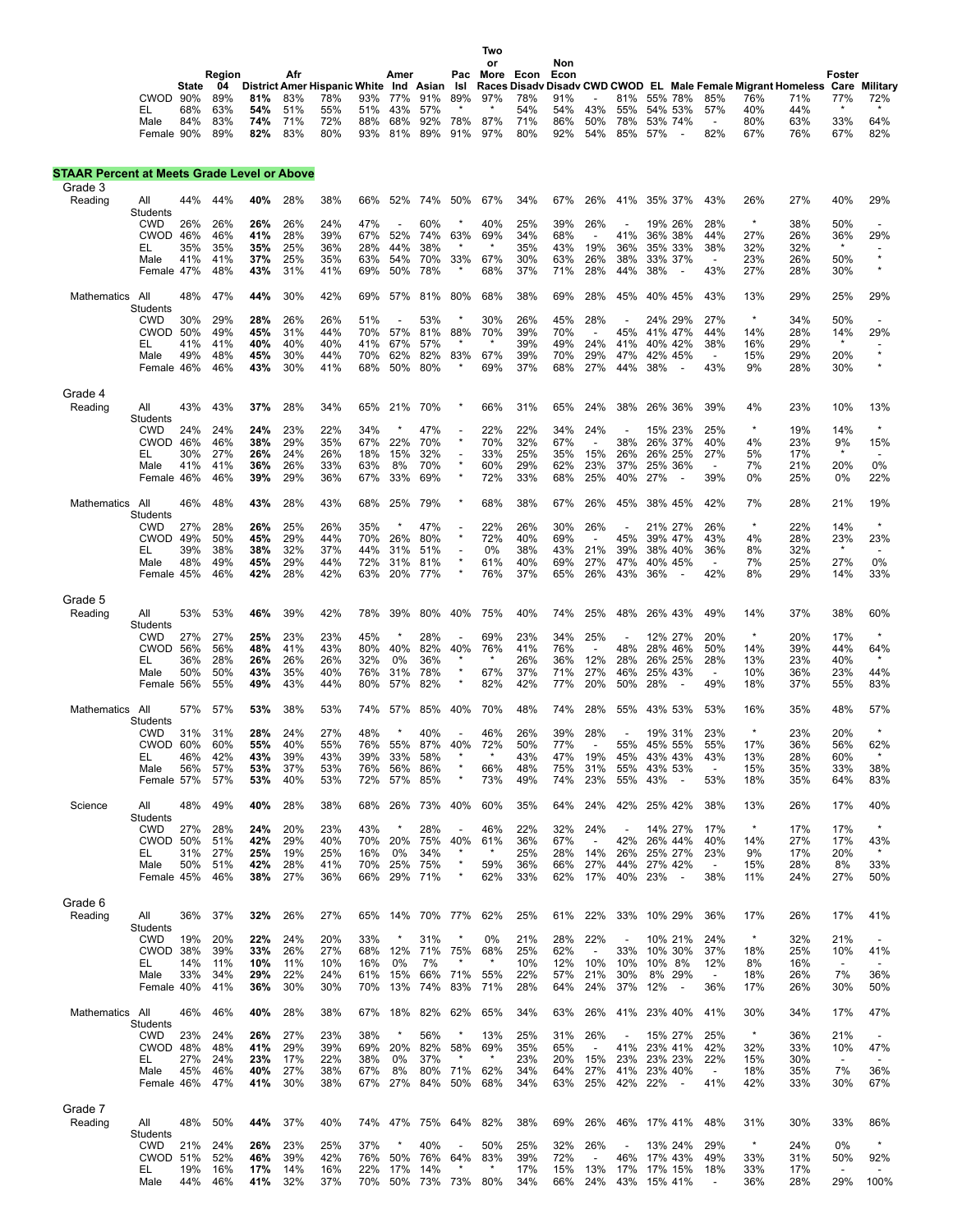**Two**

**Amer**

**Region**

**Afr**

|                                             | Female 52%                    |            | 54%        | 48%        | 42%        | 44%        | 78%        | 42%                      | 77%         |                                 | 85%                      | 41%        | 73%        | 29%                             | 49%        | 18%                                        | 48%                             |                          | 31%        | 38%                             | 67%                      |
|---------------------------------------------|-------------------------------|------------|------------|------------|------------|------------|------------|--------------------------|-------------|---------------------------------|--------------------------|------------|------------|---------------------------------|------------|--------------------------------------------|---------------------------------|--------------------------|------------|---------------------------------|--------------------------|
| Mathematics                                 | All<br>Students               | 41%        | 44%        | 40%        | 28%        | 40%        | 63%        | 47%                      | 77%         | 42%                             | 69%                      | 35%        | 59%        | 29%                             | 41%        | 22% 40%                                    | 40%                             | 46%                      | 33%        | 13%                             | 33%                      |
|                                             | <b>CWD</b>                    | 22%        | 24%        | 29%        | 25%        | 29%        | 39%        |                          | 44%         |                                 | 17%                      | 27%        | 36%        | 29%                             |            | 17% 28%                                    | 29%                             | $\star$                  | 29%        | 0%                              | $\star$                  |
|                                             | CWOD 44%<br>EL                | 22%        | 47%<br>20% | 41%<br>22% | 28%<br>14% | 41%<br>22% | 65%<br>29% | 50%<br>0%                | 77%<br>38%  | 42%                             | 71%                      | 36%<br>22% | 61%<br>23% | $\overline{\phantom{a}}$<br>17% | 41%<br>23% | 23% 42%<br>22% 23%                         | 41%<br>22%                      | 50%<br>33%               | 33%<br>28% | 20%<br>$\blacksquare$           | 40%                      |
|                                             | Male<br>Female 42%            | 41%        | 44%<br>45% | 40%<br>40% | 26%<br>30% | 41%<br>39% | 64%<br>63% | 39%<br>58%               | 77%<br>76%  | 50%                             | 66%<br>71%               | 36%<br>35% | 60%<br>59% | 28%<br>29%                      | 42%<br>41% | 23% 40%<br>22%                             | $\overline{\phantom{a}}$<br>40% | 45%<br>$\star$           | 34%<br>32% | 14%<br>13%                      | 50%<br>17%               |
|                                             |                               |            |            |            |            |            |            |                          |             |                                 |                          |            |            |                                 |            |                                            |                                 |                          |            |                                 |                          |
| Grade 8                                     |                               |            |            |            |            |            |            |                          |             |                                 |                          |            |            |                                 |            |                                            |                                 |                          |            |                                 |                          |
| Reading                                     | All<br>Students               | 53%        | 55%        | 48%        | 41%        | 43%        | 78%        | 52%                      | 80%         | 85%                             | 78%                      | 41%        | 71%        | 23%                             | 50%        | 13% 43%                                    | 52%                             | 19%                      | 36%        | 24%                             | 56%                      |
|                                             | <b>CWD</b><br><b>CWOD 57%</b> | 22%        | 23%<br>58% | 23%<br>50% | 21%<br>44% | 22%<br>45% | 33%<br>82% | 52%                      | 23%<br>81%  | 92%                             | 23%<br>82%               | 21%<br>43% | 31%<br>74% | 23%<br>$\overline{\phantom{a}}$ | 50%        | 12% 23%<br>13% 46%                         | 22%<br>54%                      | $\star$<br>20%           | 20%<br>38% | 25%<br>20%                      | 56%                      |
|                                             | EL.                           | 19%        | 15%        | 13%        | 13%        | 13%        | 20%        | 29%                      | 14%         |                                 | $\overline{\phantom{a}}$ | 13%        | 12%        | 12%                             | 13%        | 13% 12%                                    | 14%                             | 9%                       | 18%        | $\blacksquare$                  |                          |
|                                             | Male<br>Female 58%            | 49%        | 50%<br>60% | 43%<br>52% | 35%<br>47% | 39%<br>47% | 74%<br>82% | 40%<br>70%               | 78%<br>83%  | 89%<br>$\ast$                   | 72%<br>83%               | 36%<br>45% | 67%<br>76% | 23%<br>22%                      | 46%<br>54% | 12% 43%<br>14%<br>$\overline{\phantom{a}}$ | $\overline{\phantom{a}}$<br>52% | 20%<br>18%               | 33%<br>39% | 18%<br>33%                      | 30%<br>88%               |
|                                             |                               |            |            |            |            |            |            |                          |             |                                 |                          |            |            |                                 |            |                                            |                                 |                          |            |                                 |                          |
| Mathematics                                 | All<br>Students               | 55%        | 56%        | 45%        | 39%        | 43%        | 63%        | 48%                      | 76%         | 60%                             | 65%                      | 41%        | 61%        | 27%                             | 48%        | 27% 42%                                    | 49%                             | 35%                      | 39%        | 24%                             | 19%                      |
|                                             | CWD<br><b>CWOD 59%</b>        | 27%        | 28%        | 27%        | 22%<br>42% | 27%        | 33%        | 48%                      | 31%         | $\ast$<br>$\star$               | 50%                      | 26%<br>43% | 32%<br>63% | 27%                             |            | 19% 28%                                    | 25%                             | $\star$                  | 26%        | 18%                             |                          |
|                                             | EL                            | 36%        | 60%<br>32% | 48%<br>27% | 19%        | 45%<br>27% | 66%<br>31% | 29%                      | 77%<br>32%  |                                 | 67%                      | 27%        | 22%        | 19%                             | 48%<br>28% | 28% 44%<br>27% 25%                         | 51%<br>29%                      | 37%<br>27%               | 41%<br>26% | 33%<br>$\overline{\phantom{a}}$ | 19%<br>*                 |
|                                             | Male                          | 52%        | 53%        | 42%        | 34%        | 40%        | 63%        | 31%                      | 74%         | $\star$                         | 67%                      | 37%        | 59%        | 28%                             | 44%        | 25% 42%                                    | $\overline{a}$                  | 40%                      | 36%        | 20%                             | 20%                      |
|                                             | Female 59%                    |            | 59%        | 49%        | 45%        | 47%        | 63%        | 75%                      | 77%         | $\star$                         | 63%                      | 45%        | 63%        | 25%                             | 51%        | 29%<br>$\overline{\phantom{a}}$            | 49%                             | 30%                      | 41%        | 29%                             | 17%                      |
| Science                                     | All<br>Students               | 50%        | 51%        | 40%        | 31%        | 36%        | 67%        | 46%                      | 78%         | 85%                             | 64%                      | 34%        | 59%        | 23%                             | 41%        | 14% 39%                                    | 40%                             | 19%                      | 33%        | 29%                             | 28%                      |
|                                             | <b>CWD</b>                    | 23%        | 25%        | 23%        | 20%        | 23%        | 35%        | $\overline{\phantom{a}}$ | 36%         | $\ast$                          | 23%                      | 22%        | 30%        | 23%                             |            | 12% 24%                                    | 21%                             | $\star$                  | 21%        | 18%                             | $\overline{\phantom{a}}$ |
|                                             | <b>CWOD 53%</b>               | 20%        | 53%        | 41%        | 32%        | 37%        | 69%        | 46%                      | 79%         | 92%                             | 67%                      | 35%        | 61%        |                                 | 41%<br>14% | 14% 41%                                    | 41%                             | 20%                      | 35%        | 50%                             | 28%                      |
|                                             | EL<br>Male                    | 50%        | 16%<br>51% | 14%<br>39% | 13%<br>29% | 14%<br>36% | 22%<br>68% | 29%<br>47%               | 25%<br>77%  | 89%                             | 61%                      | 14%<br>33% | 11%<br>60% | 12%<br>24%                      | 41%        | 14% 15%<br>15% 39%                         | 13%<br>$\overline{\phantom{a}}$ | 8%<br>36%                | 16%<br>33% | $\blacksquare$<br>36%           | 30%                      |
|                                             | Female 50%                    |            | 51%        | 40%        | 32%        | 36%        | 66%        | 44%                      | 79%         |                                 | 67%                      | 34%        | 59%        | 21%                             | 41%        | 13%<br>$\overline{\phantom{a}}$            | 40%                             | 0%                       | 33%        | 17%                             | 25%                      |
| <b>End of Course</b>                        |                               |            |            |            |            |            |            |                          |             |                                 |                          |            |            |                                 |            |                                            |                                 |                          |            |                                 |                          |
| English I                                   | All<br>Students               | 48%        | 49%        | 39%        | 32%        | 36%        | 71%        | 38%                      | 77%         | 88%                             | 66%                      | 33%        | 63%        | 15%                             | 42%        | 9%<br>33%                                  | 46%                             | 30%                      | 27%        | 7%                              | 35%                      |
|                                             | <b>CWD</b>                    | 15%        | 16%        | 15%        | 15%        | 14%        | 25%        | $\star$                  | 33%         |                                 | 9%                       | 14%        | 21%        | 15%                             |            | 5%<br>16%                                  | 14%                             | $\star$                  | 15%        | 0%                              | $\star$                  |
|                                             | <b>CWOD 53%</b><br>EL         | 14%        | 53%<br>11% | 42%<br>9%  | 36%<br>10% | 38%<br>9%  | 76%<br>9%  | 40%<br>13%               | 79%<br>16%  | 88%                             | 73%                      | 36%<br>9%  | 67%<br>10% | $\overline{\phantom{a}}$<br>5%  | 42%<br>10% | 10% 36%<br>9%<br>9%                        | 49%<br>10%                      | 31%<br>0%                | 29%<br>6%  | 12%<br>$\overline{\phantom{a}}$ | 39%                      |
|                                             | Male                          | 42%        | 42%        | 33%        | 26%        | 30%        | 63%        | 34%                      | 76%         | 71%                             | 53%                      | 28%        | 56%        | 16%                             | 36%        | 9%<br>33%                                  | $\overline{\phantom{a}}$        | 20%                      | 23%        | 7%                              | 13%                      |
|                                             | Female 56%                    |            | 56%        | 46%        | 39%        | 42%        | 78%        | 42%                      | 78%         | 100%                            | 76%                      | 40%        | 71%        | 14%                             | 49%        | 10%<br>$\overline{\phantom{a}}$            | 46%                             | 39%                      | 32%        | 8%                              | 50%                      |
| English II                                  | All<br>Students               | 48%        | 49%        | 40%        | 35%        | 36%        | 70%        | 34%                      | 70%         | 40%                             | 70%                      | 34%        | 63%        | 18%                             | 42%        | 7%<br>34%                                  | 47%                             | 14%                      | 25%        | 40%                             | 49%                      |
|                                             | CWD                           | 16%        | 17%        | 18%        | 18%        | 15%        | 35%        | 0%                       | 40%         | $\star$                         | 38%                      | 16%        | 24%        | 18%                             |            | 7%<br>17%                                  | 18%                             | $\star$                  | 15%        | 22%                             | $\star$                  |
|                                             | <b>CWOD 52%</b><br>EL         | 11%        | 52%<br>9%  | 42%<br>7%  | 39%<br>4%  | 38%<br>7%  | 72%<br>9%  | 38%<br>0%                | 71%<br>8%   | 44%                             | 73%<br>0%                | 36%<br>7%  | 66%<br>7%  | $\overline{\phantom{a}}$<br>7%  | 42%<br>7%  | 7%<br>36%<br>7%<br>7%                      | 49%<br>8%                       | 15%<br>11%               | 26%<br>5%  | 50%<br>$\blacksquare$           | 51%<br>33%               |
|                                             | Male                          | 42%        | 43%        | 34%        | 28%        | 30%        | 65%        | 28%                      | 68%         | 33%                             | 58%                      | 28%        | 56%        | 17%                             | 36%        | 7%<br>34%                                  | $\overline{\phantom{a}}$        | 13%                      | 18%        | 33%                             | 53%                      |
|                                             | Female 55%                    |            | 56%        | 47%        | 43%        | 43%        | 74%        | 41%                      | 72%         |                                 | 80%                      | 41%        | 70%        | 18%                             | 49%        | 8%                                         | 47%                             | 15%                      | 31%        | 44%                             | 45%                      |
| Algebra I                                   | All<br>Students               | 59%        | 59%        | 46%        | 39%        | 44%        | 61%        | 32%                      | 84%         | 50%                             | 61%                      | 42%        | 60%        | 19%                             | 49%        | 24% 40%                                    | 52%                             | 27%                      | 37%        | 10%                             | 36%                      |
|                                             | CWD                           | 24%        | 25%        | 19%        | 18%        | 19%        | 22%        |                          | 50%         |                                 | 9%                       | 18%        | 22%        | 19%                             |            | 11% 19%                                    | 19%                             | $\overline{\phantom{a}}$ | 15%        | 0%                              |                          |
|                                             | CWOD                          | 63%        | 63%        | 49%        | 43%        | 47%        | 65%        | 34%                      | 85%         | 53%<br>$\overline{\phantom{a}}$ | 67%<br>$\star$           | 45%        | 63%        |                                 |            | 49% 26% 44%<br>26% 24% 22%                 | 55%                             | 27%                      | 40%        | 14%<br>$\star$                  | 42%<br>$\star$           |
|                                             | EL.<br>Male                   | 40%<br>53% | 32%<br>54% | 24%<br>40% | 22%<br>31% | 24%<br>39% | 34%<br>57% | 18%<br>23%               | 45%         | 82% 60%                         | 55%                      | 25%<br>36% | 19%<br>54% | 11%<br>19%                      |            | 44% 22% 40%                                | 27%<br>$\overline{\phantom{a}}$ | 0%<br>33%                | 21%<br>32% | 14%                             | 27%                      |
|                                             | Female 65%                    |            | 65%        | 52%        | 47%        | 50%        | 64%        | 50%                      | 86%         | 40%                             | 67%                      | 48%        | 66%        | 19%                             |            | 55% 27%                                    | 52%                             | 24%                      | 42%        | 0%                              | 42%                      |
| Biology                                     | All<br>Students               | 60%        | 61%        | 47%        | 41%        | 43%        |            | 74% 49%                  |             | 79% 70%                         | 75%                      | 41%        | 69%        | 21%                             |            | 50% 14% 43%                                | 51%                             | 32%                      | 32%        | 15%                             | 48%                      |
|                                             | <b>CWD</b>                    | 24%        | 26%        | 21%        | 20%        | 20%        | 36%        | $\star$                  | 50%         | *                               | 17%                      | 20%        | 29%        | 21%                             |            | 8% 22%                                     | 19%                             | $\star$                  | 13%        | 13%                             | $\star$                  |
|                                             | CWOD 64%                      |            | 65%        | 50%        | 46%        | 46%        | 77%        | 51%                      |             | 79% 74%                         | 82%                      | 44%        | 72%        | $\overline{\phantom{a}}$        | 50%        | 15% 47%                                    | 53%                             | 33%                      | 35%        | 15%<br>$\star$                  | 50%                      |
|                                             | EL.<br>Male                   | 24%<br>58% | 20%<br>58% | 14%<br>43% | 8%<br>36%  | 15%<br>41% | 17%<br>70% | 21%<br>44%               | 19%         | 79% 67%                         | 72%                      | 15%<br>38% | 13%<br>65% | 8%<br>22%                       | 15%<br>47% | 14% 15%<br>15% 43%                         | 14%<br>$\sim$                   | 0%<br>40%                | 10%<br>30% | 11%                             | 36%                      |
|                                             | Female 62%                    |            | 65%        | 51%        | 47%        | 46%        | 78%        |                          | 56% 78% 73% |                                 | 77%                      | 44%        | 74%        | 19%                             |            | 53% 14%<br>$\sim$                          | 51%                             | 25%                      | 35%        | 17%                             | 55%                      |
| <b>STAAR Percent at Masters Grade Level</b> |                               |            |            |            |            |            |            |                          |             |                                 |                          |            |            |                                 |            |                                            |                                 |                          |            |                                 |                          |

| Grade 3     |                 |     |     |     |     |     |     |                          |     |     |       |     |     |                          |                          |            |     |         |     |         |                          |
|-------------|-----------------|-----|-----|-----|-----|-----|-----|--------------------------|-----|-----|-------|-----|-----|--------------------------|--------------------------|------------|-----|---------|-----|---------|--------------------------|
| Reading     | All             | 27% | 28% | 25% | 15% | 22% | 51% | 43%                      | 60% | 50% | 49%   | 19% | 51% | 8%                       | 26%                      | 19% 22%    | 28% | 13%     | 13% | 5%      | 29%                      |
|             | Students        |     |     |     |     |     |     |                          |     |     |       |     |     |                          |                          |            |     |         |     |         |                          |
|             | <b>CWD</b>      | 10% | 9%  | 8%  | 8%  | 7%  | 26% | $\overline{\phantom{0}}$ | 13% |     | $0\%$ | 7%  | 18% | 8%                       | $\overline{\phantom{a}}$ | 5%<br>8%   | 9%  | $\star$ | 16% | 17%     | $\overline{\phantom{a}}$ |
|             | CWOD            | 29% | 30% | 26% | 16% | 23% | 53% | 43%                      | 61% | 63% | 51%   | 20% | 53% | $\overline{\phantom{a}}$ | 26%                      | 20% 23%    | 29% | 14%     | 13% | 0%      | 29%                      |
|             | EL.             | 19% | 19% | 19% | 12% | 19% | 14% | 22%                      | 24% |     |       | 19% | 25% | 5%                       | 20%                      | 19% 18%    | 21% | 16%     | 16% | $\star$ | -                        |
|             | Male            | 24% | 25% | 22% | 12% | 19% | 47% | 38%                      | 56% | 33% | 43%   | 16% | 46% | 8%                       | 23%                      | 18% 22%    |     | 23%     | 13% | 10%     | $\star$                  |
|             | Female 29%      |     | 31% | 28% | 19% | 24% | 56% | 50%                      | 64% |     | 55%   | 21% | 56% | 9%                       | 29%                      | 21%        | 28% | $0\%$   | 14% | $0\%$   | $\star$                  |
|             |                 |     |     |     |     |     |     |                          |     |     |       |     |     |                          |                          |            |     |         |     |         |                          |
| Mathematics | All             | 24% | 24% | 23% | 12% | 20% | 45% | 38%                      | 61% | 70% | 47%   | 17% | 46% | 11%                      | 24%                      | 18%<br>24% | 22% | 9%      | 13% | 20%     | 0%                       |
|             | <b>Students</b> |     |     |     |     |     |     |                          |     |     |       |     |     |                          |                          |            |     |         |     |         |                          |
|             | CWD             | 12% | 11% | 11% | 11% | 10% | 20% | $\overline{\phantom{a}}$ | 20% |     | 10%   | 10% | 18% | 11%                      | $\overline{\phantom{a}}$ | 8%<br>11%  | 10% | $\star$ | 21% | 33%     | $\overline{\phantom{a}}$ |
|             | CWOD            | 25% | 25% | 24% | 12% | 21% | 46% | 38%                      | 62% | 75% | 49%   | 18% | 47% | $\overline{\phantom{a}}$ | 24%                      | 19% 25%    | 22% | 9%      | 13% | 14%     | 0%                       |
|             | EL              | 18% | 19% | 18% | 14% | 18% | 21% | 33%                      | 26% |     |       | 18% | 25% | 8%                       | 19%                      | 18% 20%    | 16% | 11%     | 11% | $\star$ | -                        |
|             | Male            | 26% | 25% | 24% | 12% | 22% | 48% | 38%                      | 60% | 67% | 48%   | 18% | 47% | 11%                      | 25%                      | 20% 24%    |     | 15%     | 14% | 20%     | $\star$                  |
|             | Female 22%      |     | 22% | 22% | 12% | 19% | 42% | 38%                      | 61% |     | 45%   | 16% | 44% | 10%                      | 22%                      | 16%        | 22% | $0\%$   | 13% | 20%     | $\star$                  |
|             |                 |     |     |     |     |     |     |                          |     |     |       |     |     |                          |                          |            |     |         |     |         |                          |
|             |                 |     |     |     |     |     |     |                          |     |     |       |     |     |                          |                          |            |     |         |     |         |                          |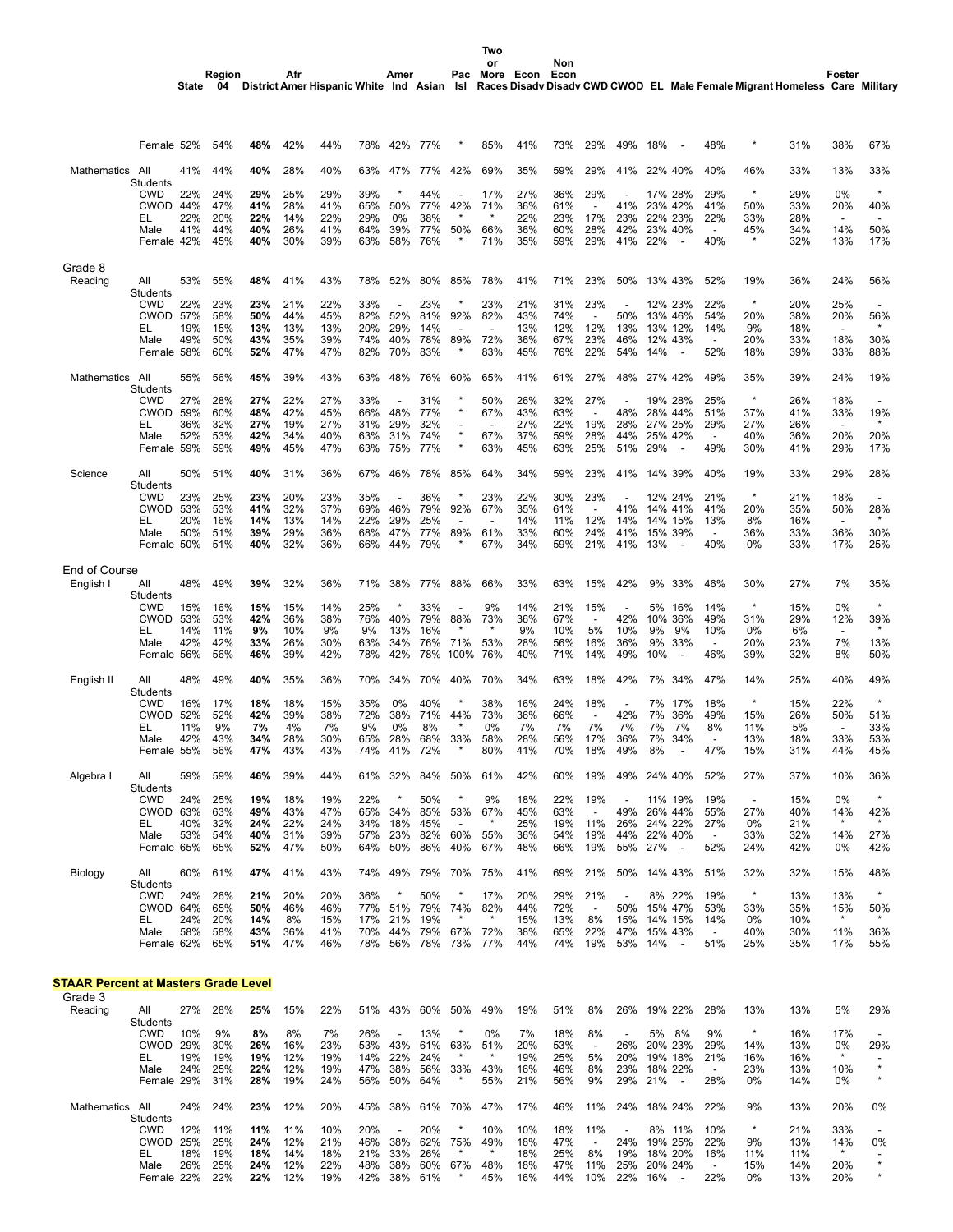|                    |                               |            |              |                                            |            |            |            |                          |            |                                     | Two                   |            |             |                                |                                 |           |                                 |                                 |                |                                                                            |                                 |                                 |
|--------------------|-------------------------------|------------|--------------|--------------------------------------------|------------|------------|------------|--------------------------|------------|-------------------------------------|-----------------------|------------|-------------|--------------------------------|---------------------------------|-----------|---------------------------------|---------------------------------|----------------|----------------------------------------------------------------------------|---------------------------------|---------------------------------|
|                    |                               | State      | Region<br>04 | District Amer Hispanic White Ind Asian Isl | Afr        |            |            | Amer                     |            | Pac                                 | or<br>More Econ       |            | Non<br>Econ |                                |                                 |           |                                 |                                 |                | Races Disadv Disadv CWD CWOD EL Male Female Migrant Homeless Care Military | Foster                          |                                 |
| Grade 4            |                               |            |              |                                            |            |            |            |                          |            |                                     |                       |            |             |                                |                                 |           |                                 |                                 |                |                                                                            |                                 |                                 |
| Reading            | All<br>Students               | 21%        | 22%          | 19%                                        | 12%        | 16%        | 44%        | 4%                       | 49%        |                                     | 44%                   | 14%        | 42%         | 7%                             | 20%                             |           | 11% 18%                         | 20%                             | 0%             | 8%                                                                         | 3%                              | 0%                              |
|                    | <b>CWD</b><br><b>CWOD</b>     | 8%<br>23%  | 8%<br>24%    | 7%<br>20%                                  | 7%<br>12%  | 6%<br>17%  | 17%<br>46% | $\star$<br>4%            | 16%<br>50% | $\star$                             | 6%<br>48%             | 6%<br>15%  | 14%<br>44%  | 7%                             | 20%                             | 4%<br>11% | 7%<br>20%                       | 8%<br>21%                       | $\star$<br>0%  | 6%<br>9%                                                                   | 0%<br>5%                        | $\star$<br>0%                   |
|                    | EL<br>Male                    | 12%<br>20% | 10%<br>20%   | 11%<br>18%                                 | 9%<br>11%  | 11%<br>15% | 11%<br>44% | 0%<br>0%                 | 13%<br>50% | $\overline{a}$                      | 0%<br>42%             | 10%<br>13% | 15%<br>41%  | 4%<br>7%                       | 11%<br>20%                      | 11%       | 10%<br>10% 18%                  | 11%<br>$\overline{a}$           | 0%<br>0%       | 5%<br>7%                                                                   | $\star$<br>7%                   | $\overline{\phantom{a}}$<br>0%  |
|                    | Female 23%                    |            | 24%          | 20%                                        | 13%        | 17%        | 45%        | 7%                       | 48%        |                                     | 47%                   | 15%        | 44%         | 8%                             | 21%                             | 11%       | $\overline{\phantom{a}}$        | 20%                             | 0%             | 10%                                                                        | 0%                              | 0%                              |
| Mathematics        | All<br>Students               | 27%        | 29%          | 26%                                        | 14%        | 25%        | 50%        | 18%                      | 66%        |                                     | 49%                   | 21%        | 49%         | 12%                            | 28%                             |           | 20% 28%                         | 24%                             | 0%             | 12%                                                                        | 7%                              | 13%                             |
|                    | <b>CWD</b><br><b>CWOD 29%</b> | 13%        | 12%<br>31%   | 12%<br>28%                                 | 11%<br>14% | 11%<br>26% | 18%<br>52% | $\ast$<br>19%            | 21%<br>67% | $\star$                             | 17%<br>52%            | 11%<br>22% | 19%<br>51%  | 12%                            | 28%                             | 9%<br>21% | 12%<br>30%                      | 11%<br>25%                      | $\star$<br>0%  | 8%<br>12%                                                                  | 0%<br>9%                        | $\star$<br>15%                  |
|                    | EL<br>Male                    | 20%<br>29% | 19%<br>31%   | 20%<br>28%                                 | 18%<br>15% | 20%<br>26% | 24%<br>55% | 23%<br>23%               | 35%<br>69% | $\overline{\phantom{a}}$<br>$\star$ | 0%<br>43%             | 20%<br>22% | 24%<br>53%  | 9%<br>12%                      | 21%<br>30%                      |           | 20% 22%<br>22% 28%              | 18%<br>$\overline{\phantom{a}}$ | 0%<br>0%       | 10%<br>11%                                                                 | 13%                             | 0%                              |
|                    | Female 25%                    |            | 27%          | 24%                                        | 13%        | 23%        | 44%        | 13%                      | 63%        |                                     | 56%                   | 20%        | 46%         | 11%                            | 25%                             | 18%       | $\overline{\phantom{a}}$        | 24%                             | 0%             | 13%                                                                        | 0%                              | 22%                             |
| Grade 5<br>Reading | All                           | 29%        | 29%          | 25%                                        | 18%        | 20%        | 56%        | 9%                       | 61%        | 20%                                 | 58%                   | 18%        | 53%         | 9%                             | 26%                             | 9%        | 23%                             | 27%                             | 3%             | 14%                                                                        | 25%                             | 47%                             |
|                    | Students<br><b>CWD</b>        | 9%         | 9%           | 9%                                         | 8%         | 8%         | 17%        | $\star$                  | 8%         |                                     | 15%                   | 8%         | 14%         | 9%                             |                                 | 4%        | 10%                             | 6%                              | $\star$        | 14%                                                                        | 0%                              | $\star$                         |
|                    | <b>CWOD 31%</b><br>EL         | 14%        | 32%<br>10%   | 26%<br>9%                                  | 20%<br>8%  | 21%<br>9%  | 59%<br>8%  | 10%<br>0%                | 63%<br>16% | 20%                                 | 61%                   | 19%<br>9%  | 56%<br>15%  | $\overline{\phantom{a}}$<br>4% | 26%<br>10%                      | 10%<br>9% | 24%<br>8%                       | 28%<br>10%                      | 3%<br>3%       | 14%<br>8%                                                                  | 33%<br>40%                      | 50%<br>$\star$                  |
|                    | Male                          | 26%        | 27%          | 23%<br>27%                                 | 15%<br>21% | 19%<br>21% | 54%        | 13%<br>0%                | 57%        |                                     | 47%                   | 16%<br>20% | 51%<br>56%  | 10%<br>6%                      | 24%<br>28%                      | 8%<br>10% | 23%<br>$\overline{\phantom{a}}$ | $\blacksquare$<br>27%           | 0%<br>6%       | 16%                                                                        | 23%                             | 33%<br>67%                      |
|                    | Female 31%                    |            | 32%          |                                            |            |            | 58%        |                          | 65%        |                                     | 66%                   |            |             |                                |                                 |           |                                 |                                 |                | 13%                                                                        | 27%                             |                                 |
| Mathematics        | All<br><b>Students</b>        | 36%        | 37%          | 34%                                        | 20%        | 33%        | 60%        | 26%                      | 74%        | 40%                                 | 54%                   | 29%        | 57%         | 13%                            | 36%                             |           | 24% 34%                         | 34%                             | 11%            | 17%                                                                        | 30%                             | 36%                             |
|                    | <b>CWD</b><br><b>CWOD</b>     | 14%<br>38% | 14%<br>39%   | 13%<br>36%                                 | 10%<br>21% | 13%<br>35% | 25%<br>62% | 30%                      | 32%<br>76% | 40%                                 | 31%<br>56%            | 12%<br>30% | 20%<br>60%  | 13%                            | 36%                             | 9%        | 16%<br>25% 37%                  | 9%<br>35%                       | $\star$<br>11% | 11%<br>17%                                                                 | 20%<br>33%                      | $\star$<br>38%                  |
|                    | EL<br>Male                    | 24%<br>36% | 21%<br>37%   | 24%<br>34%                                 | 19%<br>18% | 23%<br>34% | 21%<br>64% | 0%<br>19%                | 39%<br>75% | $\star$                             | $\star$<br>51%        | 23%<br>29% | 28%<br>60%  | 9%<br>16%                      | 25%<br>37%                      |           | 24% 25%<br>25% 34%              | 22%<br>$\overline{\phantom{a}}$ | 9%<br>5%       | 14%<br>18%                                                                 | 40%<br>17%                      | $\star$<br>25%                  |
|                    | Female 35%                    |            | 36%          | 34%                                        | 22%        | 32%        | 56%        | 43%                      | 73%        |                                     | 57%                   | 29%        | 55%         | 9%                             | 35%                             | 22%       |                                 | 34%                             | 18%            | 15%                                                                        | 45%                             | 50%                             |
| Science            | All<br>Students               | 23%        | 24%          | 18%                                        | 9%         | 16%        | 41%        | 9%                       | 50%        | 20%                                 | 41%                   | 14%        | 39%         | 9%                             | 19%                             | 8%        | 20%                             | 17%                             | 0%             | 9%                                                                         | 17%                             | 0%                              |
|                    | <b>CWD</b><br><b>CWOD 25%</b> | 11%        | 11%<br>26%   | 9%<br>19%                                  | 8%<br>9%   | 9%<br>17%  | 19%<br>43% | ×<br>10%                 | 8%<br>52%  | 20%                                 | 15%<br>43%            | 8%<br>14%  | 14%<br>41%  | 9%<br>$\overline{\phantom{a}}$ | $\overline{\phantom{a}}$<br>19% | 5%<br>9%  | 11%<br>21%                      | 6%<br>17%                       | $\star$<br>0%  | 3%<br>10%                                                                  | 17%<br>17%                      | $\star$<br>0%                   |
|                    | EL<br>Male                    | 11%<br>25% | 9%<br>27%    | 8%<br>20%                                  | 5%<br>10%  | 8%<br>18%  | 2%<br>45%  | 0%<br>6%                 | 15%<br>52% | ×                                   | 40%                   | 8%<br>15%  | 11%<br>42%  | 5%<br>11%                      | 9%<br>21%                       | 8%<br>10% | 10%<br>20%                      | 7%<br>$\overline{\phantom{a}}$  | 0%<br>0%       | 7%<br>10%                                                                  | 20%<br>8%                       | $\star$<br>0%                   |
|                    | Female 21%                    |            | 22%          | 17%                                        | 9%         | 14%        | 38%        | 14%                      | 48%        |                                     | 42%                   | 12%        | 36%         | 6%                             | 17%                             | 7%        | $\overline{\phantom{a}}$        | 17%                             | 0%             | 9%                                                                         | 27%                             | 0%                              |
| Grade 6<br>Reading | All                           | 17%        | 18%          | 15%                                        | 10%        | 11%        | 41%        | 7%                       | 49%        | 54%                                 | 40%                   | 10%        | 37%         | 8%                             | 16%                             | 3%        | 13%                             | 18%                             | 0%             | 11%                                                                        | 8%                              | 18%                             |
|                    | Students<br><b>CWD</b>        | 6%         | 6%           | 8%                                         | 11%        | 6%         | 17%        |                          | 6%         |                                     | 0%                    | 8%         | 12%         | 8%                             |                                 | 2%        | 8%                              | 8%                              | $\ast$         | 18%                                                                        | 7%                              |                                 |
|                    | <b>CWOD</b><br>EL             | 18%<br>4%  | 19%<br>3%    | 16%<br>3%                                  | 10%<br>4%  | 11%<br>3%  | 42%<br>7%  | 8%<br>0%                 | 50%<br>1%  | 58%                                 | 44%                   | 10%<br>3%  | 38%<br>4%   | $\overline{\phantom{a}}$<br>2% | 16%<br>3%                       | 3%<br>3%  | 14%<br>2%                       | 18%<br>4%                       | 0%<br>0%       | 11%<br>6%                                                                  | 10%<br>$\overline{\phantom{a}}$ | 18%<br>$\overline{\phantom{a}}$ |
|                    | Male<br>Female 20%            | 14%        | 15%<br>21%   | 13%<br>18%                                 | 8%<br>13%  | 9%<br>13%  | 35%<br>47% | 8%<br>7%                 | 44%<br>53% | 57%<br>50%                          | 35%<br>46%            | 8%<br>11%  | 33%<br>41%  | 8%<br>8%                       | 14%<br>18%                      | 2%<br>4%  | 13%                             | $\overline{\phantom{a}}$<br>18% | 0%<br>0%       | 14%<br>9%                                                                  | 0%<br>20%                       | 0%<br>50%                       |
| Mathematics All    |                               | 20%        | 22%          | 19%                                        | 9%         | 15%        | 43%        | 4%                       | 66%        | 38%                                 | 42%                   | 13%        | 39%         | 11%                            | 19%                             |           | 7% 19%                          | 18%                             | 4%             | 17%                                                                        | 8%                              | 18%                             |
|                    | Students<br><b>CWD</b>        | 9%         | 9%           | 11%                                        | 14%        | 9%         | 16%        |                          | 19%        |                                     | 0%                    | 11%        | 12%         | 11%                            |                                 | 6%        | 11%                             | 12%                             | $\star$        | 20%                                                                        | 7%                              |                                 |
|                    | <b>CWOD</b><br>EL             | 22%<br>8%  | 23%<br>7%    | 19%<br>7%                                  | 8%<br>5%   | 16%<br>7%  | 44%<br>15% | 4%<br>0%                 | 67%<br>23% | 42%                                 | 46%<br>$\star$        | 13%<br>7%  | 40%<br>7%   | 6%                             | 19%<br>8%                       | 8%<br>7%  | 20%<br>7%                       | 19%<br>7%                       | 5%<br>0%       | 17%<br>12%                                                                 | 10%<br>$\overline{\phantom{a}}$ | 18%<br>$\overline{a}$           |
|                    | Male<br>Female 20%            | 20%        | 22%<br>21%   | 19%<br>18%                                 | 8%<br>10%  | 16%<br>15% | 45%<br>40% | 0%<br>7%                 | 66%<br>66% | 43%<br>33%                          | 40%<br>44%            | 14%<br>13% | 39%<br>38%  | 11%<br>12%                     | 20%<br>19%                      | 7%<br>7%  | 19%<br>$\overline{\phantom{a}}$ | $\overline{\phantom{a}}$<br>18% | 9%<br>0%       | 17%<br>18%                                                                 | 0%<br>20%                       | 9%<br>33%                       |
| Grade 7            |                               |            |              |                                            |            |            |            |                          |            |                                     |                       |            |             |                                |                                 |           |                                 |                                 |                |                                                                            |                                 |                                 |
| Reading            | All<br>Students               | 29%        | 30%          | 27%                                        | 20%        | 23%        | 55%        | 27%                      | 64%        | 43%                                 | 57%                   | 21%        | 50%         | 12%                            | 28%                             |           | 8% 24%                          | 30%                             | 23%            | 14%                                                                        | 13%                             | 64%                             |
|                    | <b>CWD</b><br>CWOD 31%        | 9%         | 9%<br>32%    | 12%<br>28%                                 | 12%<br>21% | 11%<br>24% | 19%<br>57% | $\ast$<br>31%            | 40%<br>64% | $\overline{\phantom{a}}$<br>43%     | 0%<br>60%             | 11%<br>22% | 14%<br>52%  | 12%<br>$\overline{a}$          | $\overline{\phantom{a}}$<br>28% | 8%        | 7% 11%<br>26%                   | 12%<br>31%                      | $\star$<br>25% | 12%<br>14%                                                                 | 0%<br>20%                       | $\star$<br>75%                  |
|                    | EL<br>Male                    | 8%<br>25%  | 6%<br>27%    | 8%<br>24%                                  | 8%<br>16%  | 7%<br>21%  | 11%<br>52% | 0%<br>28%                | 9%<br>64%  | 45%                                 | 52%                   | 8%<br>18%  | 7%<br>47%   | 7%<br>11%                      | 8%<br>26%                       | 8%<br>8%  | 8%<br>24%                       | 7%<br>$\overline{\phantom{a}}$  | 17%<br>27%     | 7%<br>10%                                                                  | $\overline{\phantom{a}}$<br>14% | 75%                             |
|                    | Female 32%                    |            | 34%          | 30%                                        | 23%        | 25%        | 58%        | 25%                      | 65%        |                                     | 63%                   | 23%        | 53%         | 12%                            | 31%                             | 7%        | $\overline{\phantom{a}}$        | 30%                             | $\star$        | 17%                                                                        | 13%                             | 50%                             |
| Mathematics All    | Students                      | 16%        | 18%          | 16%                                        | 9%         | 15%        | 32%        | 10%<br>$\star$           | 55%        | 25%                                 | 33%                   | 13%        | 29%         | 12%                            | 17%                             |           | 7% 17%                          | 16%                             | 8%<br>$\star$  | 12%                                                                        | 0%                              | 17%<br>$\star$                  |
|                    | <b>CWD</b><br><b>CWOD 17%</b> | 7%         | 8%<br>19%    | 12%<br>17%                                 | 14%<br>9%  | 12%<br>15% | 9%<br>34%  | 8%                       | 22%<br>56% | $\overline{\phantom{a}}$<br>25%     | 0%<br>35%<br>$\star$  | 12%<br>13% | 12%<br>30%  | 12%<br>$\blacksquare$          | 17%                             | 8%<br>7%  | 12%<br>17%                      | 13%<br>17%                      | 8%             | 12%<br>12%                                                                 | 0%<br>0%                        | 20%                             |
|                    | EL<br>Male                    | 6%<br>16%  | 5%<br>17%    | 7%<br>17%                                  | 5%<br>9%   | 7%<br>15%  | 17%<br>33% | 0%<br>17%                | 20%<br>57% | 30%                                 | 29%                   | 7%<br>14%  | 10%<br>29%  | 8%<br>12%                      | 7%<br>17%                       | 7%<br>8%  | 8%<br>17%                       | 6%<br>$\overline{\phantom{a}}$  | 0%<br>9%       | 9%<br>12%                                                                  | 0%                              | 33%                             |
|                    | Female 16%                    |            | 18%          | 16%                                        | 10%        | 14%        | 32%        | 0%                       | 54%        |                                     | 37%                   | 13%        | 29%         | 13%                            | 17%                             | 6%        | $\overline{\phantom{a}}$        | 16%                             | $\ast$         | 11%                                                                        | 0%                              | 0%                              |
| Grade 8<br>Reading | All                           | 27%        | 29%          | 24%                                        | 19%        | 19%        | 54%        | 28%                      | 62%        | 85%                                 | 50%                   | 18%        | 47%         | 9%                             | 26%                             |           | 3% 21%                          | 28%                             | 5%             | 14%                                                                        | 6%                              | 33%                             |
|                    | Students<br><b>CWD</b>        | 7%         | 8%           | 9%                                         | 9%         | 8%         | 11%        | $\overline{\phantom{a}}$ | 0%         |                                     | 15%                   | 8%         | 13%         | 9%                             | $\blacksquare$                  | 4%        | 9%                              | 8%                              | $\star$        | 11%                                                                        | 0%                              |                                 |
|                    | <b>CWOD 30%</b><br>EL         | 5%         | 31%<br>3%    | 26%<br>3%                                  | 20%<br>3%  | 20%<br>2%  | 58%<br>9%  | 28%<br>14%               | 64%<br>4%  | 92%                                 | 53%<br>$\overline{a}$ | 19%<br>2%  | 49%<br>3%   | $\overline{\phantom{a}}$<br>4% | 26%<br>2%                       | 2%<br>3%  | 23%<br>2%                       | 29%<br>3%                       | 5%<br>9%       | 15%<br>4%                                                                  | 20%<br>$\overline{\phantom{a}}$ | 33%                             |
|                    | Male<br>Female 31%            | 24%        | 25%<br>33%   | 21%<br>28%                                 | 16%<br>21% | 16%<br>22% | 48%<br>60% | 27%<br>30%               | 59%<br>66% | 89%<br>$\ast$                       | 46%<br>54%            | 15%<br>21% | 42%<br>52%  | 9%<br>8%                       | 23%<br>29%                      | 2%<br>3%  | 21%<br>$\overline{\phantom{a}}$ | $\overline{\phantom{a}}$<br>28% | 0%<br>9%       | 14%<br>14%                                                                 | 0%<br>17%                       | 20%<br>50%                      |
| Mathematics All    |                               | 17%        | 18%          | 13%                                        | 7%         | 11%        | 29%        | 19%                      | 51%        | 60%                                 | 23%                   | 9%         | 25%         | 10%                            | 13%                             |           | 4% 12%                          | 14%                             | 5%             | 9%                                                                         | 6%                              | 13%                             |
|                    | Students<br><b>CWD</b>        | 9%         | 9%           | 10%                                        | 10%        | 10%        | 8%         |                          | 8%         |                                     | 17%                   | 10%        | 9%          | 10%                            |                                 |           | 7% 10%                          | 10%                             | $\star$        | 12%                                                                        | 0%                              |                                 |
|                    | CWOD 18%                      |            | 19%          | 13%                                        | 7%         | 11%        | 31% 19%    |                          | 53%        |                                     | 24%                   | 9%         | 26%         | $\overline{\phantom{a}}$       | 13%                             |           | 3% 12%                          | 14%                             | 5%             | 9%                                                                         | 17%                             | 13%                             |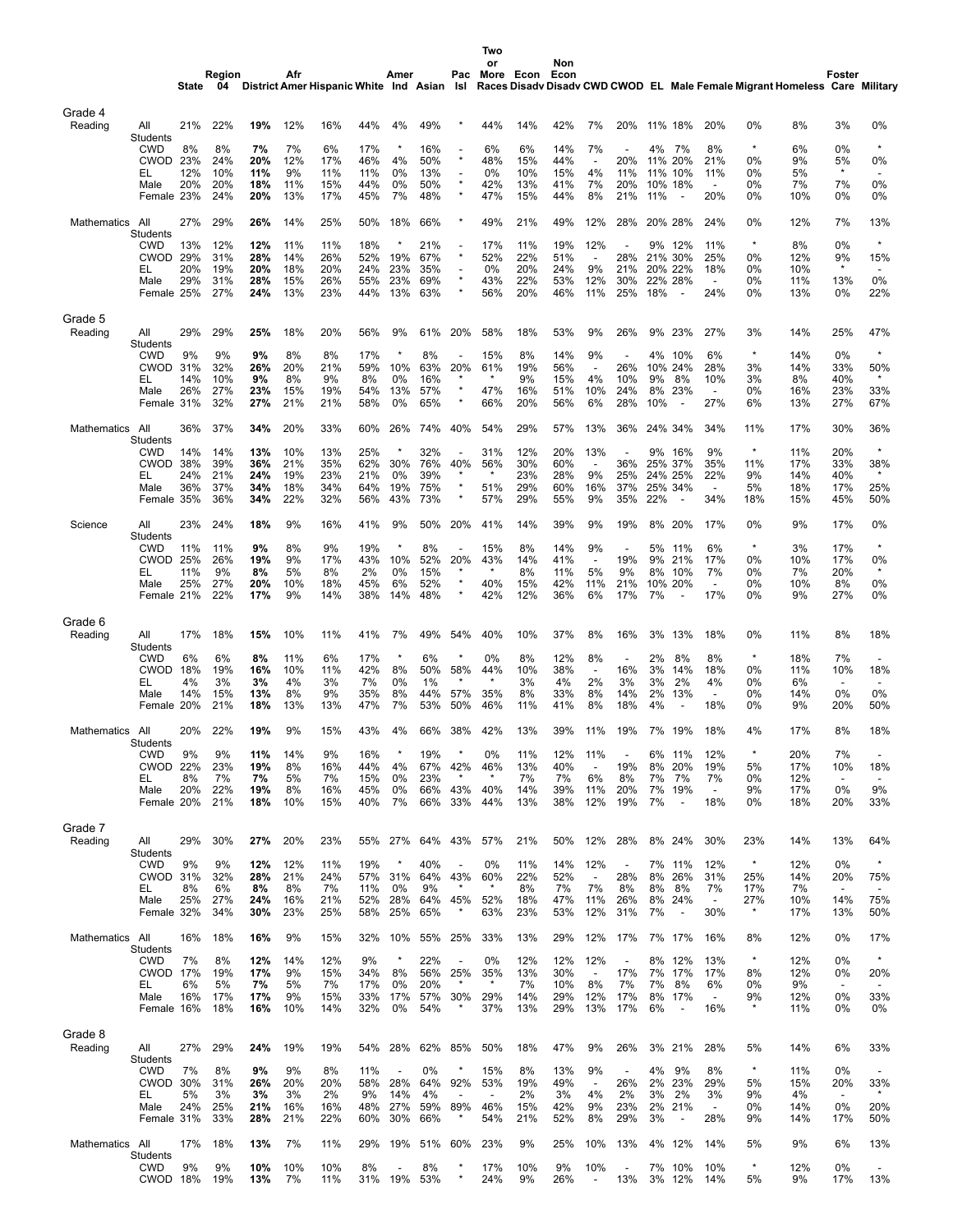|                                                         |                               |              | Region     |                                     | Afr        |            |            | Amer                     |            | Pac                             | Two<br>or<br>More Econ          |            | Non<br>Econ        |                                 |                                 |          |                                     |                                 |                          |                                            | Foster                         |                |
|---------------------------------------------------------|-------------------------------|--------------|------------|-------------------------------------|------------|------------|------------|--------------------------|------------|---------------------------------|---------------------------------|------------|--------------------|---------------------------------|---------------------------------|----------|-------------------------------------|---------------------------------|--------------------------|--------------------------------------------|--------------------------------|----------------|
|                                                         |                               | <b>State</b> | 04         | <b>District Amer Hispanic White</b> |            |            |            |                          | Ind Asian  | Isl                             | <b>Races Disadv</b>             |            | Disady CWD CWOD EL |                                 |                                 |          |                                     |                                 |                          | Male Female Migrant Homeless Care Military |                                |                |
|                                                         | EL<br>Male                    | 6%<br>16%    | 5%<br>17%  | 4%<br>12%                           | 2%<br>6%   | 3%<br>10%  | 14%<br>30% | 14%<br>15%               | 8%<br>53%  |                                 | 20%                             | 4%<br>9%   | 3%<br>24%          | 7%<br>10%                       | 3%<br>12%                       | 4%<br>3% | 3%<br>12%                           | 4%<br>$\overline{a}$            | 0%<br>0%                 | 7%<br>7%                                   | 0%                             | 20%            |
|                                                         | Female 17%                    |              | 19%        | 14%                                 | 8%         | 12%        | 28%        | 25%                      | 48%        | $\star$                         | 26%                             | 10%        | 26%                | 10%                             | 14%                             | 4%       | $\overline{\phantom{a}}$            | 14%                             | 10%                      | 11%                                        | 14%                            | 0%             |
| Science                                                 | All                           | 25%          | 26%        | 19%                                 | 11%        | 15%        | 43%        | 21%                      | 60%        | 77%                             | 36%                             | 14%        | 36%                | 10%                             | 20%                             | 4%       | 19%                                 | 18%                             | 10%                      | 18%                                        | 12%                            | 6%             |
|                                                         | <b>Students</b><br><b>CWD</b> | 10%          | 10%        | 10%                                 | 10%        | 8%         | 16%        | $\overline{\phantom{a}}$ | 14%        |                                 | 8%                              | 9%         | 16%                | 10%                             |                                 | 5%       | 11%                                 | 8%                              | $\star$                  | 12%                                        | 9%                             |                |
|                                                         | CWOD 26%<br>EL                | 5%           | 27%<br>4%  | 20%<br>4%                           | 11%<br>5%  | 16%<br>4%  | 46%<br>4%  | 21%<br>14%               | 61%<br>6%  | 83%                             | 38%<br>$\overline{\phantom{a}}$ | 14%<br>4%  | 37%<br>3%          | $\overline{\phantom{a}}$<br>5%  | 20%<br>4%                       | 4%<br>4% | 20%<br>5%                           | 19%<br>3%                       | 10%<br>8%                | 18%<br>7%                                  | 17%<br>$\blacksquare$          | 6%             |
|                                                         | Male                          | 25%          | 26%        | 19%                                 | 10%        | 16%        | 46%        | 20%                      | 61%        | 89%                             | 32%                             | 14%        | 37%                | 11%                             | 20%                             | 5%       | 19%                                 | $\blacksquare$                  | 18%                      | 14%                                        | 9%                             | 10%            |
|                                                         | Female 24%                    |              | 25%        | 18%                                 | 11%        | 15%        | 42%        | 22%                      | 58%        |                                 | 39%                             | 13%        | 35%                | 8%                              | 19%                             | 3%       | $\overline{\phantom{a}}$            | 18%                             | 0%                       | 21%                                        | 17%                            | 0%             |
| <b>End of Course</b><br>English I                       | All                           | 10%          | 11%        | 9%                                  | 5%         | 6%         | 31%        | 10%                      | 45%        | 56%                             | 21%                             | 5%         | 25%                | 5%                              | 9%                              | 0%       | 6%                                  | 11%                             | 0%                       | 3%                                         | 0%                             | 15%            |
|                                                         | Students                      |              |            |                                     |            |            |            |                          |            |                                 |                                 |            |                    |                                 |                                 |          |                                     |                                 |                          |                                            |                                | $\star$        |
|                                                         | <b>CWD</b><br>CWOD 11%        | 3%           | 3%<br>12%  | 5%<br>9%                            | 6%<br>5%   | 4%<br>6%   | 7%<br>34%  | $\ast$<br>11%            | 19%<br>46% | $\overline{\phantom{a}}$<br>56% | 0%<br>24%                       | 5%<br>5%   | 3%<br>27%          | 5%<br>$\overline{\phantom{a}}$  | $\overline{\phantom{a}}$<br>9%  | 1%<br>0% | 5%<br>6%                            | 5%<br>12%                       | $\ast$<br>0%             | 5%<br>3%                                   | 0%<br>0%                       | 17%            |
|                                                         | EL<br>Male                    | 1%<br>7%     | 0%<br>8%   | 0%<br>6%                            | 0%<br>4%   | 0%<br>4%   | 1%<br>23%  | 0%<br>14%                | 2%<br>40%  | 57%                             | 17%                             | 0%<br>4%   | 0%<br>18%          | 1%<br>5%                        | 0%<br>6%                        | 0%<br>0% | 0%<br>6%                            | 0%<br>$\overline{\phantom{a}}$  | 0%<br>0%                 | $0\%$<br>2%                                | 0%                             | 0%             |
|                                                         | Female 14%                    |              | 14%        | 11%                                 | 7%         | 8%         | 39%        | 5%                       | 51%        | 56%                             | 25%                             | 6%         | 32%                | 5%                              | 12%                             | 0%       | $\overline{\phantom{a}}$            | 11%                             | 0%                       | 4%                                         | 0%                             | 25%            |
| English II                                              | All                           | 8%           | 9%         | 7%                                  | 5%         | 4%         | 22%        | 2%                       | 35%        | 0%                              | 21%                             | 4%         | 18%                | 6%                              | 7%                              | 0%       | 5%                                  | 9%                              | 0%                       | 2%                                         | 10%                            | 3%             |
|                                                         | Students<br><b>CWD</b>        | 4%           | 4%         | 6%                                  | 8%         | 5%         | 8%         | 0%                       | 15%        |                                 | 13%                             | 7%         | 4%                 | 6%                              | $\overline{\phantom{a}}$        | 2%       | 6%                                  | 7%                              |                          | 5%                                         | 22%                            |                |
|                                                         | <b>CWOD</b><br>EL             | 8%<br>0%     | 9%<br>0%   | 7%<br>0%                            | 4%<br>0%   | 4%<br>0%   | 23%<br>0%  | 2%<br>0%                 | 35%<br>1%  | 0%<br>$\star$                   | 21%<br>0%                       | 3%<br>0%   | 19%<br>0%          | $\overline{a}$<br>2%            | 7%<br>0%                        | 0%<br>0% | 5%<br>0%                            | 9%<br>0%                        | 0%<br>0%                 | $1\%$<br>0%                                | 0%<br>$\overline{\phantom{a}}$ | 3%<br>0%       |
|                                                         | Male                          | 6%           | 6%         | 5%                                  | 3%         | 3%         | 18%        | 0%                       | 31%        | 0%                              | 17%                             | 3%         | 14%                | 6%                              | 5%                              | 0%       | 5%                                  | $\overline{\phantom{a}}$        | 0%                       | 1%                                         | 8%                             | 0%             |
|                                                         | Female 10%                    |              | 11%        | 9%                                  | 6%         | 5%         | 24%        | 5%                       | 38%        | $\ast$                          | 23%                             | 5%         | 22%                | 7%                              | 9%                              | 0%       | $\overline{\phantom{a}}$            | 9%                              | 0%                       | 3%                                         | 11%                            | 5%             |
| Algebra I                                               | All<br><b>Students</b>        | 36%          | 36%        | 27%                                 | 20%        | 25%        | 45%        | 18%                      | 73%        | 50%                             | 44%                             | 23%        | 42%                | 8%                              | 30%                             |          | 12% 23%                             | 32%                             | 8%                       | 18%                                        | 5%                             | 14%            |
|                                                         | <b>CWD</b>                    | 9%           | 9%         | 8%                                  | 8%         | 8%         | 10%        |                          | 25%        |                                 | 4%                              | 8%         | 7%                 | 8%                              | $\overline{\phantom{a}}$        | 5%       | 9%                                  | 7%                              | $\overline{\phantom{a}}$ | 5%                                         | 0%                             | $\star$        |
|                                                         | <b>CWOD 39%</b><br>EL         | 19%          | 40%<br>15% | 30%<br>12%                          | 22%<br>12% | 27%<br>11% | 49%<br>16% | 19%<br>9%                | 75%<br>31% | 53%                             | 48%                             | 26%<br>12% | 45%<br>10%         | $\overline{\phantom{a}}$<br>5%  | 30%<br>13%                      |          | 13% 26%<br>12% 11%                  | 34%<br>14%                      | 8%<br>0%                 | 20%<br>10%                                 | 7%                             | 16%<br>$\star$ |
|                                                         | Male<br>Female 40%            | 31%          | 32%<br>41% | 23%<br>32%                          | 15%<br>25% | 22%<br>30% | 42%<br>48% | 14%<br>25%               | 71%<br>75% | 60%<br>40%                      | 40%<br>47%                      | 20%<br>28% | 38%<br>47%         | 9%<br>7%                        | 26%<br>34%                      | 14%      | 11% 23%<br>$\overline{\phantom{a}}$ | $\overline{\phantom{a}}$<br>32% | 11%<br>6%                | 16%<br>22%                                 | 7%<br>0%                       | 9%<br>17%      |
|                                                         |                               |              |            |                                     |            |            |            |                          |            |                                 |                                 |            |                    |                                 |                                 |          |                                     |                                 |                          |                                            |                                |                |
| Biology                                                 | All<br>Students               | 24%          | 27%        | 18%                                 | 11%        | 14%        | 43%        | 22%                      | 62%        | 40%                             | 37%                             | 12%        | 38%                | 5%                              | 19%                             | 2%       | 17%                                 | 19%                             | 5%                       | 9%                                         | 0%                             | 29%            |
|                                                         | <b>CWD</b><br>CWOD 26%        | 6%           | 6%<br>29%  | 5%<br>19%                           | 6%<br>12%  | 4%<br>15%  | 7%<br>46%  | $\star$<br>23%           | 25%<br>63% | $\star$<br>42%                  | 0%<br>42%                       | 4%<br>13%  | 9%<br>41%          | 5%<br>$\overline{\phantom{a}}$  | 19%                             | 1%<br>2% | 6%<br>18%                           | 3%<br>20%                       | $\star$<br>5%            | 6%<br>10%                                  | 0%<br>0%                       | $\star$<br>33% |
|                                                         | EL                            | 4%           | 3%         | 2%                                  | 1%         | 2%         | 2%         | 0%                       | 7%         |                                 |                                 | 2%         | 2%                 | 1%                              | 2%                              | 2%       | 2%                                  | 2%                              | 0%                       | 3%                                         | $\star$                        | $\star$        |
|                                                         | Male<br>Female 25%            | 24%          | 26%<br>28% | 17%<br>19%                          | 9%<br>13%  | 14%<br>14% | 40%<br>46% | 24%<br>19%               | 62%<br>61% | 44%<br>36%                      | 38%<br>37%                      | 11%<br>13% | 37%<br>40%         | 6%<br>3%                        | 18%<br>20%                      | 2%<br>2% | 17%<br>$\overline{a}$               | $\blacksquare$<br>19%           | $0\%$<br>8%              | 8%<br>11%                                  | $0\%$<br>0%                    | 9%<br>45%      |
|                                                         |                               |              |            |                                     |            |            |            |                          |            |                                 |                                 |            |                    |                                 |                                 |          |                                     |                                 |                          |                                            |                                |                |
| <b>STAAR Percent at Approaches Grade Level or Above</b> |                               |              |            |                                     |            |            |            |                          |            |                                 |                                 |            |                    |                                 |                                 |          |                                     |                                 |                          |                                            |                                |                |
| All Grades<br>All Subjects                              | All                           | 77%          | 77%        | 70%                                 | 64%        | 69%        | 87%        | 69%                      | 88%        | 81%                             | 87%                             | 66%        | 85%                | 40%                             | 73%                             |          | 55% 67%                             | 74%                             | 50%                      | 60%                                        | 48%                            | 74%            |
|                                                         | Students<br><b>CWD</b>        |              | 46%        | 40%                                 | 37%        | 39%        | 58%        |                          |            |                                 |                                 | 38%        | 52%                | 40%                             |                                 |          |                                     | 41%                             | 25%                      | 40%                                        | 30%                            | 50%            |
|                                                         | <b>CWOD 81%</b>               | 46%          | 81%        | 73%                                 | 68%        | 72%        | 90%        | 49%<br>71%               | 55%<br>89% | 50%<br>83%                      | 47%<br>90%                      | 70%        | 87%                |                                 | 73%                             |          | 31% 40%<br>57% 71%                  | 76%                             | 51%                      | 63%                                        | 58%                            | 76%            |
|                                                         | EL<br>Male                    | 62%<br>74%   | 59%<br>74% | 55%<br>67%                          | 42%<br>59% | 56%<br>66% | 54%<br>86% | 50%<br>66%               | 56%<br>88% | 46%<br>77%                      | 68%<br>84%                      | 56%<br>63% | 53%<br>83%         | 31%<br>40%                      | 57%<br>71%                      |          | 55% 53%<br>53% 67%                  | 58%                             | 40%<br>48%               | 47%<br>57%                                 | 64%<br>42%                     | 37%<br>75%     |
|                                                         | Female 80%                    |              | 80%        | 74%                                 | 69%        | 72%        | 89%        | 73%                      | 89%        | 86%                             | 89%                             | 70%        | 87%                | 41%                             | 76%                             | 58%      | $\overline{\phantom{a}}$            | 74%                             | 50%                      | 64%                                        | 55%                            | 72%            |
| Reading                                                 | All                           | 73%          | 74%        | 66%                                 | 60%        | 64%        | 87%        | 65%                      | 86%        | 80%                             | 86%                             | 62%        | 84%                | 34%                             | 70%                             |          | 48% 62%                             | 71%                             | 46%                      | 54%                                        | 44%                            | 73%            |
|                                                         | Students<br><b>CWD</b>        | 39%          | 39%        | 34%                                 | 32%        | 32%        | 55%        | 42%                      | 46%        | 40%                             | 43%                             | 32%        | 47%                | 34%                             |                                 |          | 23% 33%                             | 36%                             | 20%                      | 36%                                        | 30%                            | 40%            |
|                                                         | CWOD 78%<br>EL                | 54%          | 77%<br>51% | 70%<br>48%                          | 65%<br>34% | 67%<br>48% | 89%<br>44% | 67%<br>40%               | 87%<br>46% | 83%<br>46%                      | 89%<br>52%                      | 65%<br>48% | 86%<br>46%         | $\overline{\phantom{a}}$<br>23% | 70%<br>50%                      |          | 50% 65%<br>48% 44%                  | 74%<br>52%                      | 47%<br>38%               | 56%<br>39%                                 | 52%<br>67%                     | 75%<br>36%     |
|                                                         | Male                          | 69%          | 69%        | 62%                                 | 55%        | 60%        | 84%        | 58%                      | 84%        | 75%                             | 83%                             | 57%        | 81%                | 33%                             | 65%                             |          | 44% 62%                             | $\overline{\phantom{a}}$        | 45%                      | 48%                                        | 35%                            | 74%            |
|                                                         | Female 78%                    |              | 78%        | 71%                                 | 66%        | 69%        | 90%        | 73% 87%                  |            | 88%                             | 88%                             | 67%        | 87%                | 36%                             | 74%                             | 52%      | $\overline{\phantom{a}}$            | 71%                             | 46%                      | 60%                                        | 54%                            | 71%            |
| Mathematics All                                         | Students                      | 81%          | 81%        | 74%                                 | 67%        | 74%        | 87% 73%    |                          | 92%        | 78%                             | 87%                             | 72%        | 86%                | 46%                             | 77%                             |          | 66% 72%                             | 77%                             | 56%                      | 65%                                        | 52%                            | 75%            |
|                                                         | <b>CWD</b><br>CWOD 84%        | 53%          | 52%<br>84% | 46%                                 | 41%<br>70% | 47%<br>77% | 59%<br>90% | 62%                      | 67%<br>92% | 60%<br>80%                      | 43%                             | 45%        | 56%<br>88%         | 46%                             |                                 |          | 42% 46%<br>68% 76%                  | 47%<br>79%                      | 43%                      | 44%                                        | 36%<br>62%                     | 44%            |
|                                                         | EL                            | 72%          | 70%        | 77%<br>66%                          | 52%        | 67%        | 67%        | 74%<br>64%               | 70%        | 60%                             | 90%<br>79%                      | 75%<br>66% | 64%                | 42%                             | 77%<br>68%                      |          | 66% 65%                             | 68%                             | 57%<br>48%               | 68%<br>58%                                 | 80%                            | 78%            |
|                                                         | Male<br>Female 82%            | 79%          | 79%<br>82% | 72%<br>77%                          | 63%<br>70% | 73%<br>76% | 87%<br>88% | 73%<br>73%               | 91%<br>92% | 78%<br>79%                      | 85%<br>89%                      | 69%<br>74% | 85%<br>87%         | 46%<br>47%                      | 76%<br>79%                      | 68%      | 65% 72%<br>$\sim$                   | $\overline{\phantom{a}}$<br>77% | 53%<br>59%               | 63%<br>67%                                 | 51%<br>54%                     | 80%<br>67%     |
|                                                         |                               |              |            |                                     |            |            |            |                          |            |                                 |                                 |            |                    |                                 |                                 |          |                                     |                                 |                          |                                            |                                |                |
| Science                                                 | All<br>Students               | 80%          | 80%        | 72%                                 | 67%        | 70%        | 89% 74%    |                          | 89%        | 86%                             | 89%                             | 68%        | 86%                | 42%                             | 75%                             |          | 51% 70%                             | 74%                             | 44%                      | 65%                                        | 47%                            | 75%            |
|                                                         | <b>CWD</b><br>CWOD 84%        | 51%          | 51%<br>83% | 42%<br>75%                          | 40%<br>71% | 41%<br>72% | 61%<br>91% | 40%<br>76%               | 55%<br>90% | *<br>89%                        | 63%<br>91%                      | 41%<br>71% | 54%<br>88%         | 42%                             | $\overline{\phantom{a}}$<br>75% |          | 30% 44%<br>53% 73%                  | 40%<br>76%                      | $\star$<br>46%           | 44%<br>68%                                 | 20%<br>66%                     | 80%<br>75%     |
|                                                         | EL.<br>Male                   | 61%<br>79%   | 56%<br>79% | 51%<br>70%                          | 46%<br>63% | 51%<br>68% | 50%<br>87% | 52%<br>73%               | 53%<br>90% | 80%                             | 100%<br>87%                     | 51%<br>66% | 50%<br>84%         | 30%<br>44%                      | 53%<br>73%                      |          | 51% 51%<br>51% 70%                  | 51%<br>$\overline{\phantom{a}}$ | 27%<br>45%               | 46%<br>64%                                 | 33%<br>38%                     | $\star$<br>69% |
|                                                         | Female 81%                    |              | 81%        | 74%                                 | 70%        | 71%        | 90%        | 75%                      | 88%        | 89%                             | 91%                             | 70%        | 88%                | 40%                             | 76%                             | 51%      | $\sim$                              | 74%                             | 43%                      | 66%                                        | 57%                            | 83%            |
|                                                         |                               |              |            |                                     |            |            |            |                          |            |                                 |                                 |            |                    |                                 |                                 |          |                                     |                                 |                          |                                            |                                |                |
| <b>STAAR Percent at Meets Grade Level or Above</b>      |                               |              |            |                                     |            |            |            |                          |            |                                 |                                 |            |                    |                                 |                                 |          |                                     |                                 |                          |                                            |                                |                |
| All Grades<br>All Subjects All                          |                               |              | 49% 50%    | 42% 33%                             |            | 40%        |            |                          |            |                                 | 69% 38% 77% 63% 68% 37%         |            |                    |                                 | 66% 23% 44% 25% 40% 45%         |          |                                     |                                 | 21%                      | 31%                                        | 23%                            | 42%            |

All Subjects All All 49% 50%<br>Students<br>CWD 24% 24% CWD 24% 24% **23%** 21% 22% 36% 22% 41% 25% 27% 22% 30% 23% - 14% 24% 22% 5% 22% 18% 8% CWOD 52% 53% **44%** 35% 42% 72% 40% 78% 66% 72% 38% 68% - 44% 26% 42% 47% 22% 32% 26% 45% EL 29% 26% 2**5%** 18% 25% 26% 19% 34% 27% 38% 25% 26% 14% 26% 26% 24% 20% 44% 11%<br>Male 47% 48% **40%** 30% 38% 67% 35% 76% 62% 63% 34% 63% 24% 24% 40%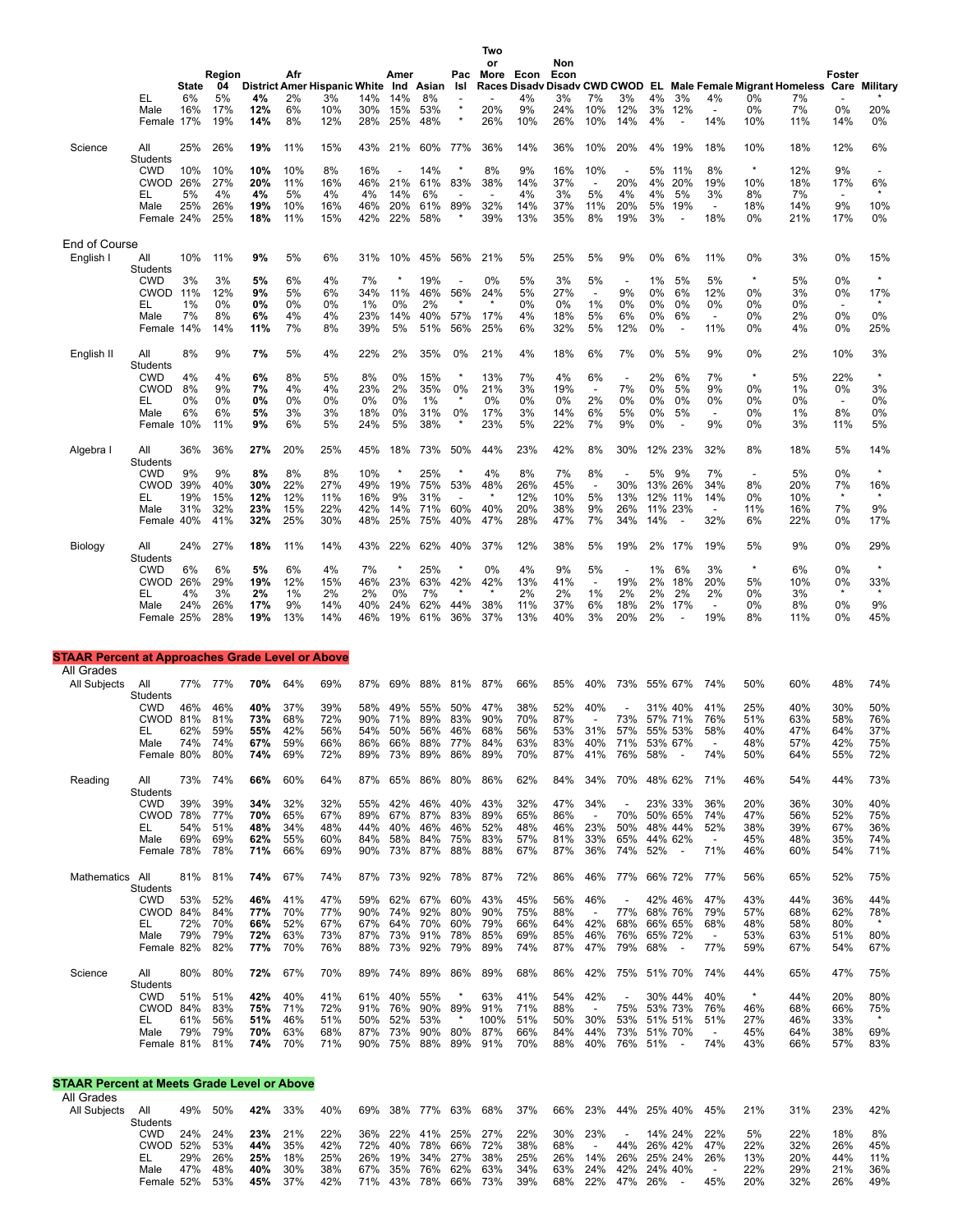| Reading                                     | All             | 47% | 48% | 41% | 33% | 37% | 71% | 36% | 74% | 66% | 70% | 34% | 66% | 21%                      | 43%                      | 20% 36%               | 45%                      | 19%     | 28% | 25% | 47%     |
|---------------------------------------------|-----------------|-----|-----|-----|-----|-----|-----|-----|-----|-----|-----|-----|-----|--------------------------|--------------------------|-----------------------|--------------------------|---------|-----|-----|---------|
|                                             | <b>Students</b> |     |     |     |     |     |     |     |     |     |     |     |     |                          |                          |                       |                          |         |     |     |         |
|                                             | <b>CWD</b>      | 21% | 22% | 21% | 21% | 20% | 35% | 16% | 38% | 20% | 28% | 20% | 29% | 21%                      |                          | 12% 21%               | 21%                      | 0%      | 22% | 19% | 10%     |
|                                             | <b>CWOD 50%</b> |     | 50% | 43% | 35% | 39% | 73% | 38% | 75% | 69% | 74% | 36% | 69% |                          | 43%                      | 21% 39%               | 47%                      | 20%     | 29% | 28% | 50%     |
|                                             | EL              | 23% | 21% | 20% | 14% | 20% | 20% | 14% | 24% | 23% | 32% | 20% | 22% | 12%                      | 21%                      | 20% 18%               | 22%                      | 13%     | 16% | 44% | 18%     |
|                                             | Male            | 43% | 43% | 36% | 28% | 33% | 67% | 33% | 72% | 61% | 64% | 30% | 62% | 21%                      | 39%                      | 18% 36%               |                          | 18%     | 25% | 22% | 41%     |
|                                             | Female 51%      |     | 52% | 45% | 38% | 41% | 75% | 41% | 77% | 74% | 77% | 38% | 71% | 21%                      | 47%                      | 22%<br>$\overline{a}$ | 45%                      | 20%     | 31% | 28% | 54%     |
|                                             |                 |     |     |     |     |     |     |     |     |     |     |     |     |                          |                          |                       |                          |         |     |     |         |
|                                             |                 |     | 51% |     |     |     |     |     |     |     |     |     |     |                          |                          |                       |                          |         |     |     |         |
| Mathematics                                 | All             | 51% |     | 45% | 33% | 44% | 67% | 39% | 81% | 55% | 66% | 40% | 65% | 26%                      | 47%                      | 33% 44%               | 46%                      | 23%     | 33% | 23% | 36%     |
|                                             | <b>Students</b> |     |     |     |     |     |     |     |     |     |     |     |     |                          |                          |                       |                          |         |     |     |         |
|                                             | <b>CWD</b>      | 26% | 27% | 26% | 23% | 25% | 37% | 23% | 46% | 40% | 25% | 25% | 32% | 26%                      |                          | 18% 26%               | 24%                      | 14%     | 25% | 18% | 0%      |
|                                             | CWOD            | 54% | 54% | 47% | 35% | 45% | 69% | 40% | 82% | 56% | 70% | 41% | 67% | $\overline{\phantom{a}}$ | 47%                      | 35% 46%               | 47%                      | 24%     | 34% | 26% | 39%     |
|                                             | EL              | 37% | 34% | 33% | 27% | 33% | 38% | 26% | 49% | 40% | 47% | 33% | 34% | 18%                      | 35%                      | 33% 34%               | 33%                      | 14%     | 28% | 60% | $\star$ |
|                                             | Male            | 50% | 50% | 44% | 31% | 43% | 67% | 35% | 81% | 59% | 63% | 39% | 64% | 26%                      | 46%                      | 34% 44%               |                          | 23%     | 32% | 20% | 30%     |
|                                             | Female 51%      |     | 52% | 46% | 36% | 44% | 66% | 44% | 81% | 50% | 70% | 41% | 66% | 24%                      | 47%                      | 33%                   | 46%                      | 23%     | 35% | 26% | 41%     |
|                                             |                 |     |     |     |     |     |     |     |     |     |     |     |     |                          |                          |                       |                          |         |     |     |         |
| Science                                     | All             | 53% | 54% | 42% | 34% | 39% | 70% | 42% | 76% | 73% | 66% | 37% | 65% | 22%                      | 45%                      | 19% 42%               | 43%                      | 20%     | 31% | 20% | 40%     |
|                                             |                 |     |     |     |     |     |     |     |     |     |     |     |     |                          |                          |                       |                          |         |     |     |         |
|                                             | Students        |     |     |     |     |     |     |     |     |     |     |     |     |                          |                          |                       |                          | $\star$ |     |     |         |
|                                             | <b>CWD</b>      | 25% | 27% | 22% | 20% | 22% | 38% | 40% | 36% |     | 28% | 21% | 30% | 22%                      |                          | 12% 24%               | 19%                      |         | 17% | 16% | 20%     |
|                                             | CWOD            | 56% | 57% | 45% | 36% | 41% | 72% | 42% | 78% | 77% | 70% | 38% | 67% |                          | 45%                      | 20% 44%               | 45%                      | 21%     | 33% | 23% | 42%     |
|                                             | EL              | 26% | 22% | 19% | 12% | 19% | 18% | 19% | 27% |     | 33% | 19% | 18% | 12%                      | 20%                      | 19% 20%               | 18%                      | 8%      | 14% | 17% | $\star$ |
|                                             | Male            | 53% | 54% | 42% | 31% | 39% | 69% | 39% | 77% | 70% | 64% | 36% | 64% | 24%                      | 44%                      | 20%<br>42%            | $\overline{\phantom{a}}$ | 28%     | 30% | 19% | 34%     |
|                                             | Female 53%      |     | 54% | 43% | 36% | 40% | 70% | 47% | 76% | 72% | 68% | 37% | 65% | 19%                      | 45%                      | 18%                   | 43%                      | 13%     | 32% | 21% | 46%     |
|                                             |                 |     |     |     |     |     |     |     |     |     |     |     |     |                          |                          |                       |                          |         |     |     |         |
|                                             |                 |     |     |     |     |     |     |     |     |     |     |     |     |                          |                          |                       |                          |         |     |     |         |
|                                             |                 |     |     |     |     |     |     |     |     |     |     |     |     |                          |                          |                       |                          |         |     |     |         |
| <b>STAAR Percent at Masters Grade Level</b> |                 |     |     |     |     |     |     |     |     |     |     |     |     |                          |                          |                       |                          |         |     |     |         |
| All Grades                                  |                 |     |     |     |     |     |     |     |     |     |     |     |     |                          |                          |                       |                          |         |     |     |         |
| <b>All Subjects</b>                         | All             | 23% | 24% | 20% | 12% | 17% | 44% | 16% | 58% | 46% | 42% | 15% | 40% | 9%                       | 21%                      | 10% 19%               | 21%                      | 5%      | 12% | 10% | 19%     |
|                                             | Students        |     |     |     |     |     |     |     |     |     |     |     |     |                          |                          |                       |                          |         |     |     |         |
|                                             | <b>CWD</b>      | 8%  | 8%  | 9%  | 9%  | 8%  | 14% | 3%  | 17% | 8%  | 8%  | 8%  | 12% | 9%                       |                          | 5%<br>9%              | 8%                       | 0%      | 10% | 7%  | 0%      |
|                                             | <b>CWOD</b>     | 25% | 26% | 21% | 13% | 18% | 46% | 17% | 59% | 49% | 45% | 16% | 42% | $\overline{a}$           | 21%                      | 11% 20%               | 22%                      | 5%      | 12% | 12% | 20%     |
|                                             | EL              | 11% | 10% | 10% | 7%  | 10% | 11% | 7%  | 17% | 19% | 12% | 10% | 12% | 5%                       | 11%                      | 10% 10%               | 10%                      | 4%      | 7%  | 24% | 0%      |
|                                             | Male            | 22% | 22% | 19% | 11% | 16% | 43% | 16% | 57% | 47% | 39% | 14% | 38% | 9%                       | 20%                      | 10% 19%               | $\overline{\phantom{a}}$ | 6%      | 11% | 8%  | 14%     |
|                                             |                 |     | 25% |     |     |     |     |     |     | 44% | 46% |     |     | 8%                       |                          |                       |                          | 4%      |     |     |         |
|                                             | Female 24%      |     |     | 21% | 14% | 18% | 45% | 16% | 59% |     |     | 16% | 42% |                          | 22%                      | 10%                   | 21%                      |         | 12% | 13% | 24%     |
|                                             |                 |     |     |     |     |     |     |     |     |     |     |     |     |                          |                          |                       |                          |         |     |     |         |
| Reading                                     | All             | 20% | 21% | 18% | 12% | 14% | 44% | 14% | 53% | 46% | 43% | 13% | 39% | 8%                       | 19%                      | 8%<br>16%             | 20%                      | 4%      | 9%  | 9%  | 22%     |
|                                             | <b>Students</b> |     |     |     |     |     |     |     |     |     |     |     |     |                          |                          |                       |                          |         |     |     |         |
|                                             | <b>CWD</b>      | 7%  | 7%  | 8%  | 8%  | 7%  | 14% | 0%  | 14% | 0%  | 6%  | 7%  | 10% | 8%                       |                          | 3%<br>8%              | 7%                       | 0%      | 10% | 6%  | 0%      |
|                                             | CWOD            | 22% | 23% | 19% | 13% | 15% | 46% | 15% | 54% | 49% | 46% | 13% | 41% | $\overline{\phantom{a}}$ | 19%                      | 8%<br>17%             | 21%                      | 4%      | 9%  | 10% | 23%     |
|                                             | EL              | 8%  | 7%  | 8%  | 4%  | 8%  | 8%  | 4%  | 11% | 8%  | 8%  | 8%  | 10% | 3%                       | 8%                       | 8%<br>7%              | 9%                       | 5%      | 5%  | 22% | 0%      |
|                                             | Male            | 17% | 18% | 16% | 10% | 12% | 40% | 15% | 50% | 45% | 38% | 11% | 35% | 8%                       | 17%                      | 7%<br>16%             | $\overline{\phantom{a}}$ | 6%      | 8%  | 7%  | 16%     |
|                                             | Female 23%      |     | 24% | 20% | 15% | 16% | 48% | 13% | 56% | 47% | 48% | 15% | 43% | 7%                       | 21%                      | 9%                    | 20%                      | 2%      | 10% | 10% | 28%     |
|                                             |                 |     |     |     |     |     |     |     |     |     |     |     |     |                          |                          |                       |                          |         |     |     |         |
|                                             |                 |     |     |     |     |     |     |     |     |     |     |     |     |                          |                          |                       |                          |         |     |     |         |
| Mathematics                                 | All             | 26% | 27% | 24% | 14% | 22% | 44% | 18% | 65% | 43% | 44% | 19% | 42% | 11%                      | 25%                      | 15% 23%               | 24%                      | 7%      | 15% | 11% | 17%     |
|                                             | <b>Students</b> |     |     |     |     |     |     |     |     |     |     |     |     |                          |                          |                       |                          |         |     |     |         |
|                                             | <b>CWD</b>      | 11% | 10% | 11% | 11% | 10% | 15% | 8%  | 22% | 20% | 11% | 11% | 13% | 11%                      |                          | 8% 11%                | 10%                      | 0%      | 12% | 7%  | 0%      |
|                                             | CWOD 28%        |     | 28% | 25% | 14% | 23% | 47% | 19% | 66% | 45% | 46% | 20% | 44% |                          | 25%                      | 16% 25%               | 25%                      | 7%      | 15% | 14% | 18%     |
|                                             | EL              | 16% | 15% | 15% | 11% | 15% | 19% | 13% | 28% | 40% | 21% | 15% | 17% | 8%                       | 16%                      | 15% 16%               | 14%                      | 5%      | 11% | 30% | $\star$ |
|                                             | Male            | 25% | 26% | 23% | 12% | 22% | 47% | 18% | 66% | 44% | 41% | 19% | 42% | 11%                      | 25%                      | 16% 23%               | $\overline{a}$           | 7%      | 14% | 9%  | 14%     |
|                                             | Female 26%      |     | 27% | 24% | 15% | 22% | 42% | 18% | 65% | 43% | 47% | 19% | 42% | 10%                      | 25%                      | 14%                   | 24%                      | 6%      | 15% | 15% | 20%     |
|                                             |                 |     |     |     |     |     |     |     |     |     |     |     |     |                          |                          |                       |                          |         |     |     |         |
| Science                                     | All             | 24% | 26% | 18% | 10% | 15% | 42% | 18% | 57% | 51% | 38% | 13% | 38% | 8%                       | 19%                      | 5%<br>19%             | 18%                      | 4%      | 12% | 10% | 13%     |
|                                             | Students        |     |     |     |     |     |     |     |     |     |     |     |     |                          |                          |                       |                          |         |     |     |         |
|                                             |                 |     |     |     |     |     |     |     |     | ×   |     |     |     |                          |                          |                       |                          | $\star$ |     |     |         |
|                                             | <b>CWD</b>      | 8%  | 9%  | 8%  | 7%  | 7%  | 14% | 0%  | 15% |     | 7%  | 7%  | 12% | 8%                       | $\overline{\phantom{a}}$ | 4%<br>9%              | 5%                       |         | 7%  | 8%  | 0%      |
|                                             | CWOD            | 26% | 27% | 19% | 11% | 16% | 45% | 19% | 58% | 54% | 41% | 14% | 40% | $\overline{\phantom{a}}$ | 19%                      | 6%<br>20%             | 19%                      | 4%      | 12% | 11% | 15%     |
|                                             | EL              | 7%  | 6%  | 5%  | 3%  | 5%  | 2%  | 4%  | 10% |     | 0%  | 5%  | 5%  | 4%                       | 6%                       | 5%<br>6%              | 5%                       | 2%      | 5%  | 17% |         |
|                                             | Male            | 25% | 26% | 19% | 10% | 16% | 43% | 18% | 58% | 60% | 37% | 13% | 39% | 9%                       | 20%                      | 6%<br>19%             | $\overline{a}$           | 5%      | 10% | 6%  | 7%      |
|                                             | Female 23%      |     | 25% | 18% | 11% | 14% | 42% | 19% | 55% | 39% | 40% | 13% | 37% | 5%                       | 19%                      | 5%                    | 18%                      | 3%      | 13% | 14% | 21%     |
|                                             |                 |     |     |     |     |     |     |     |     |     |     |     |     |                          |                          |                       |                          |         |     |     |         |

'\*' Indicates results are masked due to small numbers to protect student confidentiality.

Indicates zero observations reported for this group.

### **Part (iii):** Academic Growth and Graduation Rate

## **Part (iii)(I): Academic Growth**

This section provides information on students' academic growth for mathematics and reading/ELA for public elementary schools and secondary schools which don't have a graduation rate, for the 2018-19 school year. These results include all students tested, regardless of whether they were in the accountability subset. (CWD: children with disability; CWOD: children without disability; EL: English learner)

| All | African |    |                                   | American |        | <b>Pacific</b> | Two or More | Econ  |               |            |
|-----|---------|----|-----------------------------------|----------|--------|----------------|-------------|-------|---------------|------------|
|     |         |    |                                   |          |        |                |             |       |               | EL         |
|     |         |    |                                   |          |        |                |             |       |               |            |
| 68  | 65      | 67 | 75                                | 61       | 81     | 79             | 76          | 66    | 60            | 64         |
| 60  | 59      | 59 | 64                                | 46       | 70     |                | 61          | 59    | 60            | 55         |
| 69  | 66      | 67 | 76                                | 63       | 81     | 80             | 78          | 67    | -             | 65         |
| 64  | 68      | 64 | 67                                | 53       | 70     | 80             | 39          | 64    | 55            | 64         |
| 66  | 64      | 65 | 75                                | 61       | 80     | 85             | 74          | 65    | 59            | 63         |
| 69  | 67      | 68 | 76                                | 61       | 82     | 68             | 79          | 68    | 61            | 65         |
|     |         |    | <b>Students American Hispanic</b> | White    | Indian | Asian          | Islander    | Races | <b>Disady</b> | <b>CWD</b> |

**Mathematics**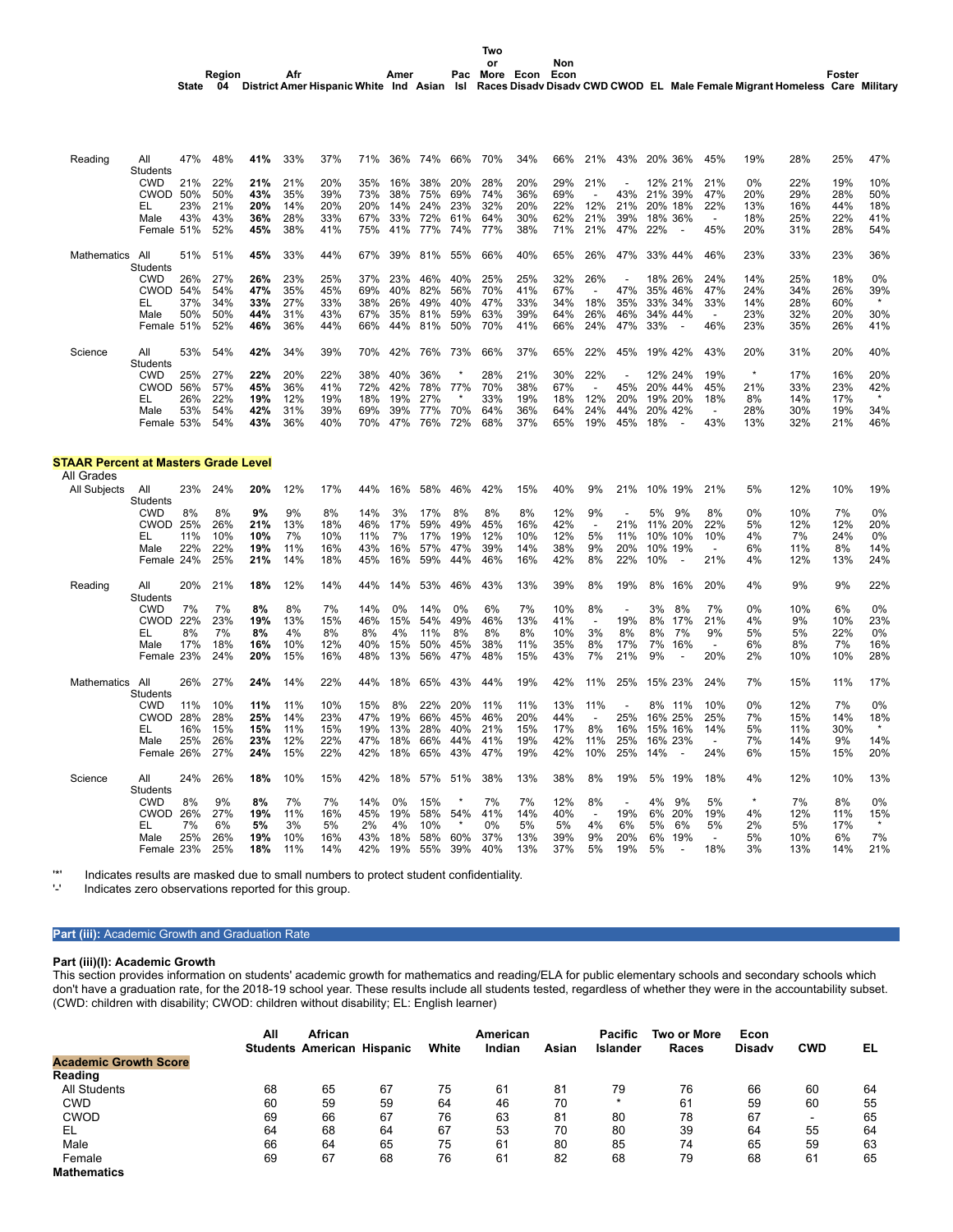|              | All | African                  |          |       | American |       | Pacific  | Two or More | Econ          |                          |    |
|--------------|-----|--------------------------|----------|-------|----------|-------|----------|-------------|---------------|--------------------------|----|
|              |     | <b>Students American</b> | Hispanic | White | Indian   | Asiar | Islander | Races       | <b>Disady</b> | <b>CWD</b>               | EL |
| All Students | 67  | 63                       | 67       | 74    | 60       | 86    |          | 74          | 66            | 60                       | 63 |
| <b>CWD</b>   | 60  | 57                       | 61       | 59    | 46       | 68    |          | 47          | 59            | 60                       | 59 |
| <b>CWOD</b>  | 68  | 64                       | 68       | 75    | 61       | 87    | 70       |             | 67            | $\overline{\phantom{0}}$ | 64 |
| EL           | 63  | 67                       | 63       | 73    | 64       | 73    | 93       | 57          | 63            | 59                       | 63 |
| Male         | 67  | 62                       | 66       | 75    | 62       | 86    | 75       | 72          | 65            | 60                       | 63 |
| Female       | 68  | 65                       | 68       | 73    | 57       | 87    | 65       |             | 67            | 60                       | 64 |

### **Part (iii)(II): Graduation Rate**

This section provides information on high school graduation rates for the class of 2018.

|                                                                     | Two<br>or |         |                                   |       |                    |       |                                  |       |       |            |       |                 |                |
|---------------------------------------------------------------------|-----------|---------|-----------------------------------|-------|--------------------|-------|----------------------------------|-------|-------|------------|-------|-----------------|----------------|
|                                                                     | All       | African | <b>Students American Hispanic</b> | White | American<br>Indian | Asian | Pacific<br>Islander Races Disady | More  | Econ  | <b>CWD</b> | EL^   | <b>Homeless</b> | Foster<br>Care |
| <b>Federal Graduation Rates</b>                                     |           |         |                                   |       |                    |       |                                  |       |       |            |       |                 |                |
| 4-year Longitudinal Cohort Graduation Rate (Gr 9-12): Class of 2018 |           |         |                                   |       |                    |       |                                  |       |       |            |       |                 |                |
| All Students                                                        | 79.0%     | 77.8%   | 79.0%                             | 77.3% | 66.7%              | 93.6% | 66.7%                            | 81.2% | 79.1% | 63.4%      | 59.3% | 74.6%           | 28.9%          |
| <b>CWD</b>                                                          | 63.4%     | 57.1%   | 67.6%                             | 69.7% | 50.0%              | 50.0% | $0.0\%$                          | 66.7% | 64.0% | 63.4%      | 75.9% | 61.3%           | $0.0\%$        |
| <b>CWOD</b>                                                         | 80.4%     | 80.8%   | 79.8%                             | 77.6% | 68.6%              | 94.4% | 70.6%                            | 81.6% | 80.5% | ۰          | 58.1% | 76.0%           | 39.3%          |
| EL                                                                  | 59.3%     | 66.7%   | 57.8%                             | 63.2% | 80.0%              | 81.1% | 40.0%                            | 66.7% | 61.1% | 75.9%      | 59.3% | 51.5%           | $0.0\%$        |
| Male                                                                | 76.1%     | 74.0%   | 75.7%                             | 77.3% | 52.6%              | 92.2% | 85.7%                            | 83.6% | 76.4% | 63.3%      | 57.3% | 69.8%           | 35.0%          |
| Female                                                              | 81.9%     | 81.4%   | 82.3%                             | 77.2% | 80.0%              | 94.8% | 54.5%                            | 79.0% | 81.7% | 63.4%      | 61.9% | 79.3%           | 22.2%          |

'\*' Indicates results are masked due to small numbers to protect student confidentiality.

 $'$ -' Indicates there are no students in the group.

Ever EL in grades 9-12

#### **Part (iv):** English Language Proficiency

This section provides information on the number and percentage of English learners achieving English language proficiency based on the 2019 TELPAS (Texas English Language Proficiency Assessment System) data. (EL: English learner)

| <b>Total EL in Class</b> | <b>Proficiency of EL</b> | <b>Rate of Proficiency</b> |
|--------------------------|--------------------------|----------------------------|
| 59.418                   | 7.894                    | 13%                        |

'<sup>^'</sup> Indicates data reporting does not meet for Minimum Size.<br>
Indicates results are masked due to small numbers to pro-

'\*' Indicates results are masked due to small numbers to protect student confidentiality.

Indicates zero observations reported for this group.

#### Part (v): School Quality or Student Success (SQSS)

This section provides information on the other indicator of school quality or student success, which is college, career and military readiness (CCMR) for high schools and average performance rate of the three STAAR performance levels of all students, regardless of whether they were in the accountability subset, for elementary and secondary schools without a graduation rate. (CWD: children with disability; EL: English learner)

| <b>Student Success (Student Achievement Domain Score: STAAR Component Only)</b> | All | African<br><b>Students American Hispanic</b> |     | White | American<br>Indian | Asian | <b>Pacific</b><br>Islander | Two or More<br>Races | Econ<br><b>Disady</b> | <b>CWD</b> | EL  |
|---------------------------------------------------------------------------------|-----|----------------------------------------------|-----|-------|--------------------|-------|----------------------------|----------------------|-----------------------|------------|-----|
| <b>STAAR Component Score</b>                                                    | 44  | 36                                           | 42  | 67    | 41                 | 74    | 63                         | 66                   | 39                    | 24         | 30  |
| <b>School Quality (College, Career, and Military Readiness Performance)</b>     |     |                                              |     |       |                    |       |                            |                      |                       |            |     |
| %Students meeting CCMR                                                          | 59% | 49%                                          | 58% | 70%   | 47%                | 86%   | 75%                        | 66%                  | 56%                   | 52%        | 32% |

'\*' Indicates results are masked due to small numbers to protect student confidentiality.

Indicates there are no students in the group.

#### **Part (vi): Goal Meeting Status**

This section provides information on the progress of all students and each student group toward meeting the long-term goals or interim objectives on STAAR academic performance, federal graduation rate, and English learners' language proficiency. (CWD: children with disability; EL: English learner)

|                                 | All | African<br><b>Students American Hispanic</b> |     | White | American<br>Indian | Asian | <b>Pacific</b><br>Islander | Two or More<br>Races | Econ<br><b>Disady</b> | <b>CWD</b> | EL+ |
|---------------------------------|-----|----------------------------------------------|-----|-------|--------------------|-------|----------------------------|----------------------|-----------------------|------------|-----|
| <b>STAAR Performance Status</b> |     |                                              |     |       |                    |       |                            |                      |                       |            |     |
| Reading                         |     |                                              |     |       |                    |       |                            |                      |                       |            |     |
| Interim Goals (2018-2022)       | 44% | 32%                                          | 37% | 60%   | 43%                | 74%   | 45%                        | 56%                  | 33%                   | 19%        | 29% |
| Target Met                      | N   |                                              |     |       | N                  |       | v                          |                      |                       |            |     |
| Interim Goals (2023-2027)       | 52% | 42%                                          | 46% | 66%   | 51%                | 78%   | 53%                        | 62%                  | 43%                   | 31%        | 39% |
| Target Met                      |     |                                              |     |       | N                  |       | v                          |                      |                       |            | N   |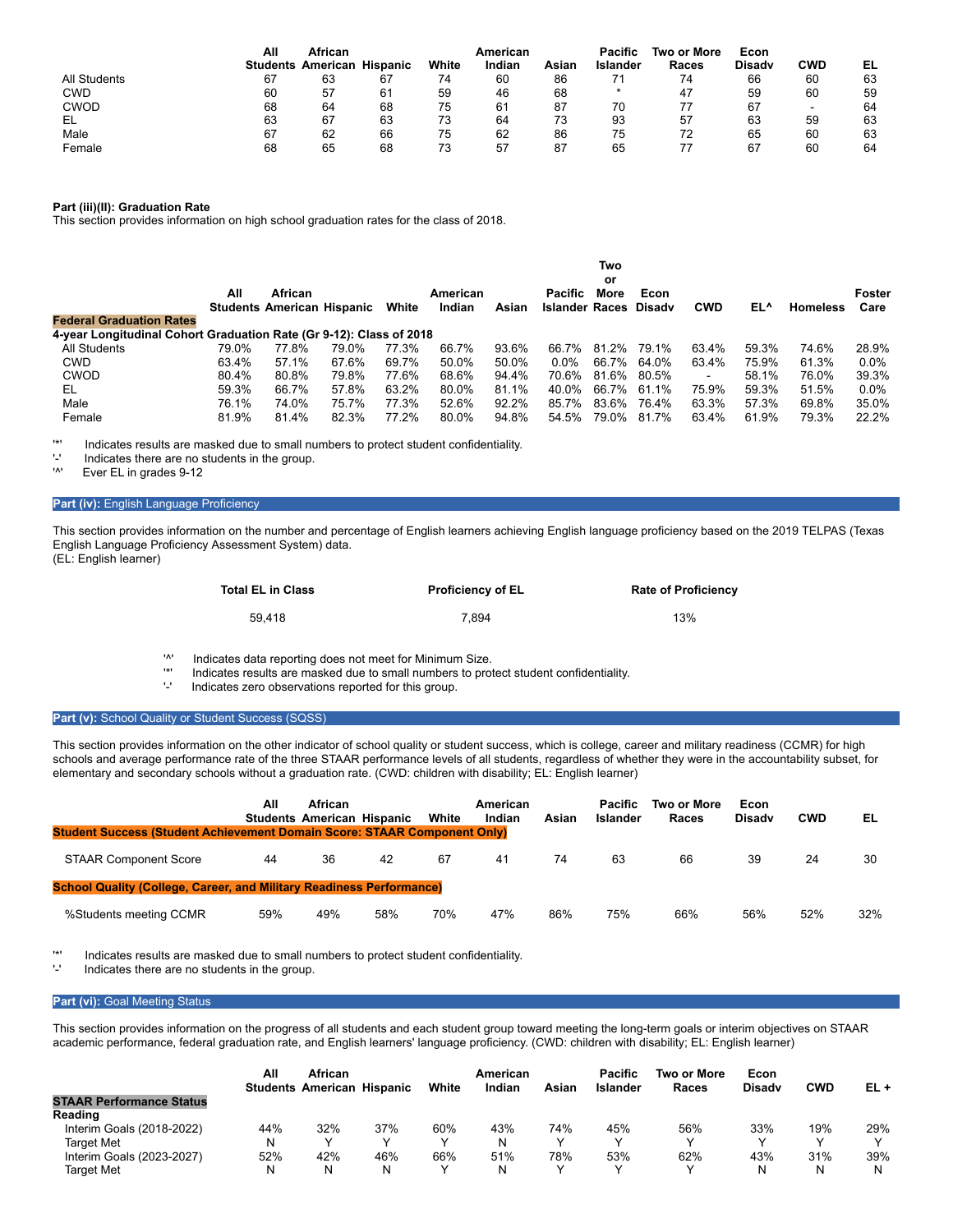|                                                    | All | African                           |     |       | American |       | <b>Pacific</b>  | Two or More | Econ          |            |        |
|----------------------------------------------------|-----|-----------------------------------|-----|-------|----------|-------|-----------------|-------------|---------------|------------|--------|
|                                                    |     | <b>Students American Hispanic</b> |     | White | Indian   | Asian | <b>Islander</b> | Races       | <b>Disadv</b> | <b>CWD</b> | $EL +$ |
| Interim Goals (2028-2032)                          | 62% | 54%                               | 58% | 73%   | 62%      | 82%   | 63%             | 70%         | 55%           | 45%        | 52%    |
| <b>Target Met</b>                                  | N   | N                                 | N   | Y     | Ν        | N     | Y               | Y           | N             | N          | N      |
| Long-Term Goals                                    | 72% | 66%                               | 69% | 80%   | 72%      | 87%   | 73%             | 78%         | 67%           | 60%        | 65%    |
| <b>Target Met</b>                                  | N   | N                                 | N   | N     | N        | N     | N               | N           | N             | N          | N      |
| <b>Mathematics</b>                                 |     |                                   |     |       |          |       |                 |             |               |            |        |
| Interim Goals (2018-2022)                          | 46% | 31%                               | 40% | 59%   | 45%      | 82%   | 50%             | 54%         | 36%           | 23%        | 40%    |
| <b>Target Met</b>                                  | Υ   | Υ                                 | Y   | Υ     | N        | Υ     | Υ               | Y           | Y             | Y          | Υ      |
| Interim Goals (2023-2027)                          | 54% | 41%                               | 49% | 65%   | 53%      | 85%   | 57%             | 61%         | 45%           | 34%        | 49%    |
| <b>Target Met</b>                                  | N   | N                                 | N   | Υ     | N        | Υ     | Υ               | Υ           | N             | N          | N      |
| Interim Goals (2028-2032)                          | 63% | 54%                               | 59% | 73%   | 63%      | 88%   | 66%             | 69%         | 57%           | 48%        | 59%    |
| <b>Target Met</b>                                  | N   | N                                 | N   | N     | N        | N     | N               | Y           | N             | N          | N      |
| Long-Term Goals                                    | 73% | 66%                               | 70% | 80%   | 73%      | 91%   | 75%             | 77%         | 68%           | 62%        | 70%    |
| <b>Target Met</b>                                  | N   | N                                 | N   | N     | N        | N     | N               | N           | N             | N          | N      |
| <b>English Learner Language Proficiency Status</b> |     |                                   |     |       |          |       |                 |             |               |            |        |
| Interim Goals (2018-2022)                          |     |                                   |     |       |          |       |                 |             |               |            | 36%    |
| <b>Target Met</b>                                  |     |                                   |     |       |          |       |                 |             |               |            | Y      |
| Interim Goals (2023-2027)                          |     |                                   |     |       |          |       |                 |             |               |            | 38%    |
| <b>Target Met</b>                                  |     |                                   |     |       |          |       |                 |             |               |            | Y      |
| Interim Goals (2028-2032)                          |     |                                   |     |       |          |       |                 |             |               |            | 40%    |
| <b>Target Met</b>                                  |     |                                   |     |       |          |       |                 |             |               |            | N      |
| Long-Term Goals                                    |     |                                   |     |       |          |       |                 |             |               |            | 40%    |
| <b>Target Met</b>                                  |     |                                   |     |       |          |       |                 |             |               |            | N      |
| <b>Federal Graduation Status^</b>                  |     |                                   |     |       |          |       |                 |             |               |            |        |
| Interim Goals (2018-2022)                          | 90% | 90%                               | 90% | 90%   | 90%      | 90%   | 90%             | 90%         | 90%           | 90%        | 90%    |
| <b>Target Met</b>                                  | N   | N                                 | N   | N     | N        | Υ     |                 | N           | N             | N          | N      |
| Interim Goals (2023-2027)                          | 92% | 92%                               | 92% | 92%   | 92%      | 92%   | 92%             | 92%         | 92%           | 92%        | 92%    |
| <b>Target Met</b>                                  | N   | N                                 | N   | N     | Ν        | Υ     |                 | N           | N             | N          | N      |
| Interim Goals (2028-2032)                          | 94% | 94%                               | 94% | 94%   | 94%      | 94%   | 94%             | 94%         | 94%           | 94%        | 94%    |
| <b>Target Met</b>                                  | N   | N                                 | N   | N     | Ν        | N     |                 | N           | N             | N          | N      |
| Long-Term Goals                                    | 94% | 94%                               | 94% | 94%   | 94%      | 94%   | 94%             | 94%         | 94%           | 94%        | 94%    |
| <b>Target Met</b>                                  | N   | N                                 | N   | N     | N        | N     |                 | N           | N             | N          | N      |

'+' STAAR Performance and Graduation use EL(Current & Monitored), EL English Learner Language Proficiency uses EL (Current).

Blank cells above represent student group indicators that do not meet the minimum size criteria.<br>Student groups with graduation rates that were at or above 90 percent are required to exceed that

Student groups with graduation rates that were at or above 90 percent are required to exceed that rate by at least a tenth of a percent in the following year(s).

## **Part (vii):** STAAR Participation

This section provides the percentage of students assessed and not assessed on STAAR for mathematics, reading/ELA, and science. (CWD: children with disability; CWOD: children without disability; EL: English learner)

|                           |                               |      | African<br><b>District American Hispanic White</b> |      |      | American<br>Indian |      | <b>Pacific</b><br>Asian Islander Races Disady Disady CWD CWOD | Two or<br>More | Econ | Non<br>Econ |                |      | EL   |                | <b>Male Female Migrant</b> |         |
|---------------------------|-------------------------------|------|----------------------------------------------------|------|------|--------------------|------|---------------------------------------------------------------|----------------|------|-------------|----------------|------|------|----------------|----------------------------|---------|
| <b>Participation Rate</b> |                               |      |                                                    |      |      |                    |      |                                                               |                |      |             |                |      |      |                |                            |         |
| All Subjects              | All                           | 99%  | 99%                                                | 99%  | 99%  | 100%               | 100% | 99%                                                           | 99%            | 99%  | 99%         | 99%            | 99%  | 100% | 99%            | 99%                        | 95%     |
|                           | <b>Students</b><br><b>CWD</b> | 99%  | 99%                                                | 99%  | 98%  | 100%               | 99%  | 100%                                                          | 99%            | 99%  | 99%         | 99%            |      | 100% | 99%            | 99%                        | 100%    |
|                           | <b>CWOD</b>                   | 99%  | 99%                                                | 99%  | 99%  | 100%               | 100% | 99%                                                           | 99%            | 99%  | 99%         |                | 99%  | 100% | 99%            | 99%                        | 95%     |
|                           | EL                            | 100% | 100%                                               | 100% | 100% | 100%               | 100% | 100%                                                          | 100%           | 100% | 99%         | 100%           | 100% | 100% | 99%            | 100%                       | 92%     |
|                           | Male                          | 99%  | 99%                                                | 99%  | 99%  | 100%               | 100% | 100%                                                          | 99%            | 99%  | 99%         | 99%            | 99%  | 99%  | 99%            | $\blacksquare$             | 94%     |
|                           | Female                        | 99%  | 99%                                                | 99%  | 99%  | 100%               | 100% | 99%                                                           | 99%            | 99%  | 99%         | 99%            | 99%  | 100% | $\overline{a}$ | 99%                        | 96%     |
| Reading                   | All                           | 99%  | 99%                                                | 99%  | 99%  | 100%               | 100% | 100%                                                          | 99%            | 99%  | 99%         | 99%            | 99%  | 100% | 99%            | 99%                        | 96%     |
|                           | <b>Students</b>               |      |                                                    |      |      |                    |      |                                                               |                |      |             |                |      |      |                |                            |         |
|                           | <b>CWD</b>                    | 99%  | 99%                                                | 99%  | 99%  | 100%               | 99%  | 100%                                                          | 98%            | 99%  | 99%         | 99%            |      | 100% | 99%            | 99%                        | 100%    |
|                           | CWOD                          | 99%  | 99%                                                | 99%  | 99%  | 100%               | 100% | 100%                                                          | 99%            | 99%  | 99%         |                | 99%  | 100% | 99%            | 99%                        | 96%     |
|                           | EL                            | 100% | 100%                                               | 100% | 100% | 100%               | 100% | 100%                                                          | 100%           | 100% | 100%        | 100%           | 100% | 100% | 100%           | 100%                       | 94%     |
|                           | Male                          | 99%  | 99%                                                | 99%  | 99%  | 100%               | 100% | 100%                                                          | 99%            | 99%  | 99%         | 99%            | 99%  | 100% | 99%            | $\blacksquare$             | 96%     |
|                           | Female                        | 99%  | 99%                                                | 100% | 99%  | 99%                | 100% | 100%                                                          | 99%            | 99%  | 99%         | 99%            | 99%  | 100% | $\blacksquare$ | 99%                        | 97%     |
| <b>Mathematics</b>        | All<br><b>Students</b>        | 99%  | 99%                                                | 99%  | 99%  | 100%               | 100% | 100%                                                          | 100%           | 99%  | 99%         | 99%            | 99%  | 100% | 99%            | 99%                        | 94%     |
|                           | <b>CWD</b>                    | 99%  | 99%                                                | 99%  | 99%  | 100%               | 99%  | 100%                                                          | 100%           | 99%  | 99%         | 99%            |      | 99%  | 99%            | 99%                        | 100%    |
|                           | <b>CWOD</b>                   | 99%  | 99%                                                | 99%  | 99%  | 100%               | 100% | 100%                                                          | 99%            | 99%  | 99%         |                | 99%  | 100% | 99%            | 99%                        | 94%     |
|                           | EL                            | 100% | 100%                                               | 100% | 100% | 100%               | 100% | 100%                                                          | 100%           | 100% | 99%         | 99%            | 100% | 100% | 99%            | 100%                       | 91%     |
|                           | Male                          | 99%  | 99%                                                | 99%  | 99%  | 100%               | 100% | 100%                                                          | 100%           | 99%  | 99%         | 99%            | 99%  | 99%  | 99%            | $\blacksquare$             | 93%     |
|                           | Female                        | 99%  | 99%                                                | 100% | 99%  | 100%               | 100% | 100%                                                          | 99%            | 99%  | 99%         | 99%            | 99%  | 100% | $\blacksquare$ | 99%                        | 95%     |
| Science                   | All                           | 99%  | 99%                                                | 99%  | 98%  | 100%               | 100% | 97%                                                           | 98%            | 99%  | 99%         | 98%            | 99%  | 99%  | 99%            | 99%                        | 94%     |
|                           | <b>Students</b>               |      |                                                    |      |      |                    |      |                                                               |                |      |             |                |      |      |                |                            |         |
|                           | <b>CWD</b>                    | 98%  | 98%                                                | 98%  | 98%  | 100%               | 100% | $\ast$                                                        | 98%            | 98%  | 98%         | 98%            |      | 99%  | 98%            | 99%                        | $\star$ |
|                           | <b>CWOD</b>                   | 99%  | 99%                                                | 99%  | 98%  | 100%               | 100% | 97%                                                           | 98%            | 99%  | 99%         | $\blacksquare$ | 99%  | 99%  | 99%            | 99%                        | 94%     |
|                           | EL                            | 99%  | 99%                                                | 99%  | 99%  | 100%               | 99%  | $\star$                                                       | 100%           | 99%  | 98%         | 99%            | 99%  | 99%  | 98%            | 99%                        | 90%     |
|                           | Male                          | 99%  | 98%                                                | 99%  | 98%  | 100%               | 100% | 100%                                                          | 98%            | 99%  | 99%         | 98%            | 99%  | 98%  | 99%            | $\blacksquare$             | 90%     |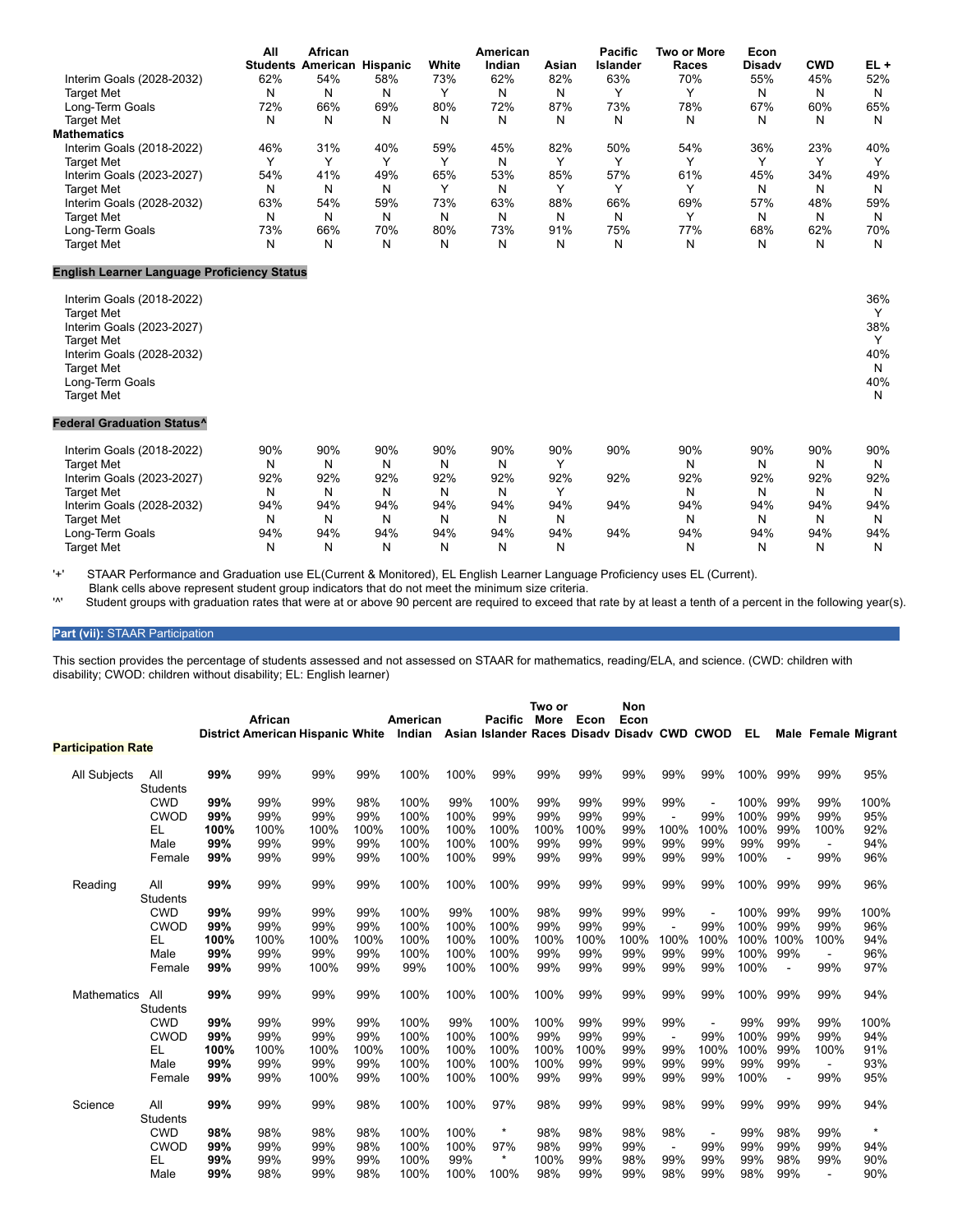|                               |                        |     |                                         |     |       |          |     |                | Two or |      | <b>Non</b>              |                |                          |     |                |                |                            |
|-------------------------------|------------------------|-----|-----------------------------------------|-----|-------|----------|-----|----------------|--------|------|-------------------------|----------------|--------------------------|-----|----------------|----------------|----------------------------|
|                               |                        |     | African                                 |     |       | American |     | <b>Pacific</b> | More   | Econ | Econ                    |                |                          |     |                |                |                            |
|                               |                        |     | <b>District American Hispanic White</b> |     |       | Indian   |     | Asian Islander |        |      | Races Disadv Disadv CWD |                | <b>CWOD</b>              | EL. |                |                | <b>Male Female Migrant</b> |
|                               | Female                 | 99% | 99%                                     | 99% | 98%   | 100%     | 99% | 94%            | 99%    | 99%  | 98%                     | 99%            | 99%                      | 99% |                | 99%            | 98%                        |
| <b>Non-Participation Rate</b> |                        |     |                                         |     |       |          |     |                |        |      |                         |                |                          |     |                |                |                            |
| All Subjects                  | All<br><b>Students</b> | 1%  | $1\%$                                   | 1%  | $1\%$ | 0%       | 0%  | 1%             | 1%     | 1%   | 1%                      | 1%             | 1%                       | 0%  | $1\%$          | 1%             | 5%                         |
|                               | <b>CWD</b>             | 1%  | 1%                                      | 1%  | 2%    | 0%       | 1%  | 0%             | 1%     | 1%   | 1%                      | 1%             | $\overline{\phantom{a}}$ | 0%  | 1%             | 1%             | 0%                         |
|                               | <b>CWOD</b>            | 1%  | 1%                                      | 1%  | 1%    | 0%       | 0%  | 1%             | 1%     | 1%   | 1%                      | $\sim$         | 1%                       | 0%  | 1%             | 1%             | 5%                         |
|                               | EL                     | 0%  | 0%                                      | 0%  | 0%    | 0%       | 0%  | 0%             | 0%     | 0%   | 1%                      | 0%             | 0%                       | 0%  | 1%             | 0%             | 8%                         |
|                               | Male                   | 1%  | 1%                                      | 1%  | 1%    | 0%       | 0%  | 0%             | 1%     | 1%   | 1%                      | 1%             | 1%                       | 1%  | 1%             | $\blacksquare$ | 6%                         |
|                               | Female                 | 1%  | 1%                                      | 1%  | 1%    | 0%       | 0%  | 1%             | 1%     | 1%   | 1%                      | 1%             | 1%                       | 0%  | $\blacksquare$ | 1%             | 4%                         |
| Reading                       | All<br><b>Students</b> | 1%  | 1%                                      | 1%  | 1%    | 0%       | 0%  | 0%             | 1%     | 1%   | 1%                      | 1%             | 1%                       | 0%  | 1%             | 1%             | 4%                         |
|                               | <b>CWD</b>             | 1%  | 1%                                      | 1%  | 1%    | 0%       | 1%  | 0%             | 2%     | 1%   | 1%                      | 1%             | $\blacksquare$           | 0%  | 1%             | 1%             | 0%                         |
|                               | <b>CWOD</b>            | 1%  | $1\%$                                   | 1%  | 1%    | 0%       | 0%  | 0%             | 1%     | 1%   | 1%                      | $\blacksquare$ | 1%                       | 0%  | 1%             | 1%             | 4%                         |
|                               | EL                     | 0%  | 0%                                      | 0%  | 0%    | 0%       | 0%  | 0%             | 0%     | 0%   | 0%                      | 0%             | 0%                       | 0%  | 0%             | 0%             | 6%                         |
|                               | Male                   | 1%  | 1%                                      | 1%  | 1%    | 0%       | 0%  | 0%             | 1%     | 1%   | 1%                      | 1%             | 1%                       | 0%  | 1%             | $\sim$         | 4%                         |
|                               | Female                 | 1%  | 1%                                      | 0%  | $1\%$ | 1%       | 0%  | 0%             | 1%     | 1%   | 1%                      | 1%             | 1%                       | 0%  | $\blacksquare$ | 1%             | 3%                         |
| <b>Mathematics</b>            | All<br><b>Students</b> | 1%  | 1%                                      | 1%  | 1%    | 0%       | 0%  | 0%             | 0%     | 1%   | 1%                      | 1%             | 1%                       | 0%  | $1\%$          | 1%             | 6%                         |
|                               | <b>CWD</b>             | 1%  | $1\%$                                   | 1%  | $1\%$ | 0%       | 1%  | 0%             | 0%     | 1%   | $1\%$                   | 1%             | $\blacksquare$           | 1%  | 1%             | 1%             | 0%                         |
|                               | <b>CWOD</b>            | 1%  | 1%                                      | 1%  | 1%    | 0%       | 0%  | 0%             | 1%     | 1%   | 1%                      | $\sim$         | 1%                       | 0%  | 1%             | 1%             | 6%                         |
|                               | EL                     | 0%  | 0%                                      | 0%  | 0%    | 0%       | 0%  | 0%             | 0%     | 0%   | 1%                      | 1%             | 0%                       | 0%  | 1%             | 0%             | 9%                         |
|                               | Male                   | 1%  | $1\%$                                   | 1%  | 1%    | 0%       | 0%  | 0%             | 0%     | 1%   | 1%                      | 1%             | 1%                       | 1%  | 1%             | $\blacksquare$ | 7%                         |
|                               | Female                 | 1%  | 1%                                      | 0%  | 1%    | 0%       | 0%  | 0%             | 1%     | 1%   | 1%                      | 1%             | 1%                       | 0%  | $\blacksquare$ | 1%             | 5%                         |
| Science                       | All<br><b>Students</b> | 1%  | 1%                                      | 1%  | 2%    | 0%       | 0%  | 3%             | 2%     | 1%   | 1%                      | 2%             | $1\%$                    | 1%  | 1%             | 1%             | 6%                         |
|                               | <b>CWD</b>             | 2%  | 2%                                      | 2%  | 2%    | 0%       | 0%  | $\star$        | 2%     | 2%   | 2%                      | 2%             | $\blacksquare$           | 1%  | 2%             | 1%             | $\star$                    |
|                               | <b>CWOD</b>            | 1%  | 1%                                      | 1%  | 2%    | 0%       | 0%  | 3%             | 2%     | 1%   | 1%                      | $\blacksquare$ | 1%                       | 1%  | 1%             | 1%             | 6%                         |
|                               | EL                     | 1%  | 1%                                      | 1%  | 1%    | 0%       | 1%  | $\star$        | 0%     | 1%   | 2%                      | 1%             | 1%                       | 1%  | 2%             | 1%             | 10%                        |
|                               | Male                   | 1%  | 2%                                      | 1%  | 2%    | 0%       | 0%  | 0%             | 2%     | 1%   | 1%                      | 2%             | 1%                       | 2%  | 1%             | $\blacksquare$ | 10%                        |
|                               | Female                 | 1%  | 1%                                      | 1%  | 2%    | 0%       | 1%  | 6%             | 1%     | 1%   | 2%                      | 1%             | 1%                       | 1%  |                | 1%             | 2%                         |

'\*' Indicates results are masked due to small numbers to protect student confidentiality.

Indicates zero observations reported for this group.

### **Part (viii):** Civil Rights Data

Part (viii)(I) This section provides information from the 2015-16 CRDC surveys, submitted by school districts to the Office for Civil Rights on measures of school quality, climate, and safety, including counts of in-school suspensions, out-of-school suspensions, expulsions, school related arrests, referrals to law enforcement, chronic absenteeism (including both excused and unexcused absences), incidences of violence, including bullying and harassment. (EL: English learner)

The data is not required for district level.

Part (viii)(II) This section provides information from the 2015-16 CRDC surveys, submitted by school districts to the Office for Civil Rights, on the number of students enrolled in preschool programs and accelerated coursework to earn postsecondary credit while still in high school.

The data is not required for district level.

#### **Part (ix): Teacher Quality Data**

This section provides information on the professional qualifications of teachers, including information disaggregated by high- and and low-poverty schools on the number and percentage of (I) inexperienced teacher, principals, and other school leaders; (II) teachers teaching with emergency or provisional credentials; and (III) teachers who are not teaching in the subject or field for which the teacher is certified or licensed.

|                                                                                                        | All School    |         | <b>High-Poverty Schools</b> |         | <b>Low-Poverty Schools</b> |         |  |
|--------------------------------------------------------------------------------------------------------|---------------|---------|-----------------------------|---------|----------------------------|---------|--|
|                                                                                                        | <b>Number</b> | Percent | <b>Number</b>               | Percent | <b>Number</b>              | Percent |  |
| Inexperienced Teachers, Principals, and Other School Leaders                                           | 1.967.8       | 16.4%   | 1.465.7                     | 18.5%   | 160.0                      | 11.3%   |  |
|                                                                                                        |               |         |                             |         |                            |         |  |
| Teachers Teaching with Emergency or Provisional Credentials                                            | 672.5         | 5.9%    | 501.0                       | $6.7\%$ | 40.0                       | 3.0%    |  |
|                                                                                                        |               |         |                             |         |                            |         |  |
| Teacher Who Are Not Teaching in the Subject or Field for Which<br>the Teacher is Certified or Licensed | 877.0         | 7.7%    | 621.5                       | 8.3%    | 81.9                       | 6.0%    |  |

'-' Indicates there are no data available in the group. Blank cell Indicates data are not applicable to this report.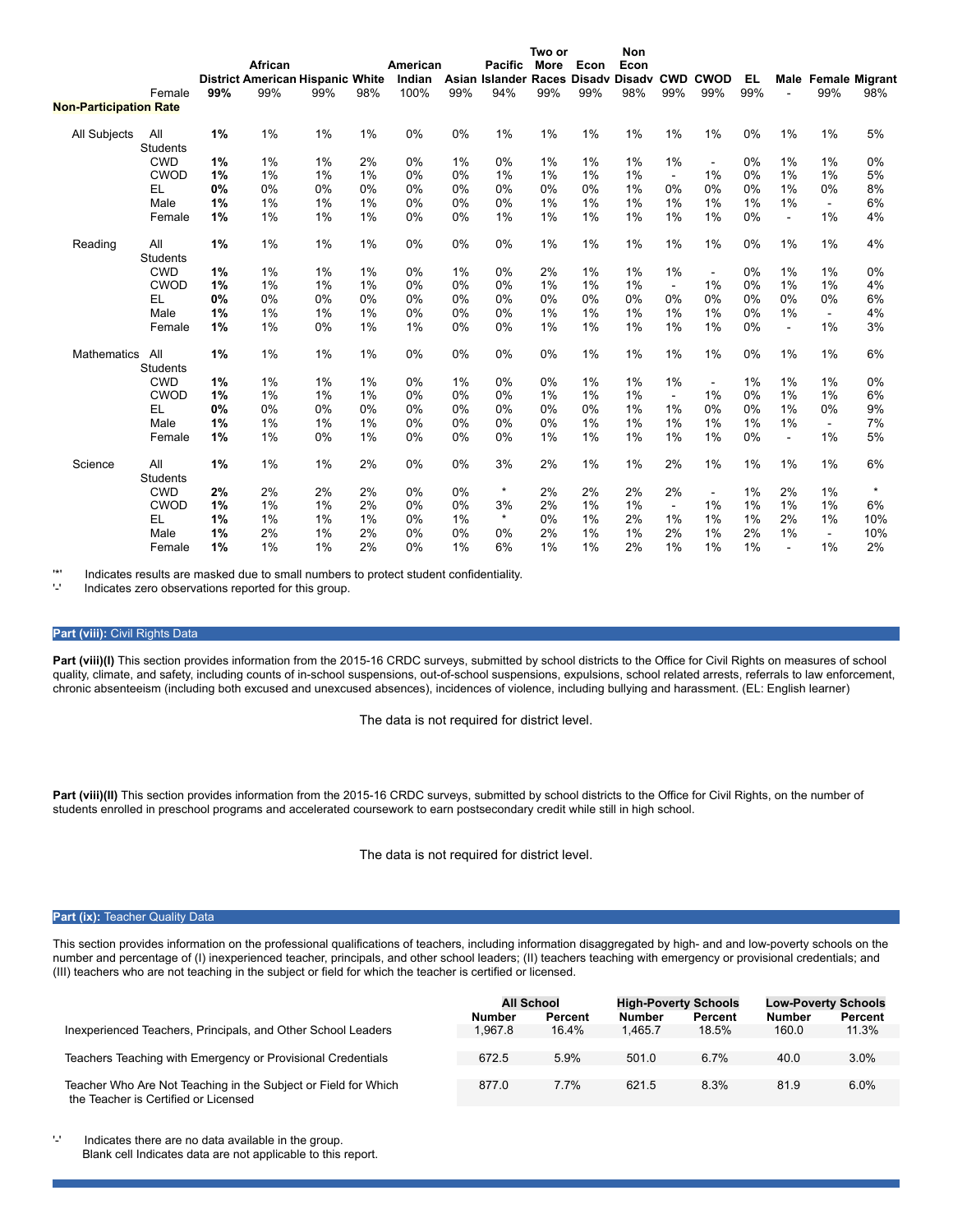### Part (x): Per-pupil Expenditure

This section provides information on the per-pupil expenditures of federal, state, and local funds, including actual personnel expenditures and actual nonpersonnel expenditures, disaggregated by source of funds, for each school district and campus for the preceding fiscal year.

To be updated by June 30th, 2020.

### **Part (xi):** STAAR Alternate 2 Participation

This section provides information on the number and percentage of students with the most-significant cognitive disabilities who take STAAR Alternate 2, by grade and subject for the 2018-19 school year..

|                            | <b>State</b><br><b>Number of ALT2</b> | <b>State</b><br>Rate of ALT2 | Region<br>04<br>Number of ALT2 | Region<br>04<br>Rate of ALT2 | <b>District</b><br><b>Number of ALT2</b> | <b>District</b><br>Rate of ALT2 |
|----------------------------|---------------------------------------|------------------------------|--------------------------------|------------------------------|------------------------------------------|---------------------------------|
| Grade 3<br>Reading         | 5,881                                 | 1%                           | 1,301                          | 1%                           | 268                                      | 2%                              |
| Mathematics                | 5,880                                 | $1\%$                        | 1,301                          | 1%                           | 268                                      | 2%                              |
| Grade 4<br>Reading         | 6,312                                 | 2%                           | 1,353                          | 1%                           | 263                                      | $2\%$                           |
| Mathematics                | 6,311                                 | 2%                           | 1,351                          | 1%                           | 262                                      | 2%                              |
| Grade 5<br>Reading         | 6,133                                 | 1%                           | 1,336                          | 1%                           | 255                                      | 2%                              |
| Mathematics                | 6,131                                 | 1%                           | 1,335                          | 1%                           | 255                                      | 2%                              |
| Science                    | 6,133                                 | 1%                           | 1,336                          | 1%                           | 255                                      | 2%                              |
| Grade 6<br>Reading         | 6,038                                 | $1\%$                        | 1,275                          | $1\%$                        | 253                                      | 2%                              |
| Mathematics                | 6,036                                 | 1%                           | 1,274                          | 1%                           | 253                                      | 2%                              |
| Grade 7<br>Reading         | 5,616                                 | 1%                           | 1,246                          | 1%                           | 278                                      | 2%                              |
| Mathematics                | 5,616                                 | 2%                           | 1,248                          | 1%                           | 278                                      | 2%                              |
| Grade 8<br>Reading         | 5,251                                 | 1%                           | 1,154                          | 1%                           | 229                                      | 2%                              |
| Mathematics                | 5,254                                 | 2%                           | 1,153                          | 2%                           | 229                                      | 2%                              |
| Science                    | 5,250                                 | 1%                           | 1,152                          | 1%                           | 228                                      | 2%                              |
| End of Course<br>English I | 5,150                                 | 1%                           | 1,200                          | 1%                           | 252                                      | 1%                              |
| English II                 | 4,680                                 | 1%                           | 1,117                          | 1%                           | 226                                      | 1%                              |
| Algebra I                  | 5,122                                 | 1%                           | 1,198                          | 1%                           | 253                                      | 1%                              |
| Biology                    | 4,954                                 | 1%                           | 1,194                          | 1%                           | 250                                      | $1\%$                           |
| All Grades<br>All Subjects | 101,751                               | 1%                           | 22,524                         | 1%                           | 4,555                                    | 2%                              |
| Reading                    | 45,064                                | 1%                           | 9,982                          | 1%                           | 2,024                                    | 2%                              |
| Mathematics                | 40,350                                | 1%                           | 8,860                          | 1%                           | 1,798                                    | 2%                              |
| Science                    | 16,337                                | 1%                           | 3,682                          | 1%                           | 733                                      | 2%                              |

'\*' Indicates results are masked due to small numbers to protect student confidentiality.

Indicates zero observations reported for this group.

#### **Part (xii):** Statewide National Assessment of Educational Progress (NAEP)

This section provides results on the state academic assessments in reading and mathematics in grades 4 and 8 of the 2019 National Assessment of Educational Progress, compared to the national average of such results.

## **State Level: 2019 Percentages at NAEP Achievement Levels**

|         |         |                      |         |               |   |                     | % At or Above |                   |               |    |
|---------|---------|----------------------|---------|---------------|---|---------------------|---------------|-------------------|---------------|----|
|         |         |                      |         | % Below Basic |   | % At or Above Basic |               | <b>Proficient</b> | % At Advanced |    |
| Grade   | Subiect | <b>Student Group</b> | т٧<br>^ | บร            | ^ | บร                  |               | US                | ^             | US |
| Grade 4 | Reading | วverall              | 39      | 34            |   | 66                  | 30            |                   |               |    |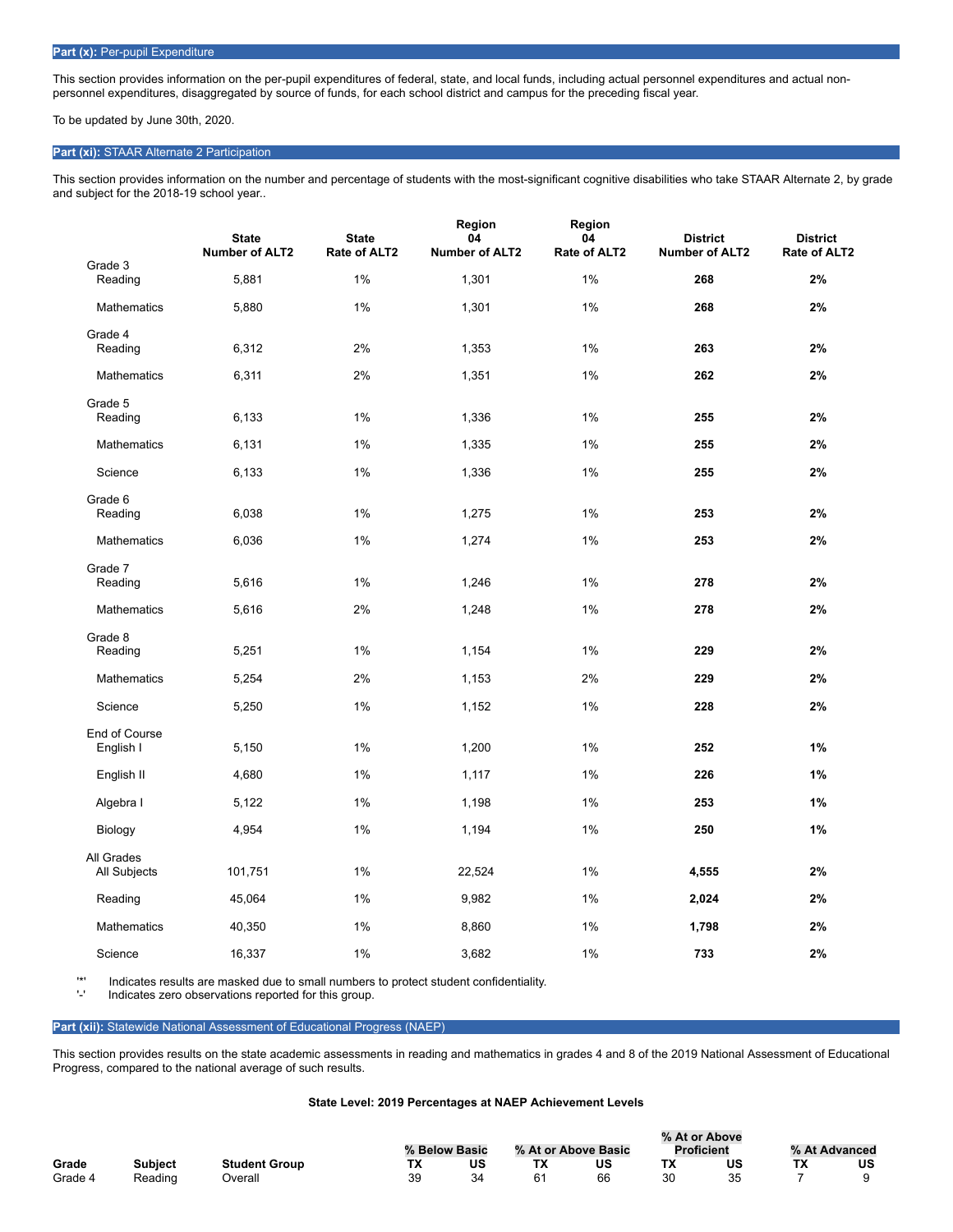|         |                    |                                   |               |                |               |                     |               | % At or Above     |                |                |
|---------|--------------------|-----------------------------------|---------------|----------------|---------------|---------------------|---------------|-------------------|----------------|----------------|
|         |                    |                                   |               | % Below Basic  |               | % At or Above Basic |               | <b>Proficient</b> |                | % At Advanced  |
| Grade   | <b>Subject</b>     | <b>Student Group</b>              | ТX            | US             | ТX            | US                  | ТX            | US                | <b>TX</b>      | US             |
|         |                    | <b>Black</b>                      | 52            | 52             | 48            | 48                  | 16            | 18                | $\mathbf{2}$   | 3              |
|         |                    | Hispanic                          | 48            | 45             | 52            | 55                  | 21            | 23                | 3              | 4              |
|         |                    | White                             | 22            | 23             | 78            | 77                  | 48            | 45                | 12             | 12             |
|         |                    | American Indian                   | $\star$       | 50             | $\star$       | 50                  | $\star$       | 19                | $\star$        | 3              |
|         |                    | Asian                             | 11            | 18             | 89            | 82                  | 65            | 57                | 25             | 22             |
|         |                    | Pacific Islander                  | $\star$       | 42             | $\star$       | 58                  | $\star$       | 25                | $\star$        | 4              |
|         |                    | Two or More Races                 | 26            | 28             | 74            | 72                  | 38            | 40                | 6              | 11             |
|         |                    | Econ Disady                       | 50            | 47             | 50            | 53                  | 19            | 21                | 3              | 3              |
|         |                    | <b>Students with Disabilities</b> | 79            | 73             | 21            | 27                  | 8             | 10                | $\mathbf{1}$   | $\overline{2}$ |
|         |                    | English Language Learners         | 61            | 65             | 39            | 35                  | 12            | 10                | $\overline{2}$ | 1              |
|         | <b>Mathematics</b> | Overall                           | 16            | 19             | 84            | 81                  | 44            | 41                | 9              | 9              |
|         |                    | <b>Black</b>                      | 24            | 35             | 76            | 65                  | 32            | 20                | 3              | $\sqrt{2}$     |
|         |                    | Hispanic                          | 19            | 27             | 81            | 73                  | 35            | 28                | 4              | 3              |
|         |                    | White                             | 8             | 11             | 92            | 89                  | 59            | 52                | 16             | 12             |
|         |                    | American Indian                   | $\star$       | 33             | $\star$       | 67                  | $\star$       | 24                | $\star$        | 4              |
|         |                    | Asian                             | 4             | $\overline{7}$ | 96            | 93                  | 82            | 69                | 45             | 28             |
|         |                    | Pacific Islander                  | $\star$       | 36             | $\star$       | 64                  | $\star$       | 28                | $\star$        | 6              |
|         |                    | Two or More Races                 | 9             | 16             | 91            | 84                  | 51            | 44                | 9              | 10             |
|         |                    | Econ Disady                       | 21            | 29             | 79            | 71                  | 32            | 26                | 3              | 3              |
|         |                    | <b>Students with Disabilities</b> | 55            | 54             | 45            | 46                  | 13            | 14                | $\mathbf{1}$   | $\overline{c}$ |
|         |                    | English Language Learners         | 24            | 41             | 76            | 59                  | 29            | 16                | $\overline{2}$ | $\mathbf{1}$   |
| Grade 8 | Reading            | Overall                           | 33            | 27             | 67            | 73                  | 25            | 34                | $\overline{2}$ | 4              |
|         |                    | <b>Black</b>                      | 53            | 46             | 47            | 54                  | 41            | 15                | n/a            | 1              |
|         |                    | Hispanic                          | 38            | 37             | 62            | 63                  | 19            | 22                | 1              | 2              |
|         |                    | White                             | 20            | 18             | 80            | 82                  | 35            | 42                | 3              | 5              |
|         |                    | American Indian                   | $\star$       | 41             | $\star$       | 59                  | $\star$       | 19                | $\star$        | $\mathbf{1}$   |
|         |                    | Asian                             | 8             | 13             | 92            | 87                  | 59            | 57                | 11             | 13             |
|         |                    | Pacific Islander                  | $\star$       | 37             | $\star$       | 63                  | $\star$       | 25                | $\star$        | $\overline{2}$ |
|         |                    | Two or More Races                 | 26            | 24             | 74            | 76                  | 25            | 37                | $\mathbf{1}$   | $\overline{5}$ |
|         |                    | Econ Disadv                       | 43            | 40             | 57            | 60                  | 15            | 20                | n/a            | $\mathbf{1}$   |
|         |                    | <b>Students with Disabilities</b> | 81            | 68             | 19            | 32                  | 3             | $\overline{7}$    | n/a            | n/a            |
|         |                    | English Language Learners         | 66            | 72             | 34            | 28                  | 4             | 4                 | n/a            | n/a            |
|         | <b>Mathematics</b> | Overall                           | 32            | 31             | 68            | 69                  | 30            | 34                | $\overline{7}$ | 10             |
|         |                    | <b>Black</b>                      | 48            | 53             | 52            | 47                  | 16            | 14                | $\overline{2}$ | 2              |
|         |                    | Hispanic                          | 37            | 43             | 63            | 57                  | 21            | 20                | 3              | 4              |
|         |                    | White                             | 20<br>$\star$ | 20             | 80<br>$\star$ | 80                  | 44<br>$\star$ | 44                | 13<br>$\star$  | 13             |
|         |                    | American Indian                   |               | 49             |               | 51                  |               | 15                |                | 3              |
|         |                    | Asian                             | 10<br>$\star$ | 12             | 90<br>$\star$ | 88                  | 71<br>$\star$ | 64                | 36<br>$\star$  | 33             |
|         |                    | Pacific Islander                  |               | 45             |               | 55                  |               | 21                |                | $\overline{4}$ |
|         |                    | Two or More Races                 | 25            | 27             | 75            | 73                  | 41            | 38                | 11             | 12             |
|         |                    | Econ Disady                       | 41            | 46             | 59            | 54                  | 19            | 18                | 2              | 3              |
|         |                    | <b>Students with Disabilities</b> | 73            | 73             | 27            | 27                  | 5             | 6                 | 1              | 2              |
|         |                    | English Language Learners         | 60            | 72             | 40            | 28                  | 8             | 5                 | $\mathbf{1}$   | 1              |

## **State Level: 2019 NAEP Participation Rates for Students with Disabilities and Limited English Proficient Students**

| Grade   | <b>Subject</b>     | <b>Student Group</b>              | Rate |
|---------|--------------------|-----------------------------------|------|
| Grade 4 | Reading            | <b>Students with Disabilities</b> | 77%  |
|         |                    | <b>English Learners</b>           | 94%  |
|         | <b>Mathematics</b> | <b>Students with Disabilities</b> | 79%  |
|         |                    | <b>English Learners</b>           | 97%  |
| Grade 8 | Reading            | <b>Students with Disabilities</b> | 83%  |
|         |                    | <b>English Learners</b>           | 96%  |
|         | <b>Mathematics</b> | <b>Students with Disabilities</b> | 88%  |
|         |                    | <b>English Learners</b>           | 97%  |

'\*' Indicates reporting standards not met.

'n/a' Indicates data reporting is not applicable for this group.

## Part (xiii): Cohort Rate of Graduates Enrolled in Postsecondary Education

This section provides information on the cohort rate at which students who graduated from high school in the 2016-17 school year enrolled in a Texas public postsecondary education institution in the 2017-18 academic year. (CWD: children with disability; EL: English learner)

|                              | Αll      | African  |                 |       | American |       |          | Pacific Two or More | Econ          |            |     |
|------------------------------|----------|----------|-----------------|-------|----------|-------|----------|---------------------|---------------|------------|-----|
|                              | Students | American | <b>Hispanic</b> | White | Indian   | Asian | Islander | Races               | <b>Disady</b> | <b>CWD</b> |     |
| In-State Public Institutions | 39%      | 42%      | 37%             | 39%   | 52%      | 49%   | 72%      | 49%                 | 38%           | 19%        | 18% |

'\*' Indicates results are masked due to small numbers to protect student confidentiality.

Indicates there are no students in the group.